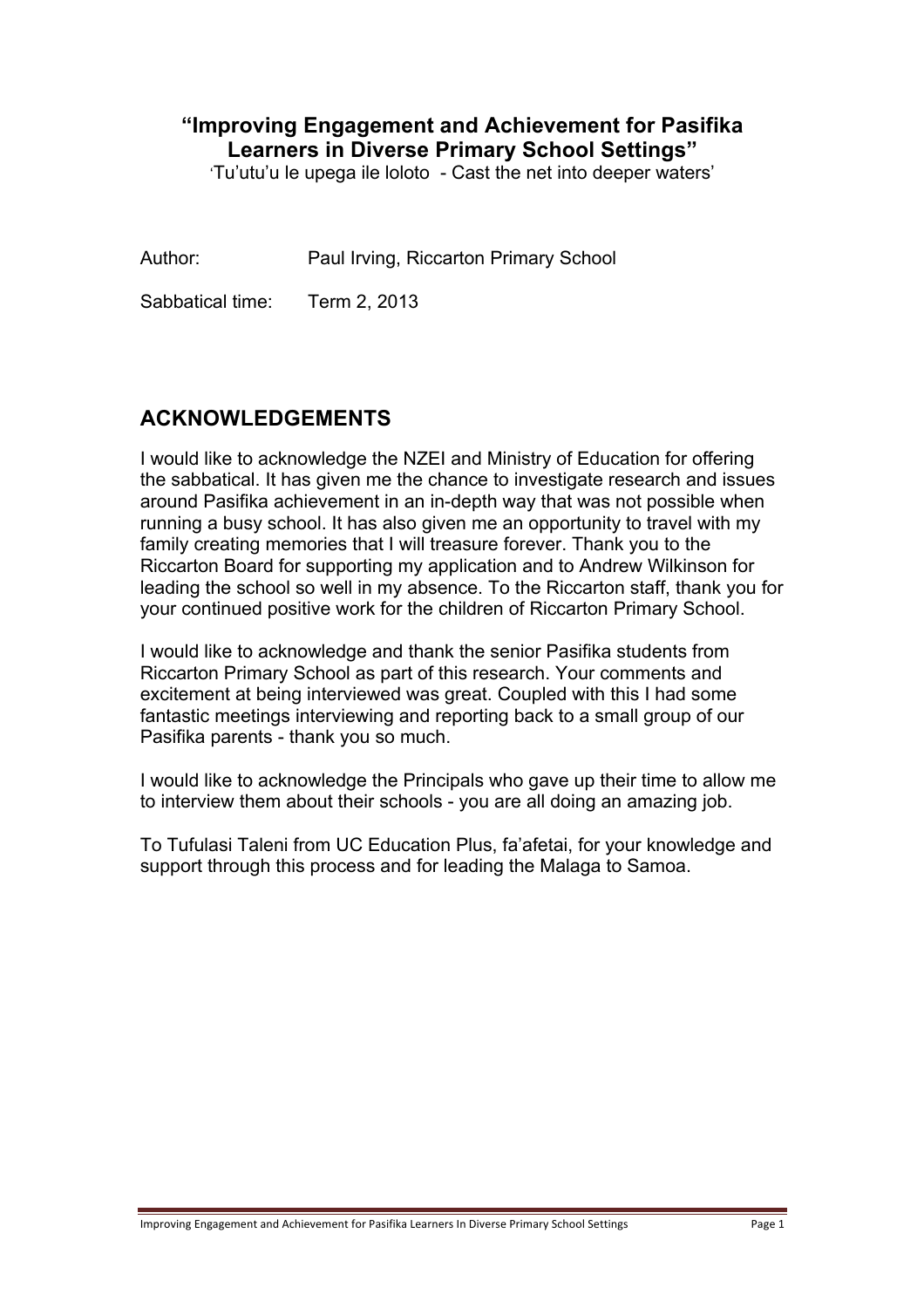## **EXECUTIVE SUMMARY**

The achievement of Pasifika students in New Zealand schools has been a concern for a long time. They are not achieving as well as non-Pasifika students. As well as this the Pasifika people who are living in New Zealand (around 8% of our total population) are over represented at the bottom end of a wide range of social economic indicators. The Pasifika population in New Zealand is young and fast growing.

In response the Ministry of Education has introduced the Pasifika Education Plan, which targets goals and action plans that looks to improve the achievement of Pasifika students. However the Education Review Office Report (ERO) on Improving Pasifika Achievement (2012) noted serious issues with individual school responses to their Pasifika student's achievement.

This report looks to investigate strategies that can improve Pasifika achievement through a summary of research literature and resources. It will include interview summaries of Principals, Pasifika parents and students from my school. It will also summarise my study trip to Samoa. For ease of people who would like to quickly get to the point of my findings, here are some summary bullet points:

- Pasifika people have been an important part of New Zealand society and economy over the last sixty years and they are a fast growing group of our society. They are over represented in poor education results, poor health statistics and have low median incomes.
- As an education system within that society, we need changes to effect improvements for this significant and important cultural group.

Strategies that are effective for Pasifika students will be effective for all students. They are in essence effective teaching strategies - if we want to move Pasifika students forward with their learning they are essential. For Pasifika students to experience success, schools need to ensure that they have a quality, culturally responsive environment including:

- Highly effective consistent teaching across the school, with strong teacher as inquiry systems that enable teachers to reflect on student achievement, their own teaching and strategies that will improve achievement.
- Teachers use strong formative assessment strategies and give specific effective feedback.
- Teachers use strong classroom management techniques.
- Teachers get to know their Pasifika students as people and learners and that they gain a greater understanding of the distinct Pasifika identities, values, culture and language.
- Teachers take the time to find out about the families of their Pasifika students.
- Create a positive and supportive school wide environment that has strong consistent behavioral expectations that are non-confrontational and use restorative practices.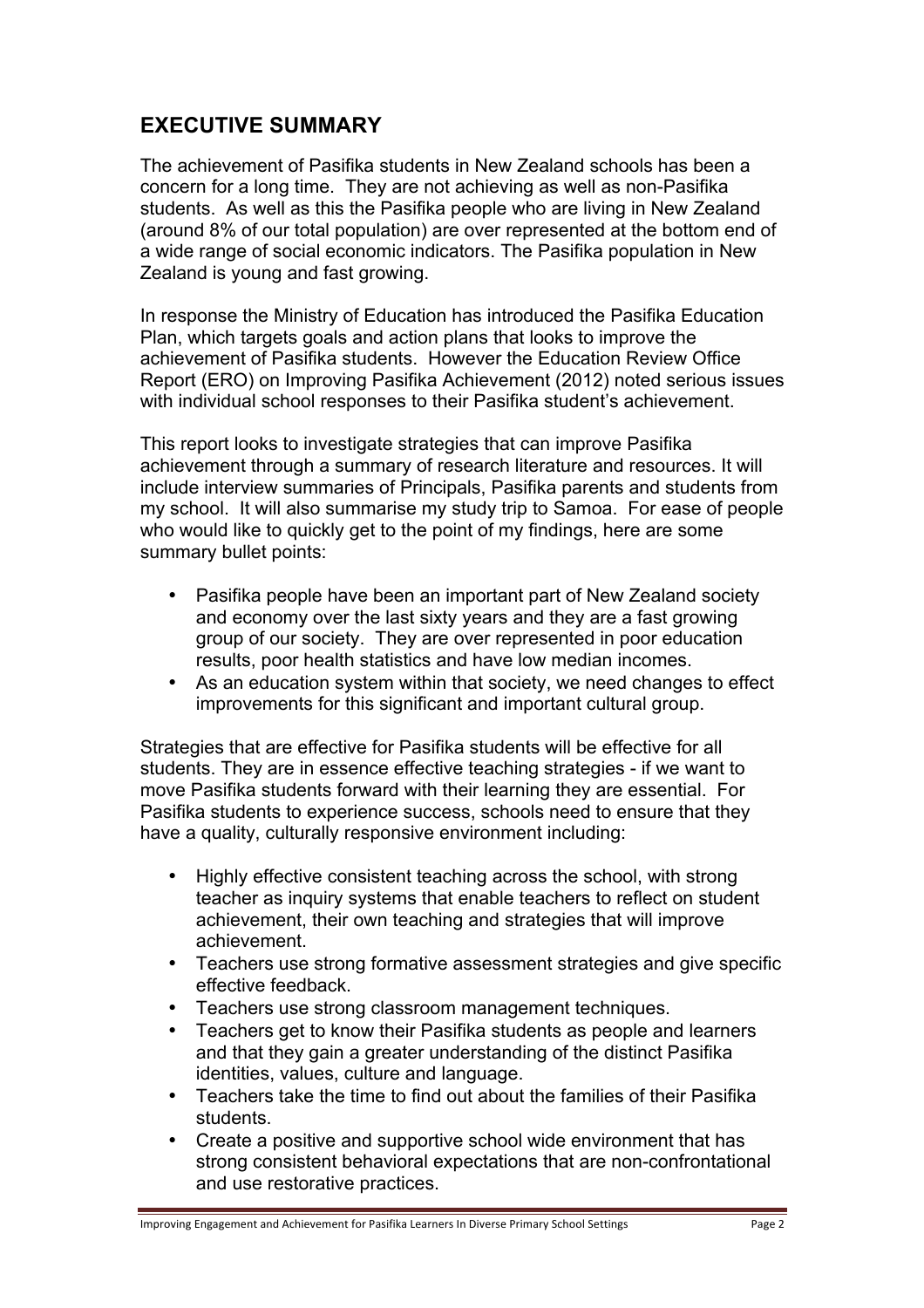- Teacher student relationships are positive and that there is a culture of care.
- Teachers are happy and friendly in interactions with all students.
- Use differentiated learning within classes and across the school.
- Make connections for Pasifika students across the curriculum.
- Utilise Pasifika language and ensure correct pronunciation of Pasifika names.
- Actively encourage Pasifika language within classrooms across the school and promote the use of first language by parents when helping children.
- Utilise Pasifika language across the curriculum where ever possible with emphasis on the language of learning and higher-level concepts that are covered across the curriculum.
- Forge positive and effective relationships with Pasifika parents that include programmes that will give Pasifika parents the necessary skills to promote their children's learning.
- Make use of the distinct Pasifika culture, language and dance wherever possible within formal and informal school wide settings.
- Actively up-skill through professional development Boards of Trustees and school staff about Pasifika culture so that they get a greater more in-depth understanding of their Pasifika students.
- Ensure that Pasifika student achievement targets are a priority and that progress is reviewed and monitored regularly over time.
- Engage with Pasifika students and parents to ensure that their voice is heard at all levels of school organization.

Teachers and leaders within school have to demonstrate a commitment to their Pasifika students using a collective and shared approach based on the premise that if "they fail we all fail" or these are "all of our students". If schools can gain an understanding and demonstrate a commitment to the Pasifika values including the importance of Respect, Love, Service, Family, Reciprocity and Spirituality they will be well placed to move the student achievement of Pasifika students forward.

Pasifika students need to see that their teacher cares for them, understands them, their identity, language and culture. This takes an ongoing commitment and is a challenge that all schools with Pasifika students must take.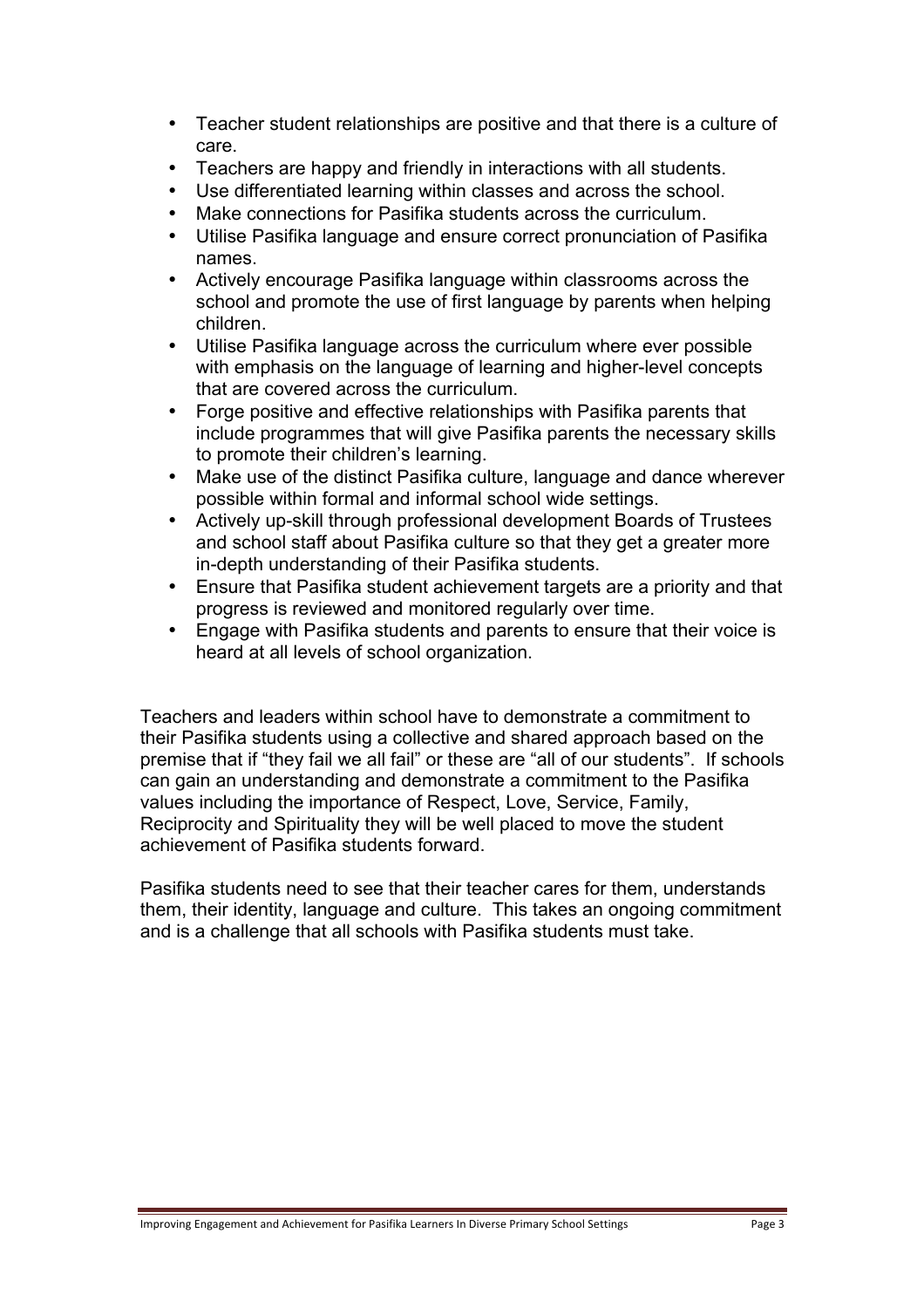# **PURPOSE**

The purpose of my sabbatical will be to inquire and examine the following questions:

- What initiatives and programmes are being utilised by best practice Primary Schools in New Zealand to be culturally responsive to Pasifika learners and to improve Pasifika achievement?
- What are best practice schools doing in terms of engaging with Pasifika parents?
- What can be learnt to enhance Pasifika achievement by utilising the Pasifika education plan and current research and literature?
- To deepen my understanding of Pasifika learners in New Zealand schools particularly in relation to their culture, language and identity. There will be a particular focus on the Samoan community of my school.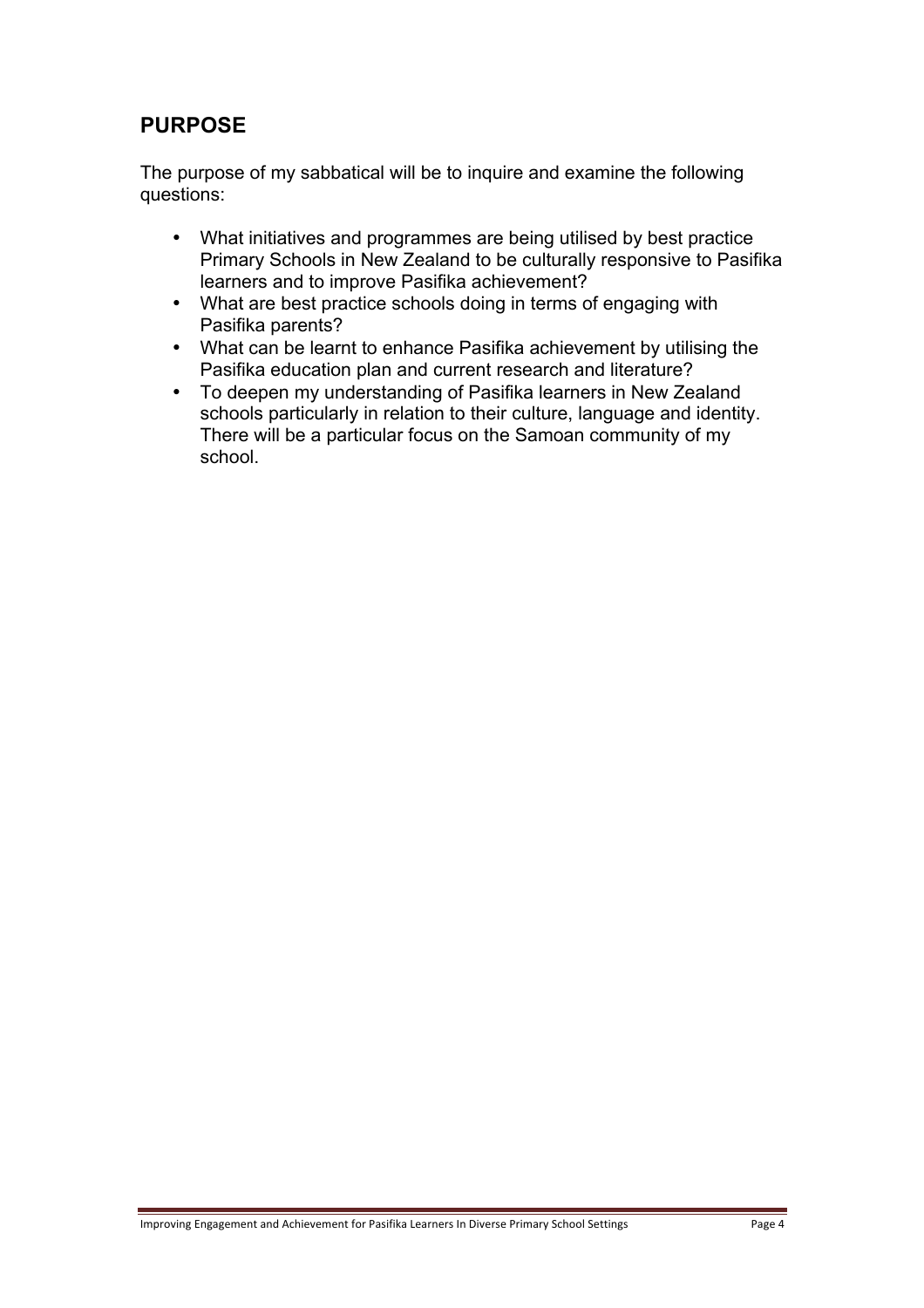# **RATIONALE AND BACKGROUND**

I have been motivated to research these questions following the Education Review Office publication of the national evaluation report looking at how primary and secondary schools engage with Pasifika learners and work to lift their achievement entitled Improving Educational Outcomes for Pacific Learners  $2012<sup>1</sup>$  The report is based on information gathered from 302 schools from a range of deciles, roll sizes and locations across the country. It considers:

- Schools' achievement and assessment practices for Pasifika students
- Schools' awareness and use of the Pasifika Education Plan (PEP)
- School initiatives to promote Pasifika student engagement in learning
- Boards of trustees' knowledge about Pasifika students
- Schools' work with parents and families.

The report finds that school leaders and teachers in schools are not recognising and actively responding to the achievement disparity of Pasifika students, are not creating curriculum contexts that provide opportunities for Pasifika students to make connections with their identity, culture and heritage and are not actively engaging their Pasifika parents in meaningful ways that will enhance Pasifika achievement.

My sabbatical will attempt to explore what we as school leaders and teachers can do better in terms of being culturally responsive to Pasifika learners with regard to school leadership and pedagogy.

I will be looking for actual tangible strategies that can be utilised in a diverse primary school setting both at a leadership level and within the classroom. To explore the extent of Pasifika underachievement and to identify the cultural and language barriers which contribute to this. Through this experience I will learn to understand more fully Pasifika cultural values that are embedded in Pasifika students' learning.

Improving Engagement and Achievement for Pasifika Learners In Diverse Primary School Settings Page 5

<sup>1</sup> http://www.ero.govt.nz/National-Reports/Improving-Education-Outcomes-for-Pacific-Learners-May-2012/Introduction/The-Pasifika-Education-Plan-2009-2012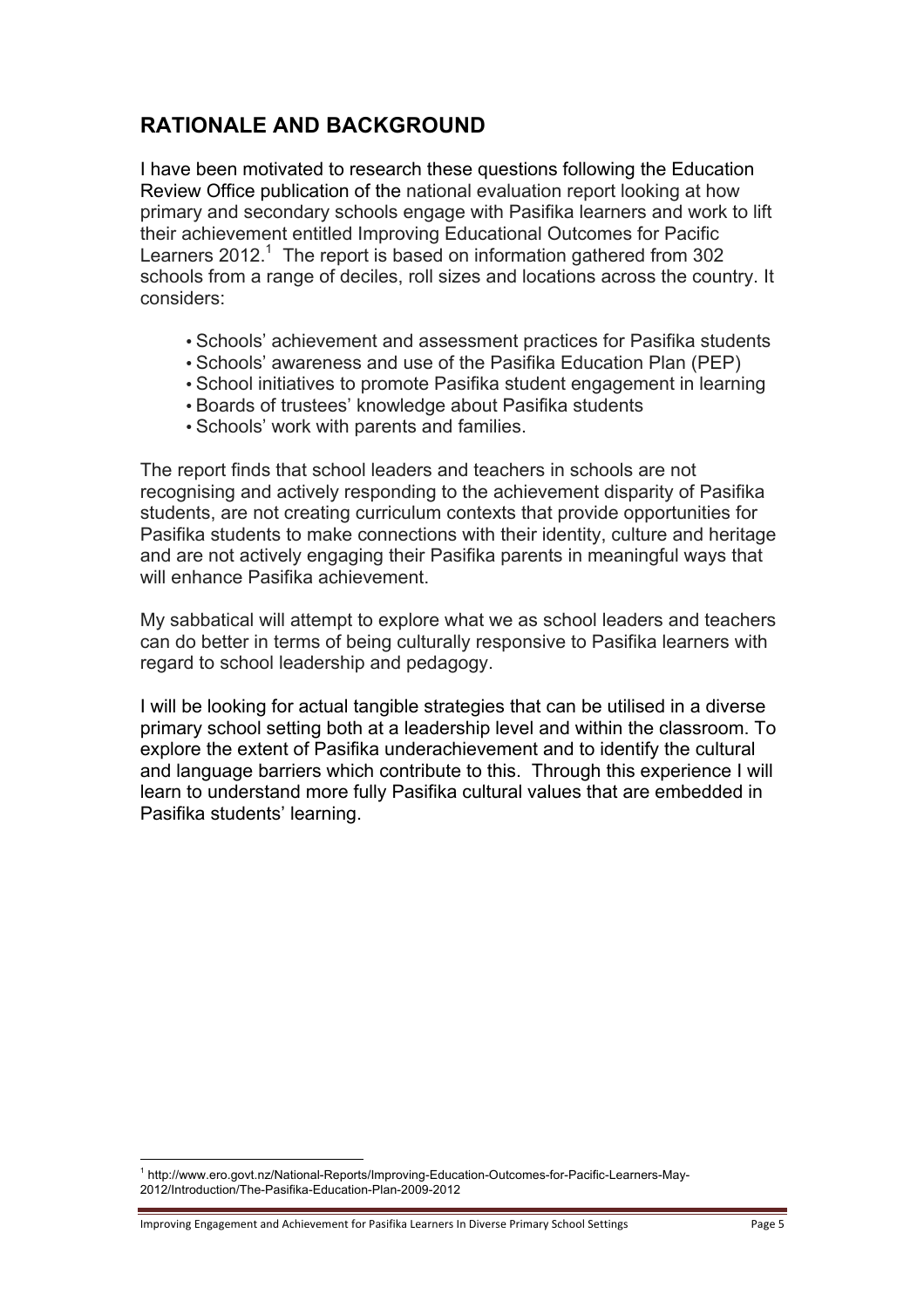## **ACTIVITIES UNDERTAKEN**

My sabbatical research can be broken into 4 distinct activities, which I have outlined below.

#### **1. Literature Review to investigate the following questions:**

- What can be learnt to enhance Pasifika achievement by utilising the Pasifika education plan and current research and literature?
- What initiatives and programmes are being utilised by best practice Primary Schools in New Zealand to be culturally responsive to Pasifika learners and to improve Pasifika achievement?

I have endeavored to look at the latest and wide variety of research that the time of this sabbatical has allowed me, including a number of web searches.

- **2. Visits to best practice schools to investigate the following questions:**
	- What initiatives and programmes are being utilised by best practice Primary Schools in New Zealand to be culturally responsive to Pasifika learners and to improve Pasifika achievement?
	- What are best practice schools doing to in terms of engaging with Pasifika parents?

This has included visits to six schools in Auckland and Christchurch that have been recommended to me by the Pasifika education advisor at UC Education plus. These visits include interviewing the Principals.

#### 3. **Collecting local Pasifika parent and student voice:**

- To deepen my understanding of Pasifika learners in New Zealand schools in relation to their culture, language and identity. There will be a particular focus on my school Samoan community.
- What can we do better in terms of engaging with Pasifika parents?

I have interviewed six Pasifika families from Riccarton Primary School and a group of our year 7 and 8 Pasifika students.

#### **4. Educational tour of Samoa**

The objective is to deepen my understanding of Pasifika learners in New Zealand schools particularly in terms of their culture, identity and language. There will be a particular focus on my school Samoan community.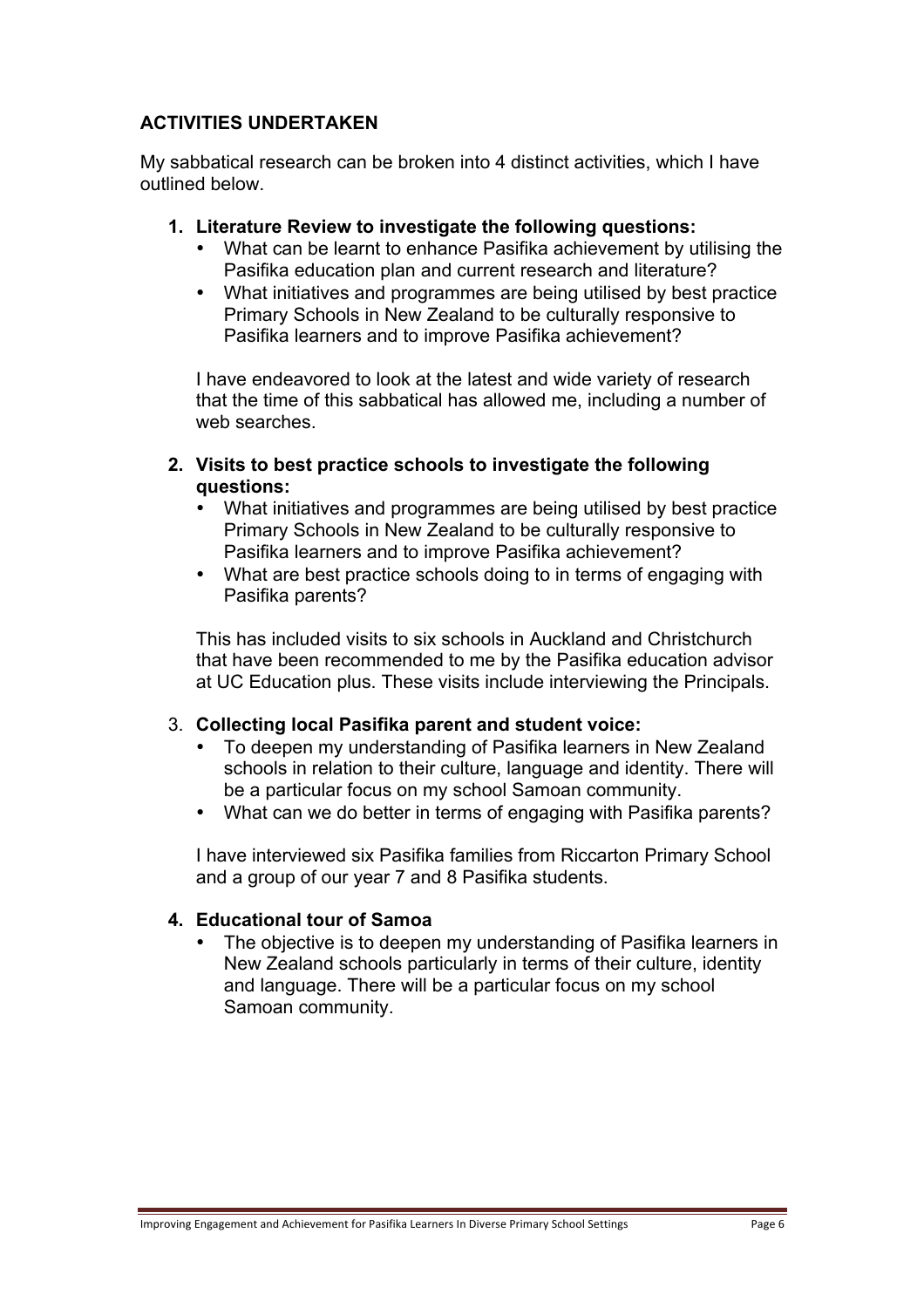# **SUMMARY OF LITERATURE**

#### **Introduction**

As I started on this summary of literature I quickly become to realise the magnitude of the task ahead of me with the range of literature on this subject embedded across a wide range of Ministry of Education documents, books, journal articles, thesis and web resources. Given the time constraints and limitations this summary attempts to pick the main features of the various literatures and present it in plain language, providing reference to what I have deemed most useful, so it would be of easy use to busy Principals and teachers. It would not stand up to the scrutiny of academics to which I apologise. I have tried to make this report more of a narrative of my key understandings of the research while making reference to points that I think would be of use to others.

## **Defining a Pasifika Student in New Zealand**

Pasifika people are defined as those who self-identify as belonging to one or more of the seven major Pacific island groups: Samoan, Tongan, Nuiean, Cook Island, Tokelauan, Tuvalan and Fijian. The Ministry of Education has utilised the term Pasifika over the last five to ten years. These cultures, while being grouped together, share wide-ranging languages and cultural differences. Samoans make up over half of the Pasifika population of New Zealand with approximately 131,000 in 2006. Due to their numbers in New Zealand, the Samoan culture is very prevalent when using the umbrella term Pasifika and has a large influence over what we perceive as Pasifika culture. Pasifika people in New Zealand are becoming more and more diverse in their cultural identities as there are intercultural families. Alongside this we have a mixture of first, second and third generation Pasifika students attending New Zealand schools. Within Pasifika people there is an ever-increasing range of Pasifika language competence. There is also a wide range of cultural practice and beliefs within the Pasifika group. It is important that as educators we do not stereotype or have a one-dimensional view of Pasifika students.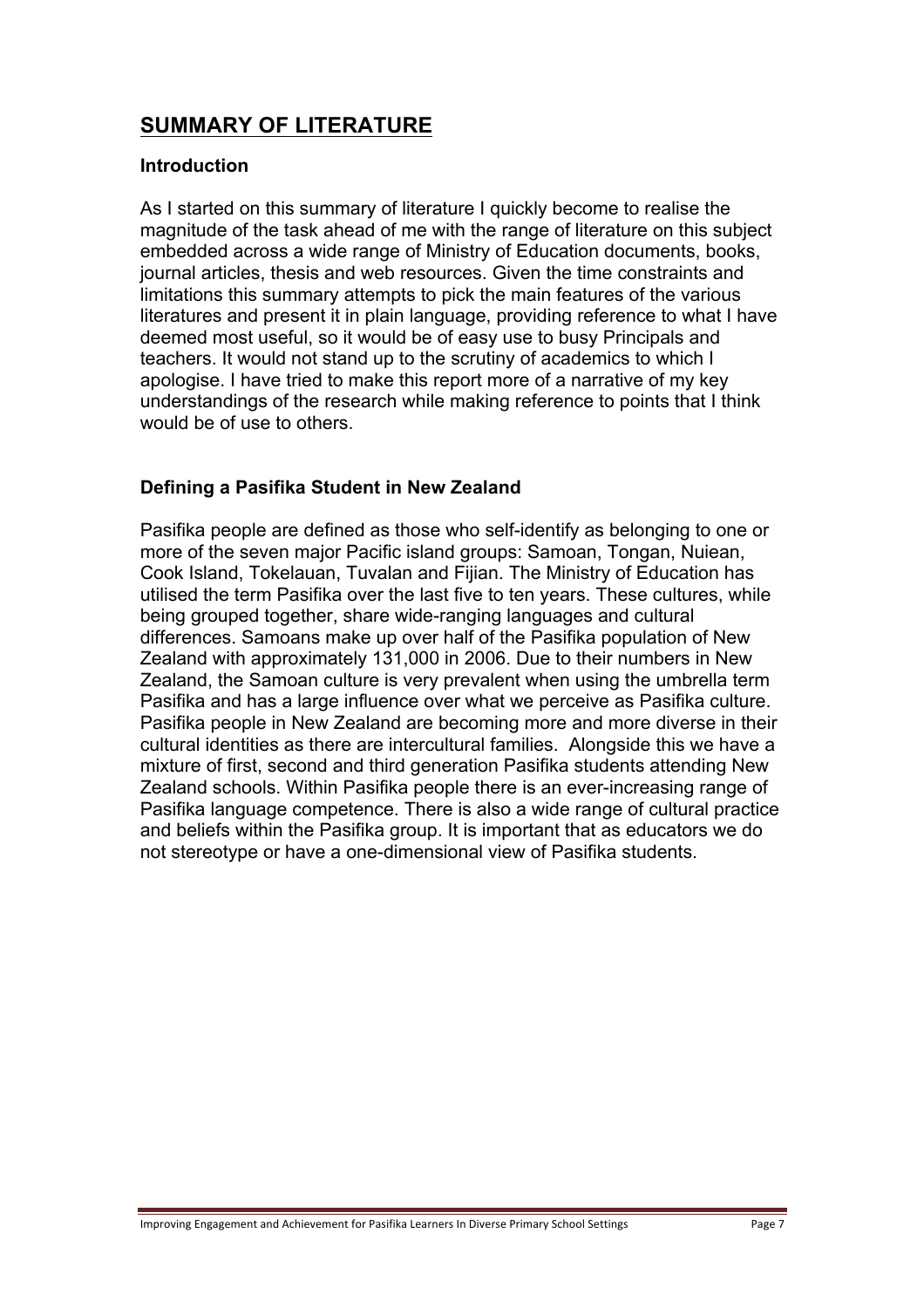#### Table 1.1

## Size of main Pacific ethnic groups in New Zealand and estimated resident population in home country 2006

| Country      | Usual resident<br>population in NZ.<br>2006 Census | Estimated resident<br>population in home<br>country, 2006(1) | Ratio of Pacific<br>population in NZ<br>compared to home<br>country |
|--------------|----------------------------------------------------|--------------------------------------------------------------|---------------------------------------------------------------------|
| Samoa        | 131.103                                            | 176,908                                                      | 0.74                                                                |
| Cook Islands | 58,008                                             | 21,388                                                       | 2.71                                                                |
| Tonga        | 50,481                                             | 114,689                                                      | 0.44                                                                |
| Niu e        | 22,476                                             | 2.166                                                        | 10.38                                                               |
| Fiji         | 9,861                                              | 905,949                                                      | 0.01                                                                |
| Tokelau      | 6,822                                              | 1,392                                                        | 4.9                                                                 |

(1) Sourced from the Central Intelligence Agency's The World Factbook, available from www.theodora.com/wfb2006/.

#### 2

Figure 1.3



#### Proportion of Pacific people born in New Zealand

## **2**

## **A short history of Pasifika People in New Zealand**

Before trying to examine Pasifika achievement within our schools we first need to understand the recent history of the Pasifika people in New Zealand. Pasifika migration to New Zealand over the last sixty years is linked to the fluctuations of the New Zealand economy. In the 1940s to 1950s there were just 2000 Pasifika people living in New Zealand around 0.1 % of a total population of 1.7 million. Following World War Two and the resulting economic boom that saw our agriculture and industrial sector flourish, large labour shortages resulted in relaxed immigration, as comparatively cheap labour was needed. The period between the 1960s to the 1970s saw large numbers of Pasifika people migrate to New Zealand with the promise of employment and higher pay rates than at home. From 1962 the government

<sup>!!!!!!!!!!!!!!!!!!!!!!!!!!!!!!!!!!!!!!!!!!!!!!!!!!!!!!!</sup> <sup>2</sup> http://www.stats.govt.nz/browse\_for\_stats/people\_and\_communities/pacific\_peoples/pacific-progressdemography.aspx

Improving Engagement and Achievement for Pasifika Learners In Diverse Primary School Settings Page 8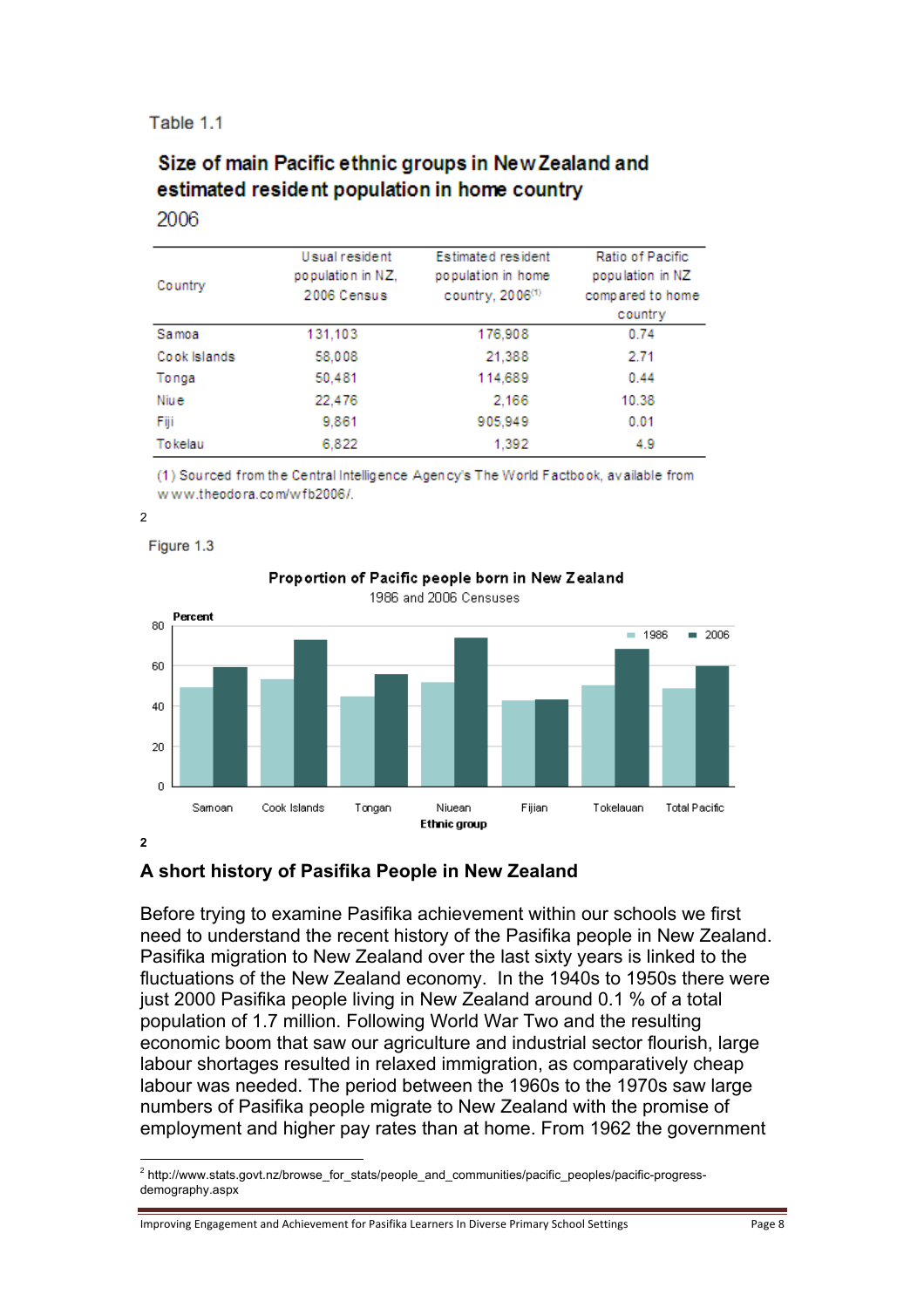had a policy allowing one thousand immigrants from Western Samoa per year. By the start of the 1970s there were large populations of Pasifika people living in New Zealand, primarily based in Auckland.

Within the 1970s there was an economic downturn, which in turn led to resentment towards Pasifika people in New Zealand who were perceived as taking New Zealand jobs. This resulted in tightening immigration policies and the infamous dawn raids with Pasifika "over stayers" being deported.

However in the early 1980s with the advent of the "think big projects" introduced by the National government labour was again needed and immigration policies were again relaxed. Between 1986 and 1991 the Pasifika population of New Zealand grew eight times faster than the wider national population. In the 1990s a points based system was brought in to the country as the government recognized the need to build towards a "knowledge economy" this lowered the rate of Pasifika people migrating to New Zealand.<sup>3</sup>

The 2006 Census data shows that Pasifika people in New Zealand are now a young and growing population.

"In 2006, 265,974 people identified with the Pacific people's ethnic group, representing 6.9 percent of the total New Zealand population. In 2001, there were 231,801 Pacific people, comprising 6.5 percent of the total population. The Pacific ethnic group had the highest proportion of children (people aged 0 to 14 years) of all of the major ethnic groups, at 37.7 percent."4



#### Growth of Pacific population in New Zealand 1945-2006 Censuses

Improving Engagement and Achievement for Pasifika Learners In Diverse Primary School Settings Page 9

<sup>!!!!!!!!!!!!!!!!!!!!!!!!!!!!!!!!!!!!!!!!!!!!!!!!!!!!!!!</sup>  $3$  Tanielu and Johnson 2013, More than churches, rugby and festivals-a report on the state of Pasifika people in New Zealand http://www.salvationarmy.org.nz/uploads/file/2013%20Pasifika%20SON%20-%20Web.pdf <sup>4</sup> http://www.stats.govt.nz/Census/2006CensusHomePage/QuickStats/quickstats-about-a-subject/culture-andidentity/pacific-peoples.aspx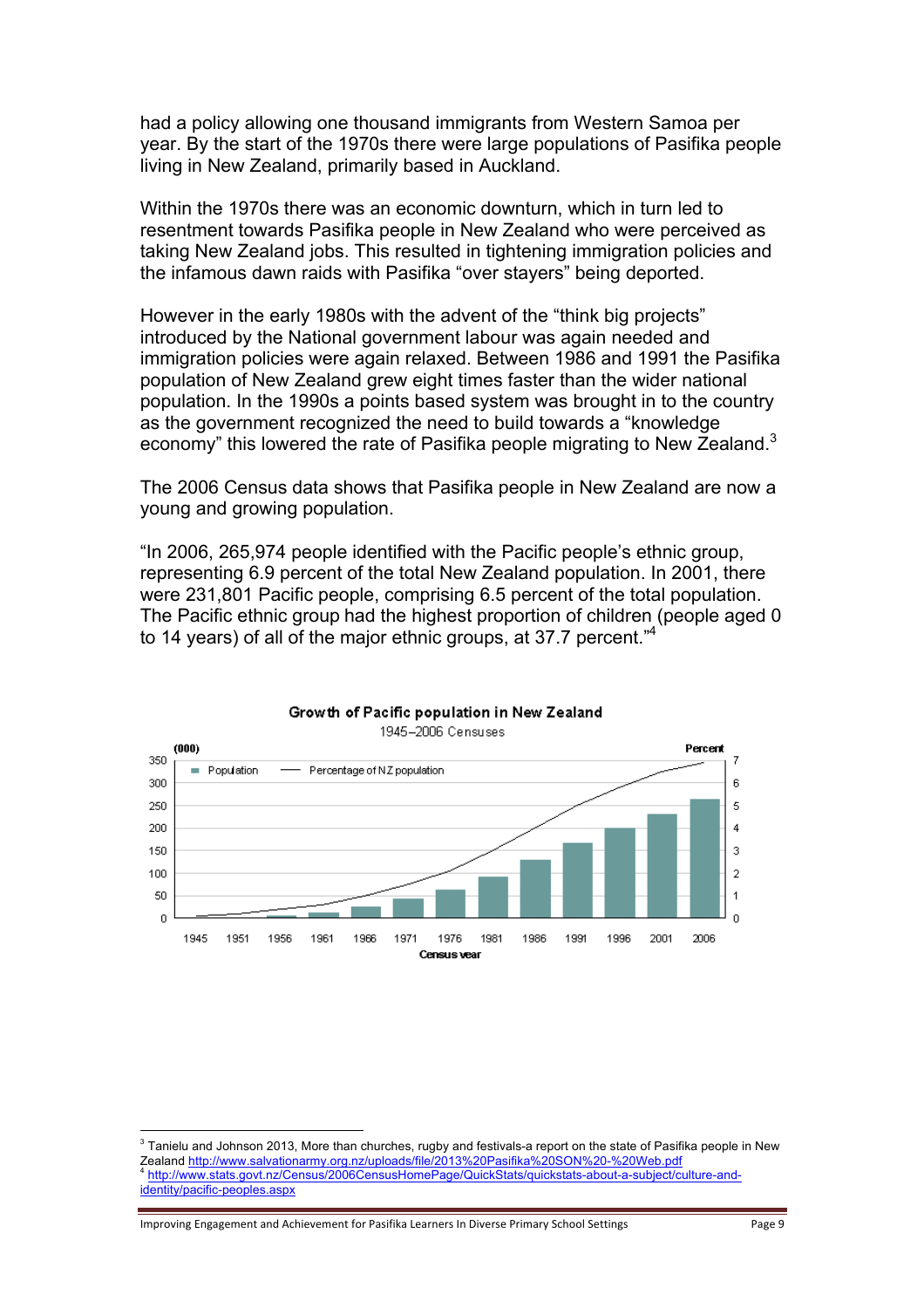

## **Pasifika Students Academic Success in New Zealand**

Pasifika underachievement in New Zealand schools is a very real issue facing all New Zealand educators and the education system in general. Although over the last ten years there has been some real improvements, results are below that of non-Pasifika students as shown below;

Improving Engagement and Achievement for Pasifika Learners In Diverse Primary School Settings Page 10

<sup>&</sup>lt;sup>5</sup> http://www.stats.govt.nz/browse\_for\_stats/people\_and\_communities/pacific\_peoples/pacific-progressdemography.aspx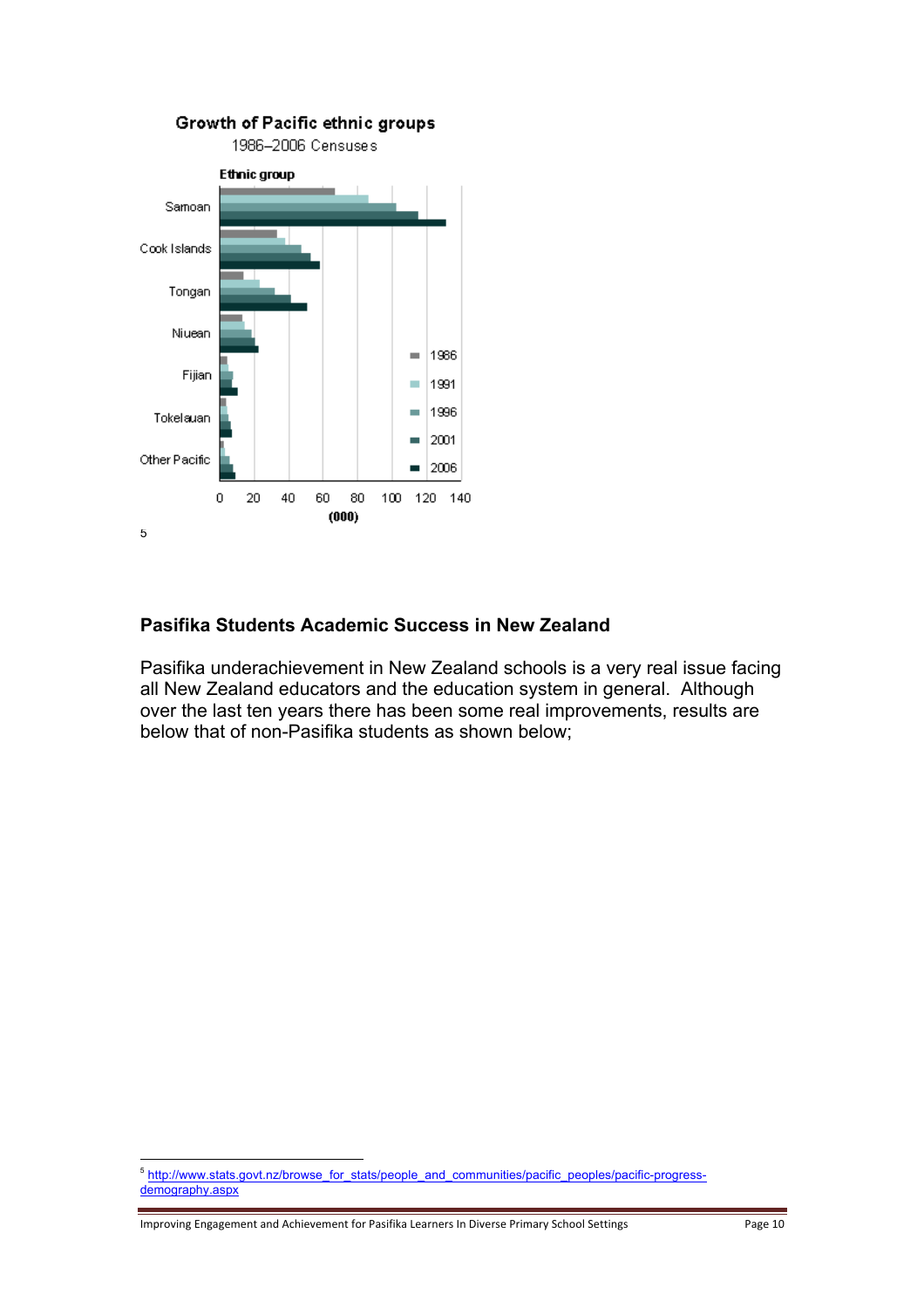#### Table 2 School leavers with NCEA level 1

|                                   | 2005    | 2006 | 2007 | 2008 |
|-----------------------------------|---------|------|------|------|
|                                   | Percent |      |      |      |
| <b>Private/integrated schools</b> |         |      |      |      |
| <b>Pacific students</b>           | 79.4    | 82.0 | 86.9 | 88.1 |
| Non-Pacific students              | 91.0    | 91.0 | 94.7 | 92.4 |
| <b>State schools</b>              |         |      |      |      |
| <b>Pacific students</b>           | 59.7    | 64.5 | 70.9 | 76.3 |
| Non-Pacific students              | 70.3    | 73.2 | 79.7 | 82.3 |

Table 3

#### School leavers who fulfilled the requirements to enter university

|                                   | 2005 | 2006 | 2007 | 2008 |
|-----------------------------------|------|------|------|------|
| Percent                           |      |      |      |      |
| <b>Private/integrated schools</b> |      |      |      |      |
| Pacific students                  | 24.9 | 26.1 | 33.4 | 32.2 |
| Non-Pacific students              | 57.6 | 60.9 | 65.1 | 65.9 |
| <b>State schools</b>              |      |      |      |      |
| <b>Pacific students</b>           | 12.1 | 14.7 | 17.1 | 20.3 |
| Non-Pacific students              | 30.2 | 33.7 | 35.9 | 40.1 |

Source: Ministry of Education data.

6



7

<sup>&</sup>lt;sup>6</sup> http://www.stats.govt.nz/browse\_for\_stats/people\_and\_communities/pacific\_peoples/pacific-progress-

education/schooling.aspx <sup>7</sup> http://www.minedu.govt.nz/NZEducation/EducationPolicies/PasifikaEducation/PasifikaEducationPlan2013.aspx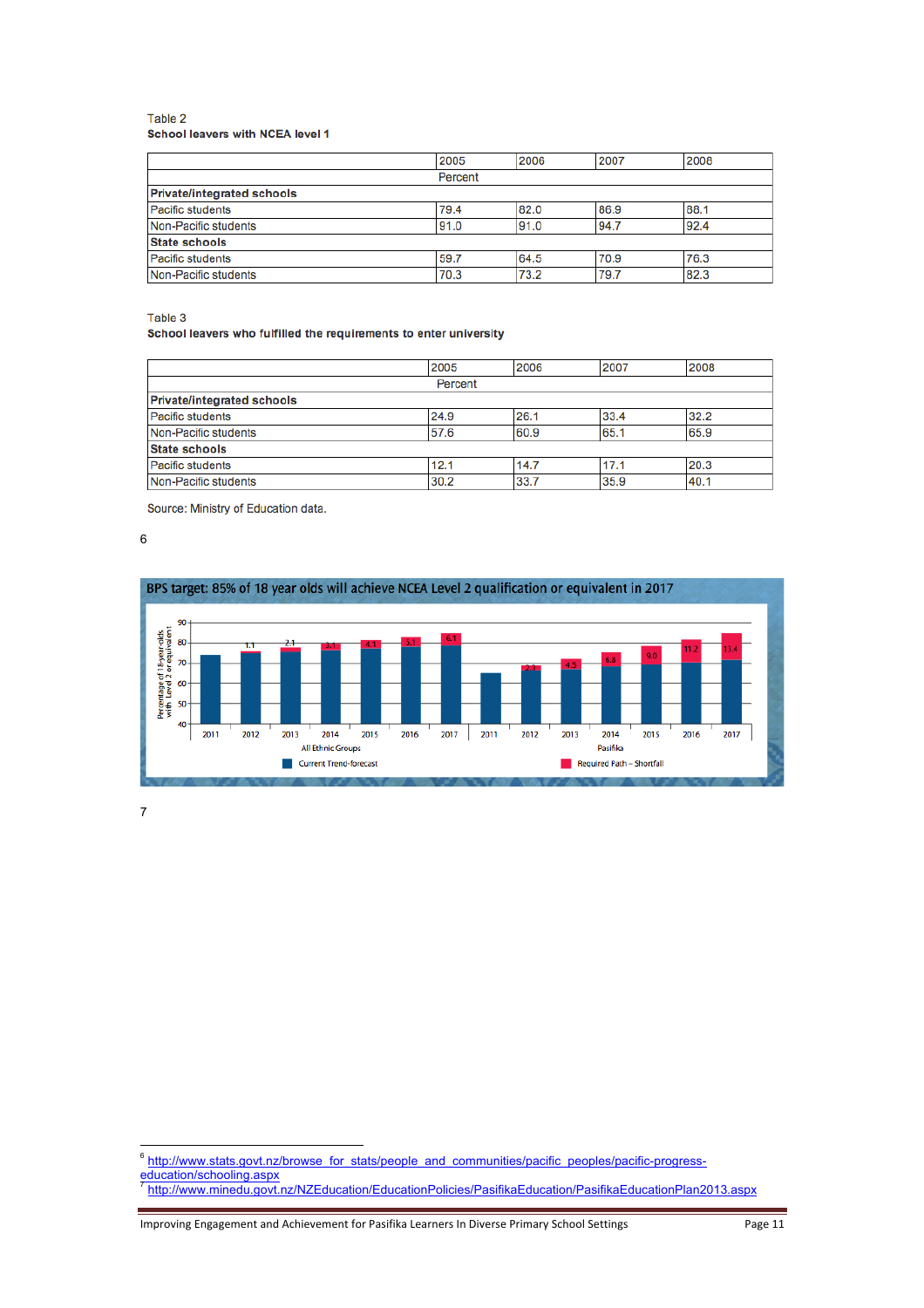Pasifika children have low participation rates in Early Childhood Education

| <b>Pakeha</b> | <b>Mäori</b> | <b>Pasifika</b> | <b>All Children</b> |
|---------------|--------------|-----------------|---------------------|
| 97.90%        | 90.30%       | 86.20%          | 94.70%              |

Table 1: Percentage of prior participation in ECE by ethnic group (June 2011)

Percentage of Pasifika children starting school who participated in ECE in New Zealand Total – actual performance vs. performance required to meet 2016 target of 98% (2010-2016)





Pasifika National Standards Achievement: required progress to meet 85%

8

In summary Pasifika students are underachieving in our school system compared to all other students in terms of NCEA qualifications, entry to university qualifications and in the very first collection of National Standards data.

Pasifika people have low rates of enrolment in early childhood education and a lower rate of completion of tertiary qualifications.

<sup>!!!!!!!!!!!!!!!!!!!!!!!!!!!!!!!!!!!!!!!!!!!!!!!!!!!!!!!</sup> <sup>8</sup> http://www.minedu.govt.nz/NZEducation/EducationPolicies/PasifikaEducation/PasifikaEducationPlan2013.aspx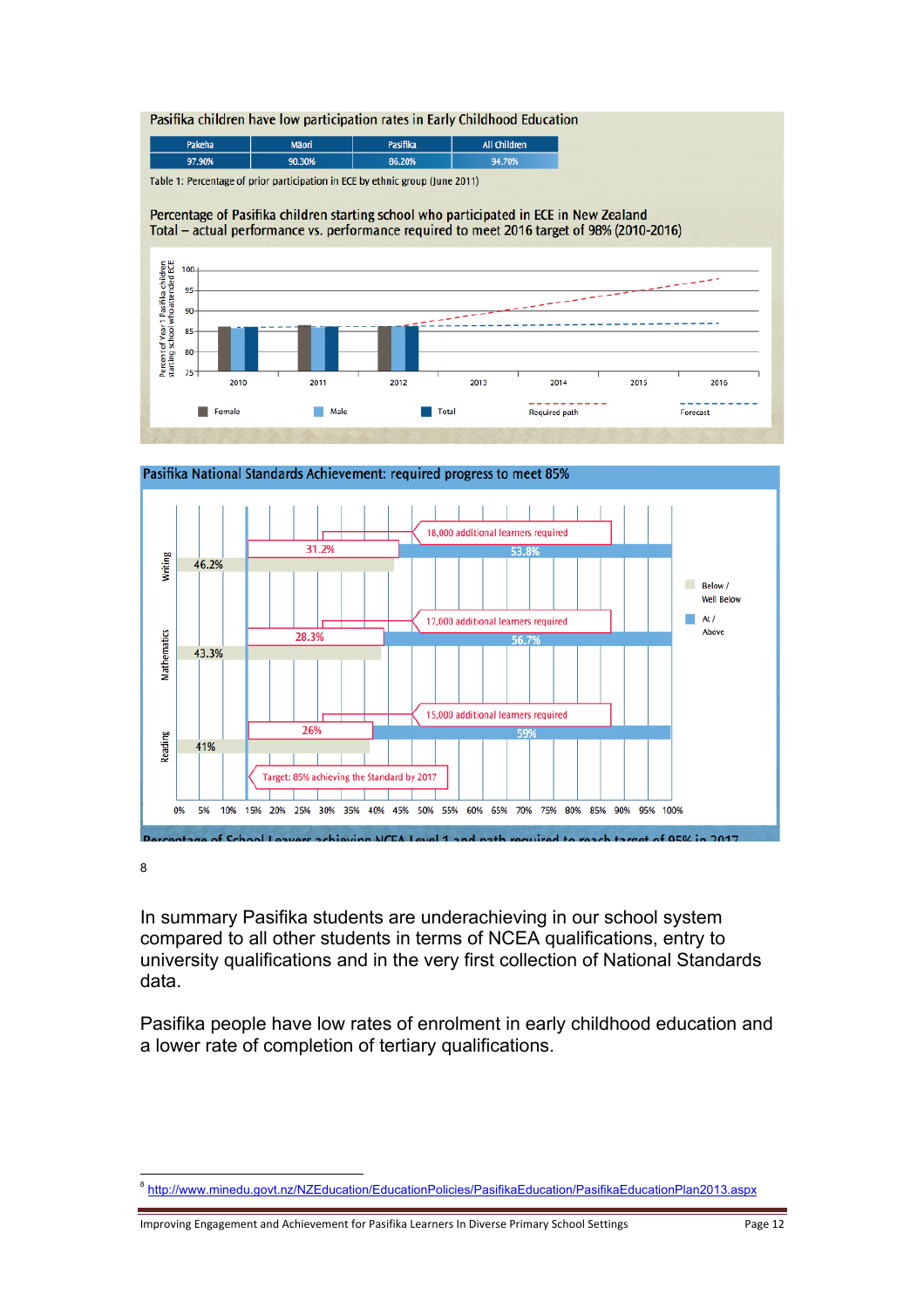#### **Pasifika Socioeconomic Status**

There are also a number of social economic factors that show that Pasifika people within New Zealand are disadvantaged.

2006 census data shows that of the 110,300 Pasifika children in 2006, 40% or 44,120 children were living in poverty. The median income of Pasifika people was \$20,500 per annum, the third lowest of our major ethnic groups behind European and Maori.

Getting it Right in Aotearoa New Zealand's Maori and Pasifika Students, (2011, He Ara How), identified the following key messages about Maori and Pasifika students:

"Key Message No.1 - Māori and Pasifika children suffer disproportionately in low living standards. This has high social and economic costs, and is reflected in the low wellbeing of many Māori and Pasifika children. Just over half of the 200,000 Aotearoa New Zealand children living below the poverty line are Māori and Pasifika. As a result Māori and Pasifika children experience significantly poorer health, educational, and social outcomes than other groups.

Key Message No.2 - A combination of high dependency on welfare benefits, high rates of single parenthood, and a concentration of workers in the manufacturing industries keep Māori and Pasifika families trapped in poverty. Working-aged Māori and Pasifika adults are vulnerable to the cyclical nature of Aotearoa New Zealand's economy and this creates a complex and enduring trap for them and their families. New Zealand is developing a brown social underclass.

Key Message No.3 - The causative links and correlation now established between poverty and violence require the development of new models and policies to address family violence, particularly the violence suffered by children in low-income communities.

Key Message No.4 - Current measurements of Māori and Pasifika wellbeing are inadequate because they do not take account of the Māori and Pasifika worldviews. New measurements and indices need to be developed that reflect Māori and Pasifika values, spirituality and capabilities.

Key Message No. 5 - If we are to reduce the poverty experienced by too many young Māori and Pasifika children then a poverty removal strategy must sit alongside the already accepted commitment to a wealth creation strategy."

9

<sup>9</sup> http://www.everychildcounts.org.nz/\_w/wp-content/uploads/2010/06/He-Ara-Hou-Report-20112.pdf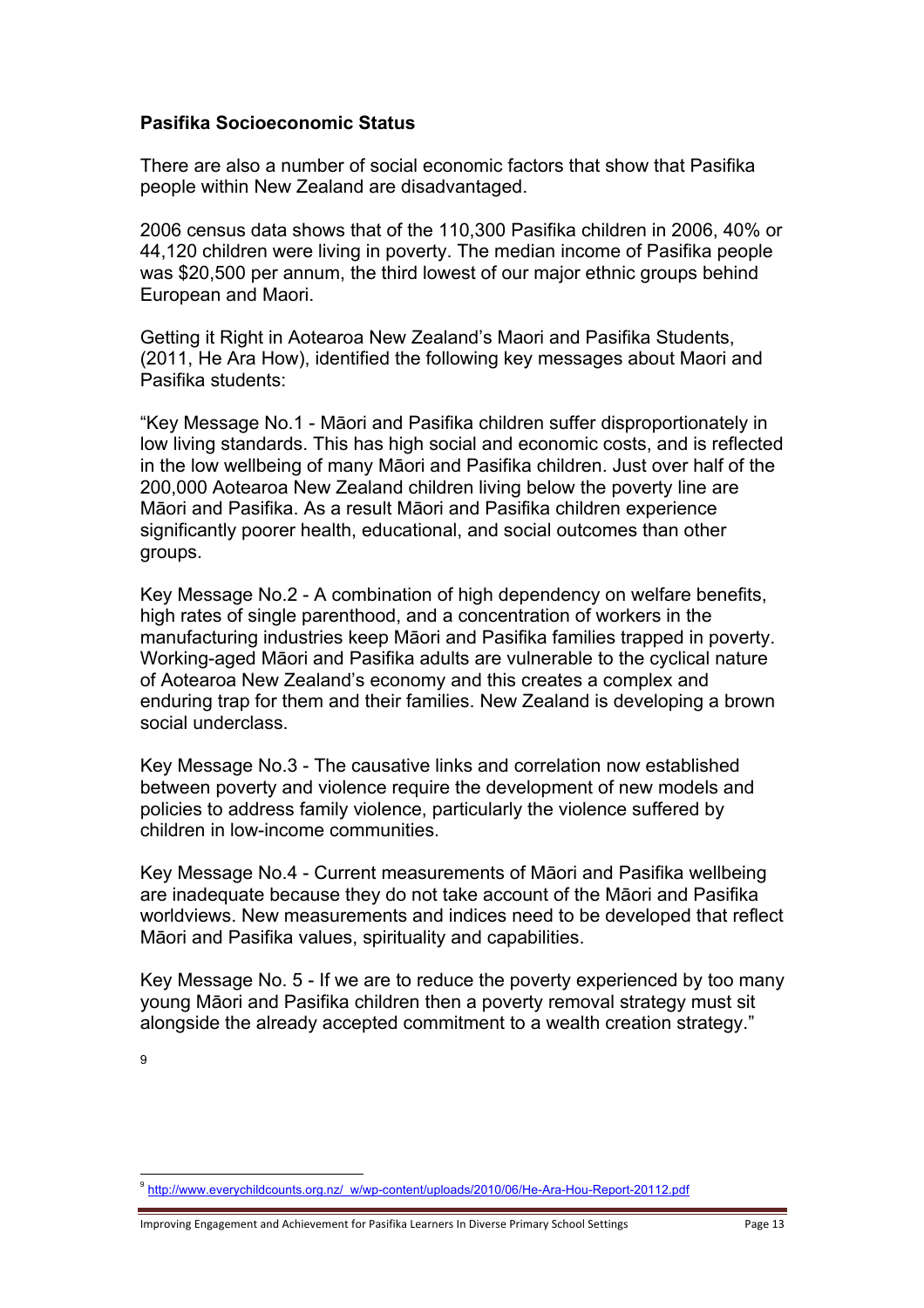#### **Loss of language**

Through a number of factors there has been a large loss of Pasifika language competence over the last two to three decades of Pasifika people in New Zealand. New Zealand is a very monolingual society with 81% of the population only speaking English.

"The dominance of English has contributed to changing patterns of language use in Pasifika communities and to a related decline in bilingualism. (See Starks et al., 2004.) This decline is particularly evident among New Zealandborn Pasifika, who are increasingly 'switching to' (or only speaking) English. As Statistics New Zealand concluded in its analysis of the language question in the census, "Pacific people born overseas were almost twice as likely as those born in New Zealand to [still] speak their [Pasifika] language" (Statistics New Zealand, 2002b, page 19). As at 2001, 40.6 per cent of the total Pasifika population in New Zealand could speak only English. The proportion was much higher for New Zealand-born Pasifika (Macpherson, 2004)." <sup>10</sup>

It has been extremely interesting unpacking this research information about Pasifika achievement in schools and the wider social economic factors affecting Pasifika people in New Zealand. The results are very disturbing and the problem is extremely real. There are wide ranging social and welfare factors that are affecting Pasifika people in New Zealand that need to addressed as well as the academic achievement of Pasifika students, while acknowledging that these two factors are linked. Education is a system within a system.

I question whether the Government could do more with social reform to help the Maori and Pasifika people with health care, low cost housing (particularly when the Pasifika population is mainly situated in Auckland with extremely high housing costs) and basic food and clothing costs. While researching I have come across numerous studies into the impact on poverty on educational achievement. I will not delve into this area as part of this summary of literature but can't help but think that any strategies that increase equity in terms of income and more particularly encourage access to warm and dry housing, access to employment, clothing and food for all of our children would be a great first step.

What we are currently doing to support Pasifika students in the New Zealand education system in individual schools and classrooms is currently not working as is demonstrated through academic achievement results and social economic factors. While there are numerous examples of success stories of high performing Pasifika students well supported by high quality schools and teachers, this is the exception and/or pockets of good practice.

As teachers and leaders within New Zealand schools we are faced with the challenge of how to teach to best cater for a diverse classroom and/or school with a wide range of cultures, including Pasifika students. When groups of

!!!!!!!!!!!!!!!!!!!!!!!!!!!!!!!!!!!!!!!!!!!!!!!!!!!!!!!

Improving Engagement and Achievement for Pasifika Learners In Diverse Primary School Settings Page 14

<sup>&</sup>lt;sup>10</sup> http://leap.tki.org.nz/Pasifika-languages-in-New-Zealand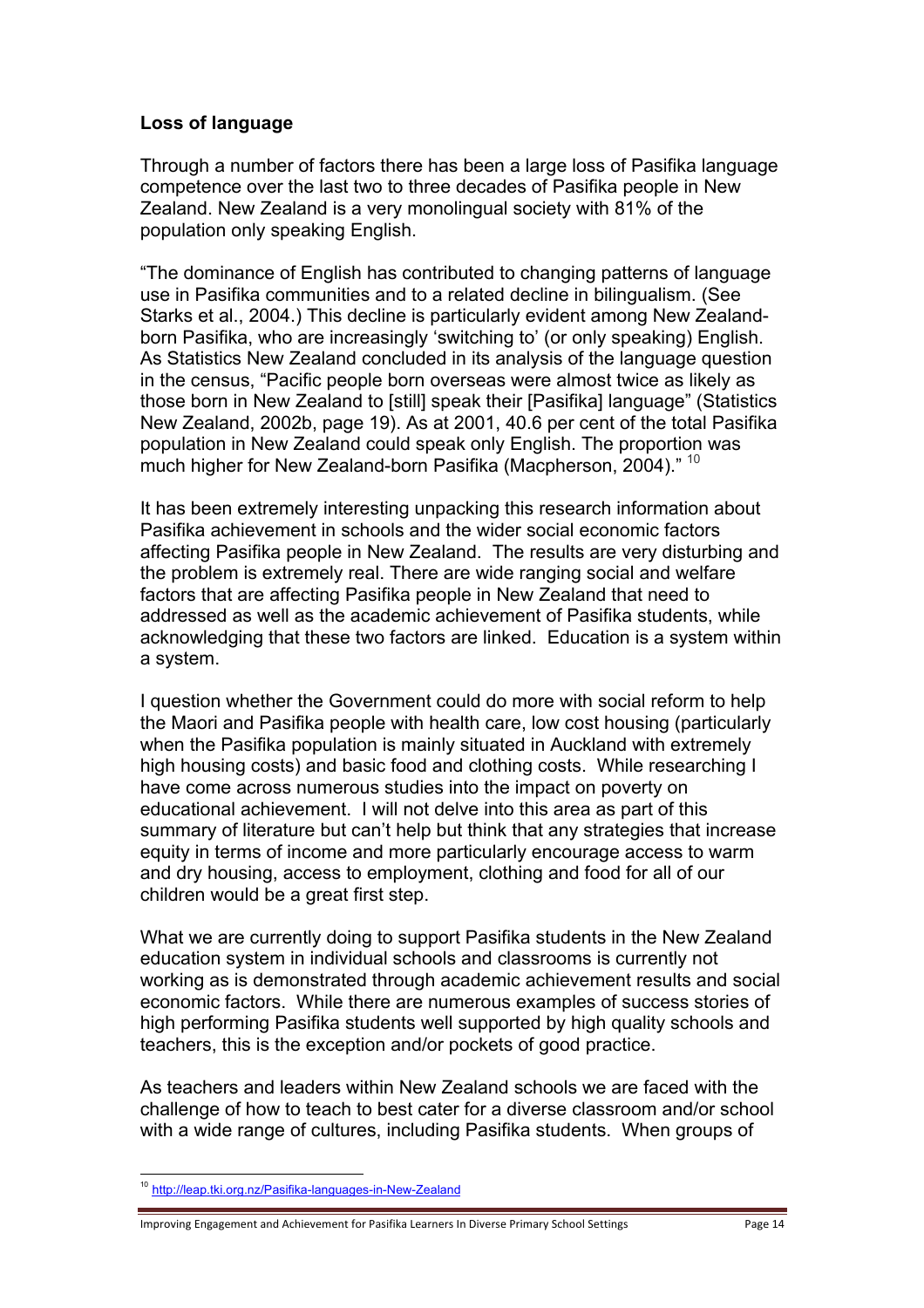students are not achieving, as is the case of both Maori and Pasifika students in New Zealand we must as educators examine why and what we can do about it. This sabbatical attempts to start to think about some of the answers.

Bishop (2009)<sup>11</sup> identifies the underachievement of one cultural group within a system as creating an educational debt that we will all pay for. Bishop cites the cause as being the dominance of Pakeha knowledge codes and a long history of assimilations reinforced by education. This results in patterns of non-participation from many children in minority groups. Bishop believes schools need to work in partnership with the diverse cultures that make up a school recognising the cultural knowledge that children bring to school and deliberately addressing the cultural capital imbalance within our schooling system.

"Teachers support learning best when they seek to understand where learners come from and build on their experiences to make learning meaningful (Bishop et al., 2003).  $12$ 

Nakihid  $(2003)^{13}$  reasons that schools do not recognise and value Pasifika students own cultural identity, which causes underachievement. Further to this Nakihid believes that in response to this and due to incorrect assumptions based on misconceptions, schools and teachers implement practices, which continue the underachievement cycle.

Harker and McConnochie (1995)<sup>14</sup> talk of a monoculture paradigm highlighted by the dominant Anglo-European education system where the cultures and beliefs of the dominant culture lead to a disparity of student achievement of the minority cultures, whereas Bishop 2003 states that an alternate paradigm where all partners in the education system are involved in the shared knowledge creates a multicultural education system that is most equable to all learners.

The research of Allen, Taleni & Robinson, (2008), Bishop, Berryman, Tikakiwai & Richardson (2008), Samu (2006), Tuioti (2002) suggests that poor Pasifika achievement is attributed to three interrelated challenges, deficit theorising by teachers, issues relating to teachers not understanding Pasifika culture, and a lack of effective pedagogy.<sup>15</sup>

These challenges at first look extremely simple and easy to solve. In effect if we can raise our expectations for Pasifika students, get to know our Pasifika

<sup>&</sup>lt;sup>11</sup> http://www.edtalks.org/video/culturally-responsive-pedagogy-relations#.UdtNmj4pbOY<br><sup>12</sup> Changing Power Relations in Education: Kaupapa Māori Messages for "Mainstream" Education in Aotearoa/New Zealand Russell Bishop Comparative Education Vol. 39, No. 2, Special Number (27): Indigenous Education: New Possibilities, Ongoing Constraints (May, 2003)

<sup>&</sup>lt;sup>13</sup> http://www.educationcounts.govt.nz/publications/pasifika\_education/5907<br><sup>14</sup> http://www.educationcounts.govt.nz/publications/pasifika\_education/5907<br><sup>15</sup> How can we teach them when they won't listen?" How teacher beli behaviour and achievement Lorraine Spiller, SET 2012, N53, Page60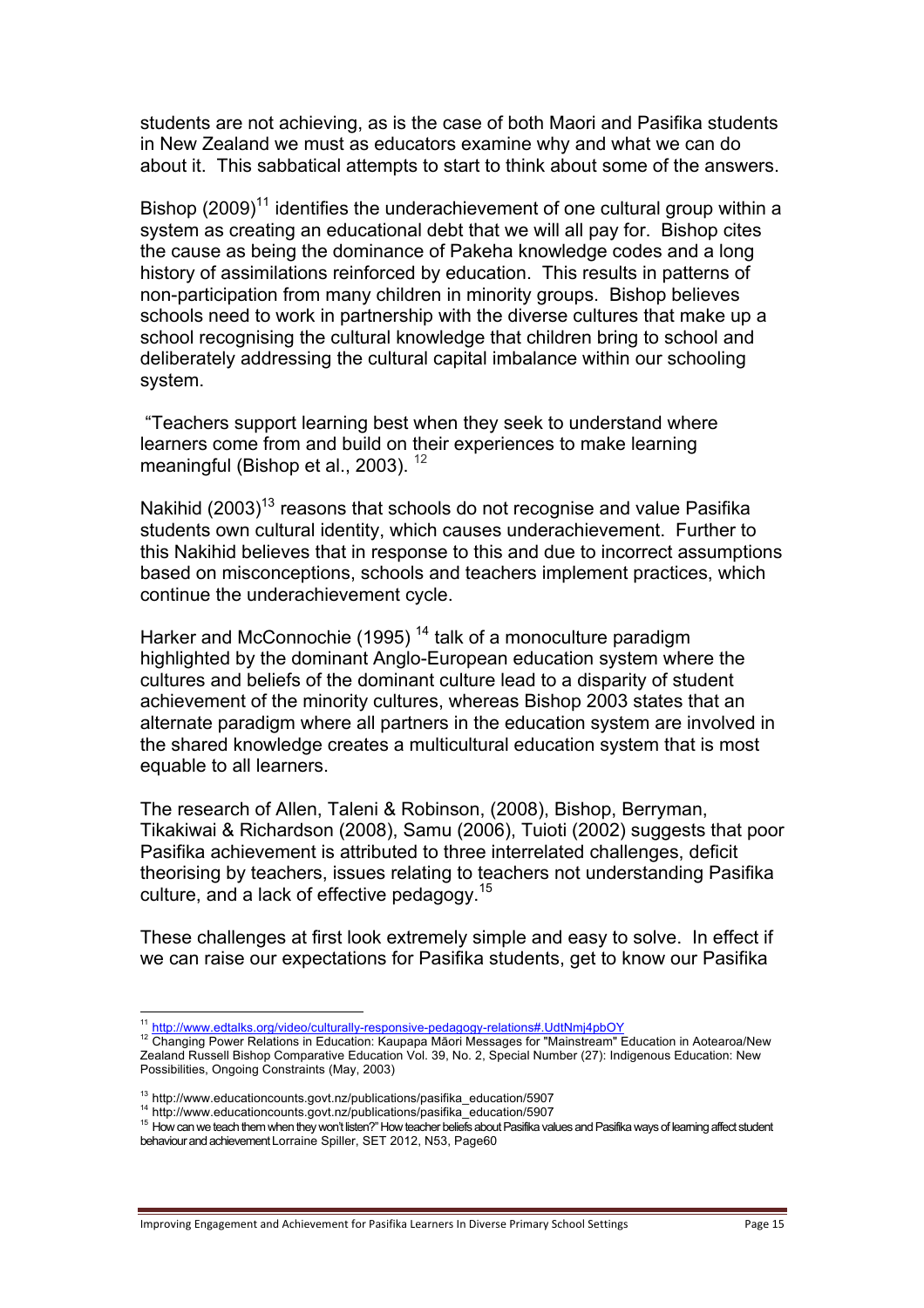students cultural identity and use effective pedagogy, the problem would be solved and Pasifika students' results would begin to improve.

As with everything in education it is never that simple but after looking through the research and reading numerous articles on Pasifika achievement, it has become apparent to me that as a whole we can improve what we do by using practical strategies and by making use of the research. This, however, requires a consistent high quality and reflective approach.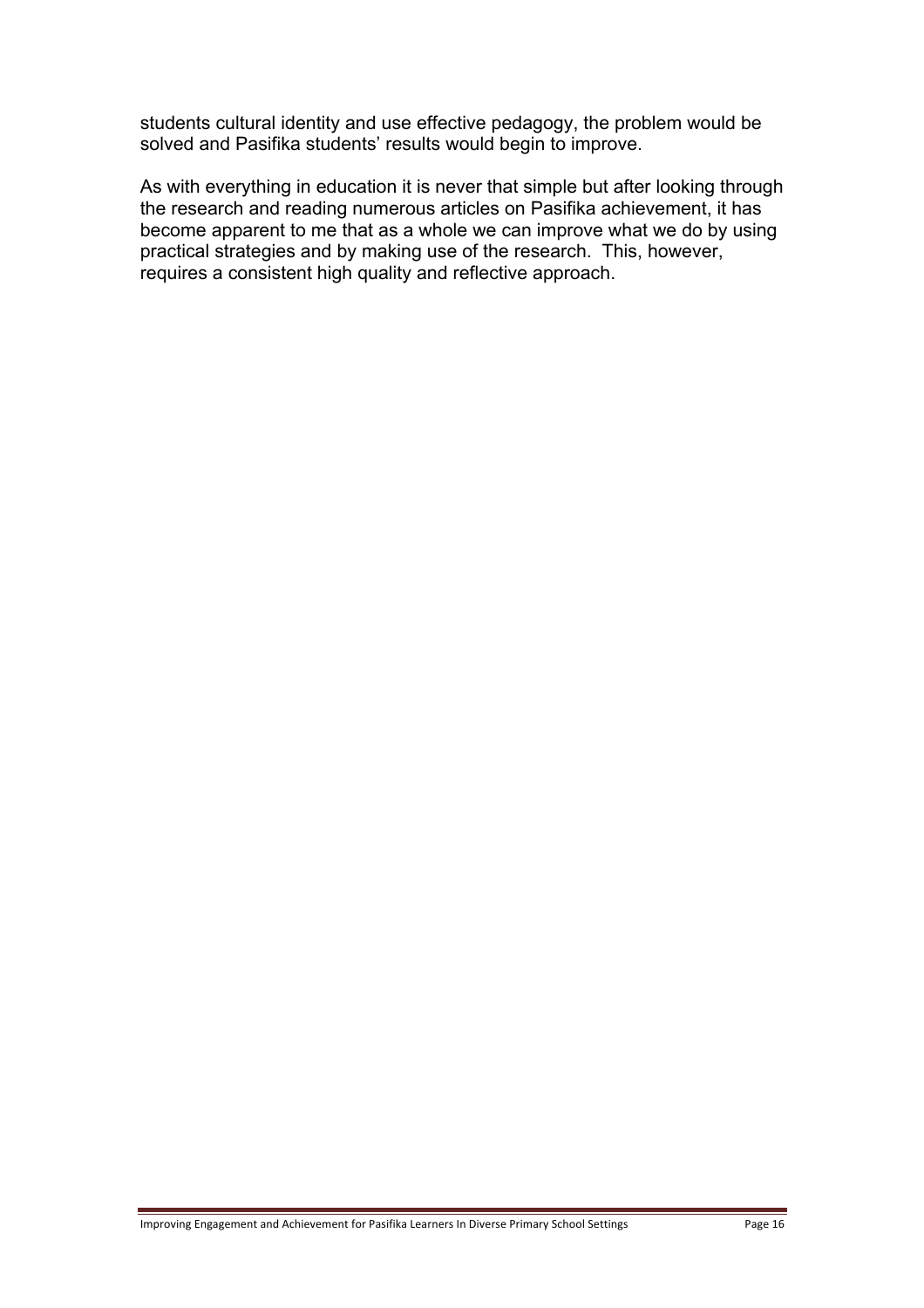## **Curriculum and Policy Documents**

What is the education system in New Zealand doing to improve the student achievement of Pasifika students? What resources and research do we have?

The Pasifika Education Plan (2013-2017)<sup>16</sup> states "that a key goal for the government is to create the conditions for strong, vibrant and successful Pasifika communities-communities that can help build a more productive and competitive economy for all New Zealanders." The document outlines that the education system needs to put Pasifika families and communities at the centre of the education system and schools need to respond to the identities and cultures of the specific Pasifika groups. The vision statement in the plan is that five out of five Pasifika learners are participating, engaging and achieving within the education system. It then outlines a variety of goals, targets and actions. The goals of the plan are below:

#### "High-level Goals

The Government has indicated that the following are their high level goals for Pasifika education:

- continued improvement in literacy and numeracy achievement across all levels of education
- improved attendance as a foundation for engagement in learning
- emphasis on the importance of Pasifika identities, languages and cultures
- full implementation of Youth Guarantee for Pasifika learners and creating pathways for success
- Pasifika learners acquiring skills essential to the future New Zealand workforce.

Long-term Outcomes

What we want to achieve by 2016:

- Increased participation in quality ECE to 98%.
- Improved National Standards performance.
- More learners achieving NCEA level 2 or an equivalent qualification.
- School Leavers entering tertiary education at level 4 or above.
- Parents, families and communities are knowledgeable, demanding and actively understand their child's progress and achievement.
- Families are knowledgeable and are able to support their child in making good choices about education pathways and career options.

<sup>16</sup> http://www.minedu.govt.nz/NZEducation/EducationPolicies/PasifikaEducation/PasifikaEducationPlan2013.aspx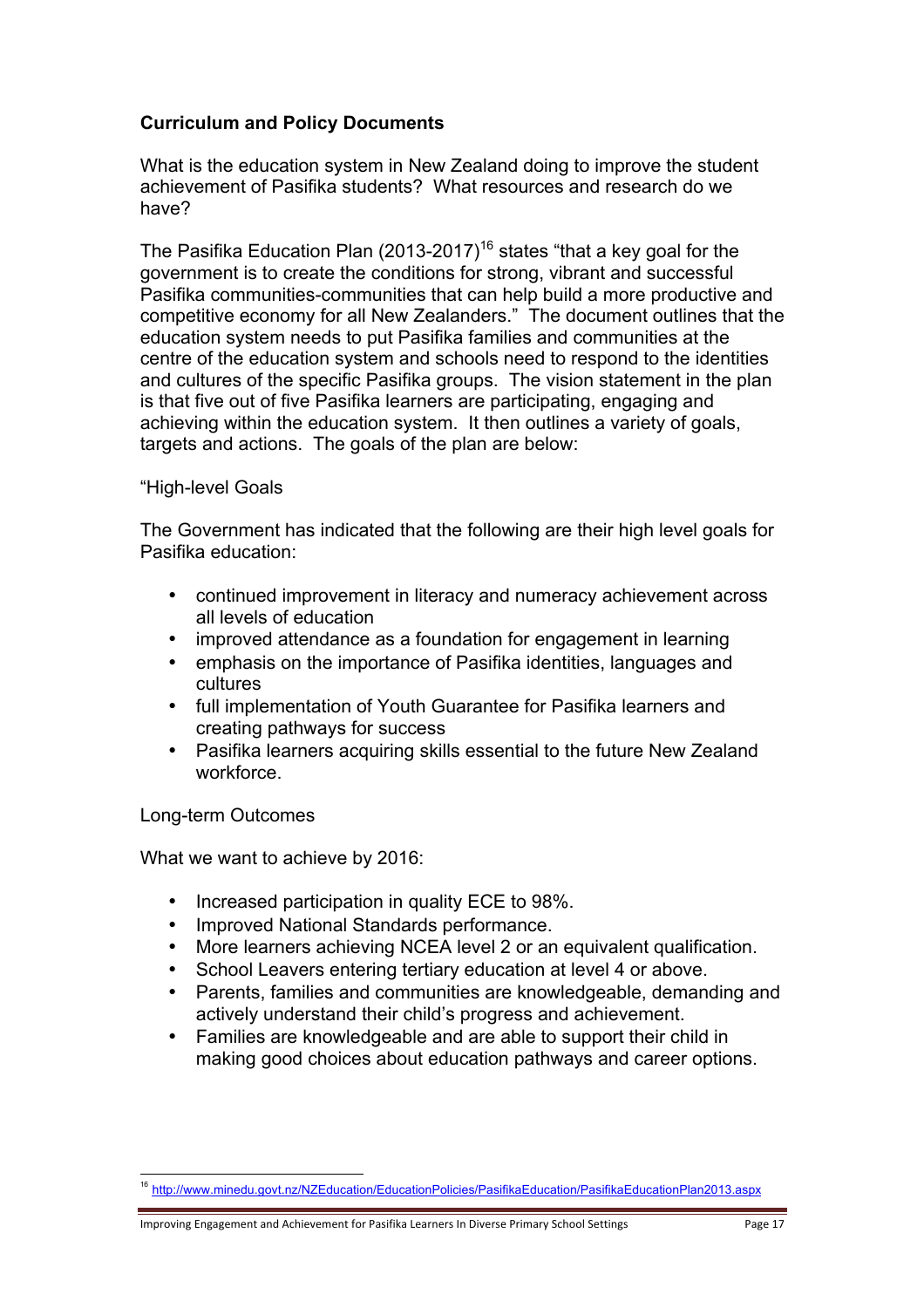#### Short-term Outcomes

What we need to do to achieve our long-term outcomes:

- Provide access to quality ECE services.
- High quality, highly effective and culturally responsive teaching is necessary to accelerate Pasifika success.
- Inform and empower families to actively take part and understand their child's progress and achievement.
- Inform and empower families to support their young person in making good choices about education pathways and career options.
- Empower and encourage Pasifika learners to participate and attain higher levels of tertiary education."

The plan is a very much an overriding document that puts Pasifika achievement at the forefront of the Governments priorities for achievement. It would be of some use for highlighting the emphasis that the Government and Ministry of Education is placing on Pasifika achievement and Boards of Trustees with Pasifika students would be well placed to align their local school goals and target with these national priorities. The overarching vision of putting Pasifika learners and their family at the center of the learning and decision making process and having them fully contributing and participating is a key point that becomes clear throughout the other research that I have been looking through, and parallels Bishop's (2003) emphasis on creating an inclusive school culture.

There a wide range of key documents that map out what is taught in New Zealand Schools and how we teach, all based on best practice research. These include among others the New Zealand Curriculum Document (2007)<sup>17</sup>, Effective Literacy Practice (2006)<sup>18</sup>, The Literacy Learning Progressions (2010)<sup>19</sup> and the National Standards Documents (2009)<sup>20</sup>. All of these documents include references to effective pedagogy that includes knowledge of the learner including knowledge of their culture and identity, that good teachers recognise the need to utilise contexts that make use of prior learner knowledge and that effective teachers attend to the cultural and linguistic diversity of all teachers. These documents give clear and specific guidance on effective pedagogy and the need to teach using appropriate pedagogy and contexts that suit the needs of the learners. Examples are:

#### Effective Literacy Practice (2006, pg. 10)

"Knowledge of the learner encompasses knowing about the pathway of progress for each student and about the patterns of progress for literacy learners in general at different points in their development. Teachers need an extensive and continually developing knowledge of each student's language and literacy practices outside school as well as in school.*" 21*

<sup>17</sup> http://nzcurriculum.tki.org.nz/Curriculum-documents/The-New-Zealand-Curriculum

<sup>&</sup>lt;sup>18</sup><br>http://nzcurriculum.tki.org.nz/National-Standards/Reading-and-writing-standards/Effective-literacy-practic<br><sup>19</sup> http://www.literacyprogressions.tki.org.nz/<br><sup>20</sup> http://nzcurriculum.tki.org.nz/National-Standards<br><sup>21</sup> h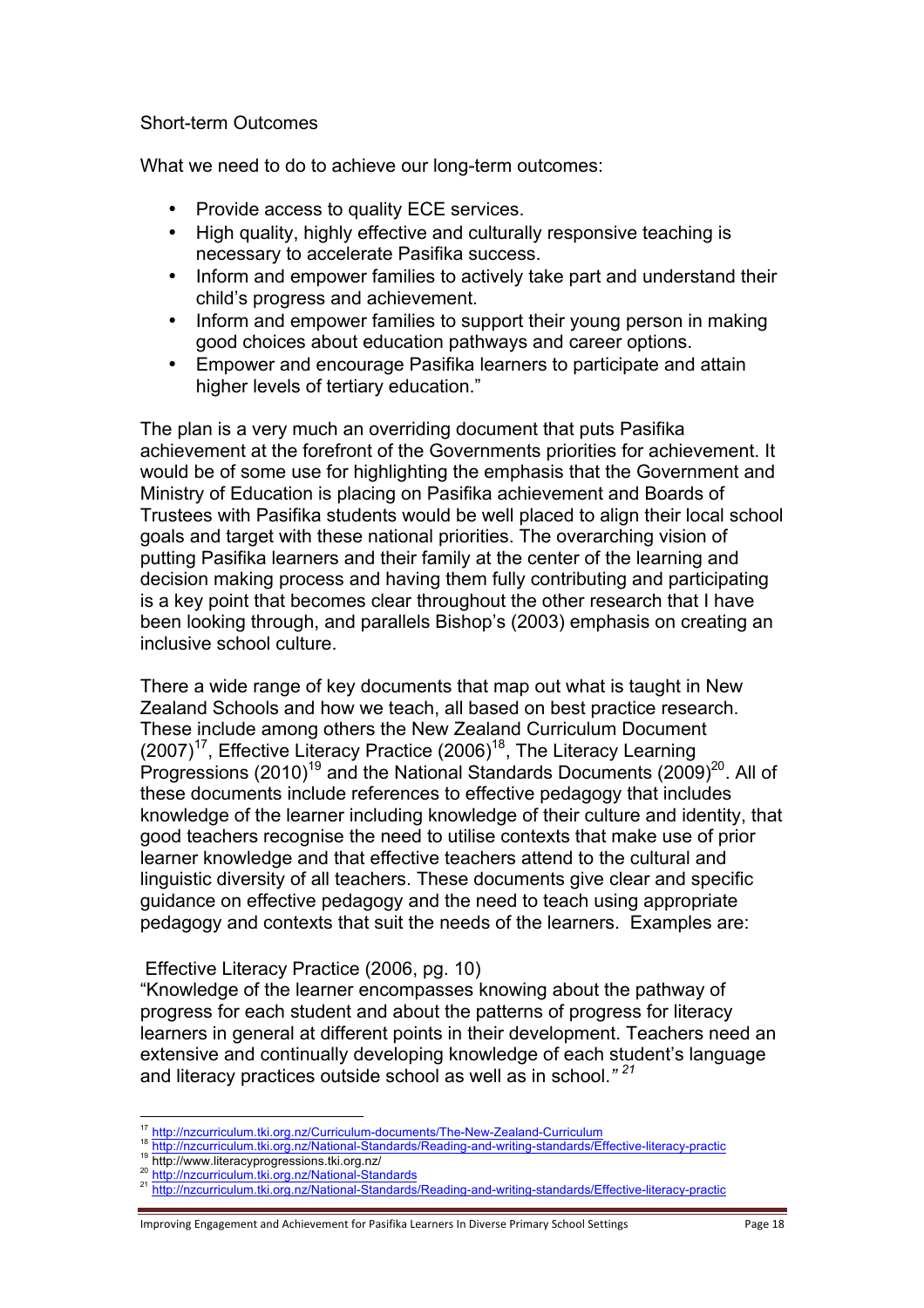New Zealand Curriculum, (2007 pg. 34) - Effective Pedagogy "Effective teachers foster positive relationships within environments that are caring, inclusive, non-discriminatory and cohesive. Effective teachers attend to the cultural and linguistic diversity of all their students.*" 22*

These documents highlight the importance of the teachers having positive relationships with their students, knowing them as people and their strengths and needs as learners. This includes knowledge of their culture and language.

The Best Evidence Synthesis including Quality Teaching for Diverse Students, Alton-Lee, 2003,<sup>23</sup> Teaching Professional Learning and Development, Timperley, Wilson, Barrar and Fung, 2007<sup>24</sup> and School Leadership and Student Outcomes: Identifying What Works and Why? Robinson, Hohepa, and Lloyd 2009<sup>25</sup>, gives us a large volume of quality, localised research on effective teaching, learning and leadership for diverse students. Alton-Lee (2012) in the diagram below gives a very clear guide as to the research-based high level findings of three of the syntheses that lead to positive achievement in diverse schools.

 $22 \frac{\text{http://nzcurriculum.tki.org.nz/Curriculum-documents/The-New-Zealand-Curriculum}}{\text{http://www.educationcounts.gov/nz/publications/series/2515/5959}} \frac{\text{http://www.educationcounts.gov/nz/publications/series/2515/5959}}{\text{http://www.educationcounts.gov/nz/publications/series/2515/15341}}$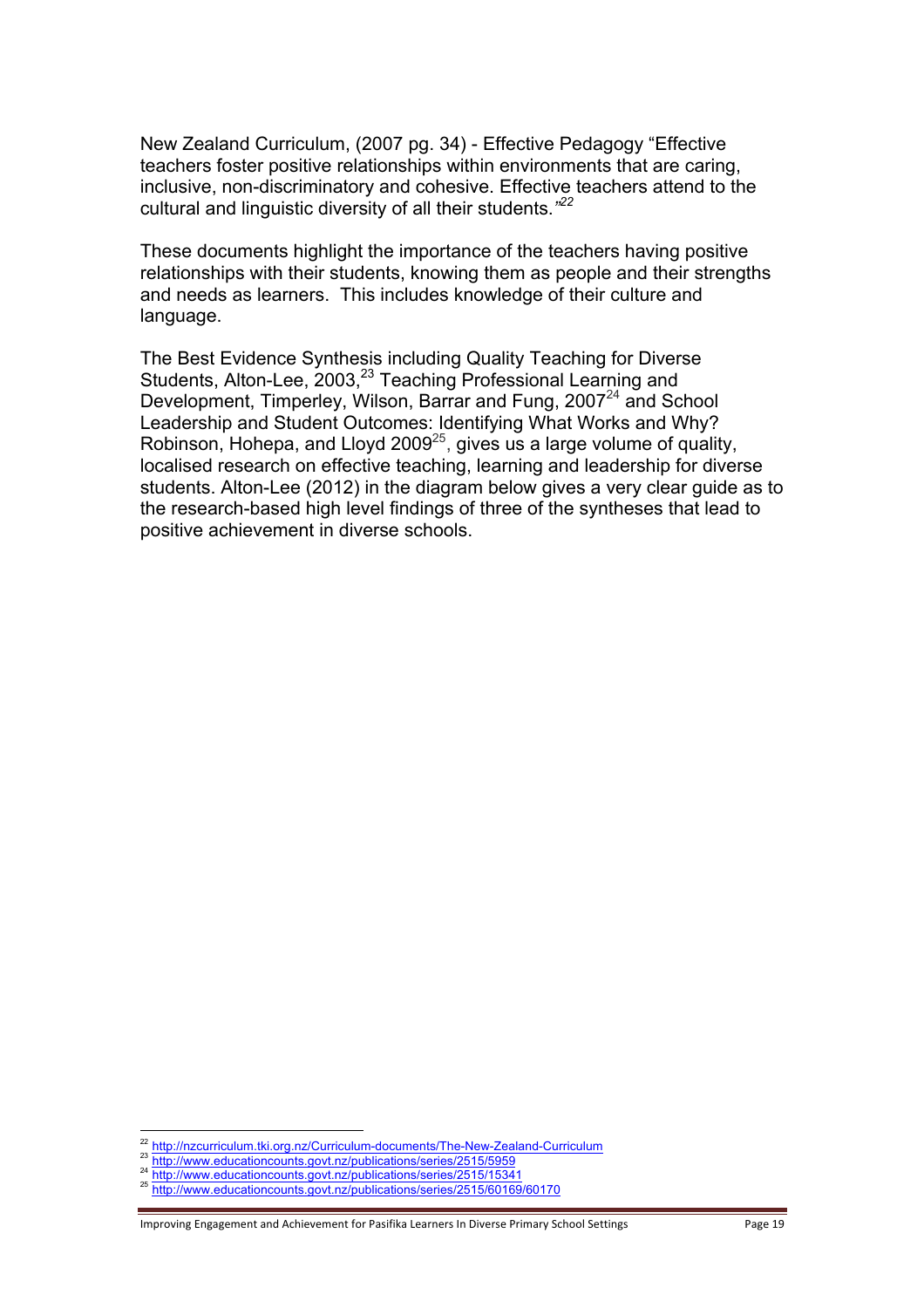#### Table 1. Overview of high-level findings from five best evidence syntheses focused on effective leadership, professional learning, and teaching

| <b>School Leadership and Student</b><br><b>Outcomes</b>                                                                                                                     | <b>Teacher Professional Learning and</b><br><b>Development</b>                                                                            | <b>Quality Teaching for Diverse (All)</b><br><b>Learners</b>                                          |  |
|-----------------------------------------------------------------------------------------------------------------------------------------------------------------------------|-------------------------------------------------------------------------------------------------------------------------------------------|-------------------------------------------------------------------------------------------------------|--|
| Establish goals and expectations                                                                                                                                            | Focus on valued student outcomes                                                                                                          | Focus on valued student outcomes                                                                      |  |
| Promote and participate in teacher<br>learning and development                                                                                                              | Engage knowledgeable expertise external<br>to participating teachers to challenge<br>assumptions and develop new knowledge<br>and skills. | Use knowledge, evidence, and<br>inquiry to improve teaching                                           |  |
| Resource strategically                                                                                                                                                      | Use context-specific approaches to<br>develop teacher knowledge, skills, and<br>adaptive expertise in high-impact<br>pedagogies           |                                                                                                       |  |
| Select, develop, and use smart tools                                                                                                                                        | Select, develop, and use smart tools                                                                                                      | Select, develop, and use smart tools<br>and worthwhile tasks.                                         |  |
| Ensure administrative decisions are<br>informed by knowledge about effective<br>pedagogy                                                                                    | Arrange multiple opportunities for<br>teachers to learn and apply information<br>Integrate theory and practice to enable<br>deep change   | Ensure effective and sufficient<br>opportunities for all students to learn                            |  |
| <b>Build relational trust</b><br>Ensure an orderly and supportive<br>environment                                                                                            | Create conditions of trust and challenge<br>Provide teachers with opportunities to<br>process new learning with others                    | Develop caring, collaborative<br>learning communities that are<br>inclusive of diverse (all) learners |  |
| Create educationally powerful<br>connections                                                                                                                                | Enable teachers to activate educationally<br>powerful connections                                                                         | Activate educationally powerful<br>connections to learners' knowledge,<br>experiences, and identities |  |
| Plan, coordinate, and evaluate teaching<br>and the curriculum.                                                                                                              | Ensure active involvement of wider<br>school-based leadership in leading.<br>organising, and participating in learning<br>opportunities   | Scaffold learning and provide<br>appropriate feed forward and<br>feedback on learning                 |  |
| Engage in constructive problem talk<br>Engage in open-to-learning conversations                                                                                             | Develop approaches that are responsive<br>to teachers' learning processes and do<br>not bypass teachers' existing theories                | Be responsive to all students'<br>learning, identities, and well-being                                |  |
| Analyse and solve complex problems                                                                                                                                          | Maintain momentum through self-<br>regulated inquiry                                                                                      | Promote thoughtful learning<br>strategies, thoughtful discourse, and<br>student self-regulation       |  |
| Plan, co-ordinate, and evaluate teaching<br>and the curriculum                                                                                                              | Use assessment for professional inquiry                                                                                                   | Use assessment for learning                                                                           |  |
| Use a collaborative, inquiry and knowledge-building approach, aligning conditions within and beyond the classroom<br>to optimise valued outcomes for diverse (all) learners |                                                                                                                                           |                                                                                                       |  |

<sup>&</sup>lt;sup>26</sup> http://www.educationcounts.govt.nz/ \_\_data/assets/pdf\_file/0014/108023/Evidence-for-Improvement-and-Public-Good.pdf Pg. 14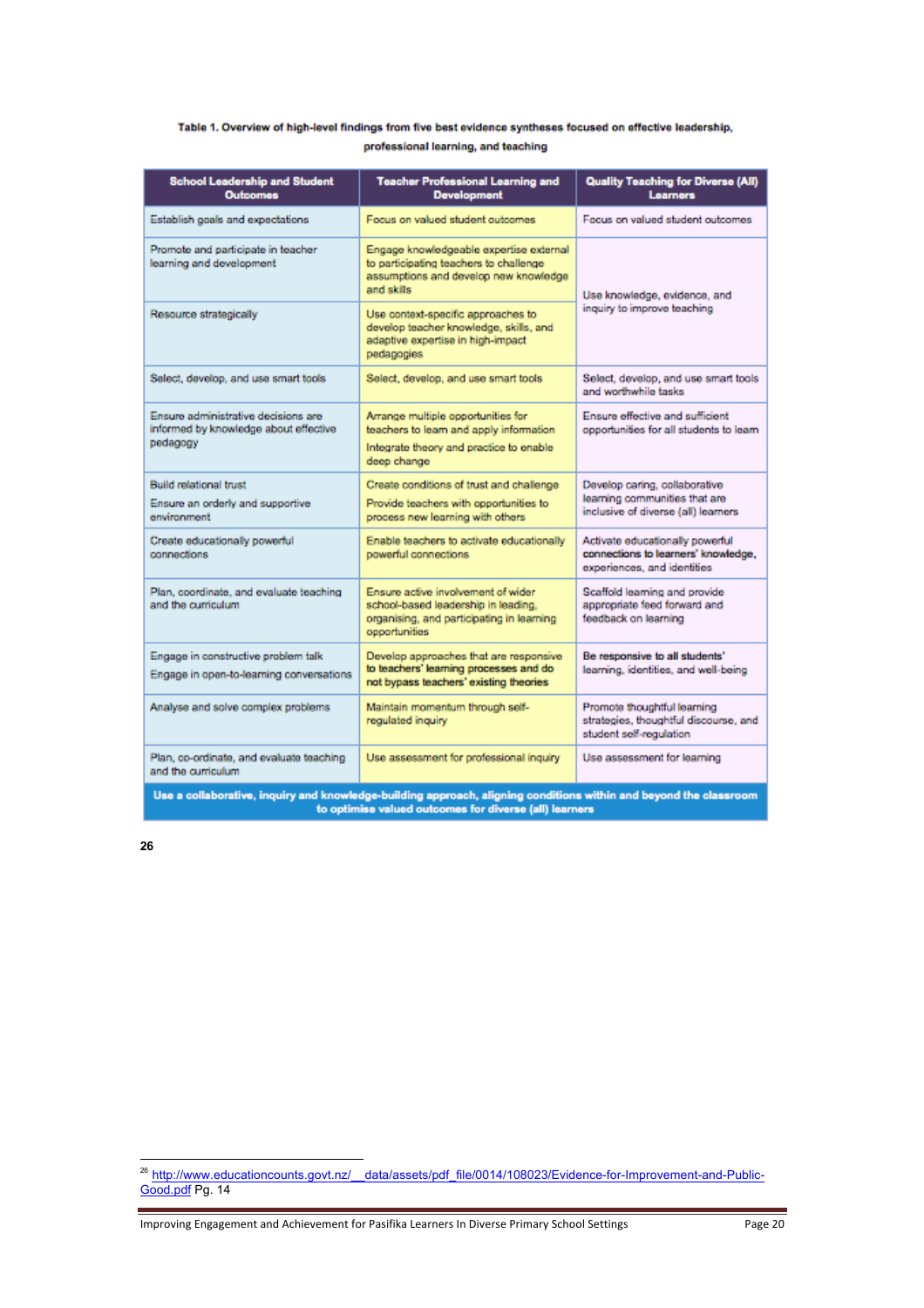#### **Effective Strategies that Work for Pasifika Students**

So what works for Pasifika students in our schools? If we as leaders and teachers want to make real change and improvements for our Pasifika students what does the research say will work?

The following is a summary of the main points of the research that I have read with my comments and ideas where appropriate.

## **A Focus on Quality Teaching**

There is no magic bullet for Pasifika students. Quality teaching and an alignment across a school and groups of schools of high quality research based practice will make an impact on underachieving students, including Pasifika students. Our under-achieving Pasifika students need high quality teaching across the curriculum - the best teacher for a Pasifika student is the best teacher.

ERO (2012) "Highly effective schools had systems in place that made inquiry a part of classroom practice, created a culture where there was an alignment of practice focused on improved student achievement."<sup>27</sup>

School leadership needs to ensure that all of their endeavours are focused around the high level dimensions of the best evidence synthesis research documents, and that their school is focused on improving teacher practice. Day to day systems in the school need to encourage a teacher as inquiry process where teachers and leaders regularly look at, and reflect on these questions at the simplest level. What are our students learning needs? What skills do I need as a teacher? What is the appropriate learning task? Are my students making progress? Are there groups of students who my teaching is not catering for? For powerful shifts to occur these discussions need to happen across the school where there is a philosophy that these are our students. Schools which create conditions to do this in a shared way, creating a strong sense of collective responsibility for learner's student achievement will achieve more success (Robinson et al, 2009)<sup>28</sup>. Professional development needs to be targeted to the specific needs of the teachers with an emphasis on improved student achievement.

There is a need to align practice across schools so that students are receiving high quality teaching across the school and can build on the experiences from one class to the next. Students need to have an orderly, safe and supported environment where they know what to expect, are encouraged to learn and feel valued and supported within their learning. The Pasifika Schooling Improvement Report, (Amituani-Toloa, McNaughton et al,  $2010)^{29}$  found that

Improving Engagement and Achievement for Pasifika Learners In Diverse Primary School Settings Page 21

<sup>&</sup>lt;sup>27</sup> http://www.ero.govt.nz/National-Reports/Improving-Education-Outcomes-for-Pacific-Learners-May-2012/Introduction/The-Pasifika-Education-Plan-2009-2012

<sup>&</sup>lt;sup>28</sup> http://www.educationcounts.govt.nz/ \_\_data/assets/pdf\_file/0015/60180/BES-Leadership-Web.pdf<br><sup>29</sup> http://www.educationcounts.govt.nz/\_\_data/assets/pdf\_file/0006/65049/933\_PSIR-Finalb.pdf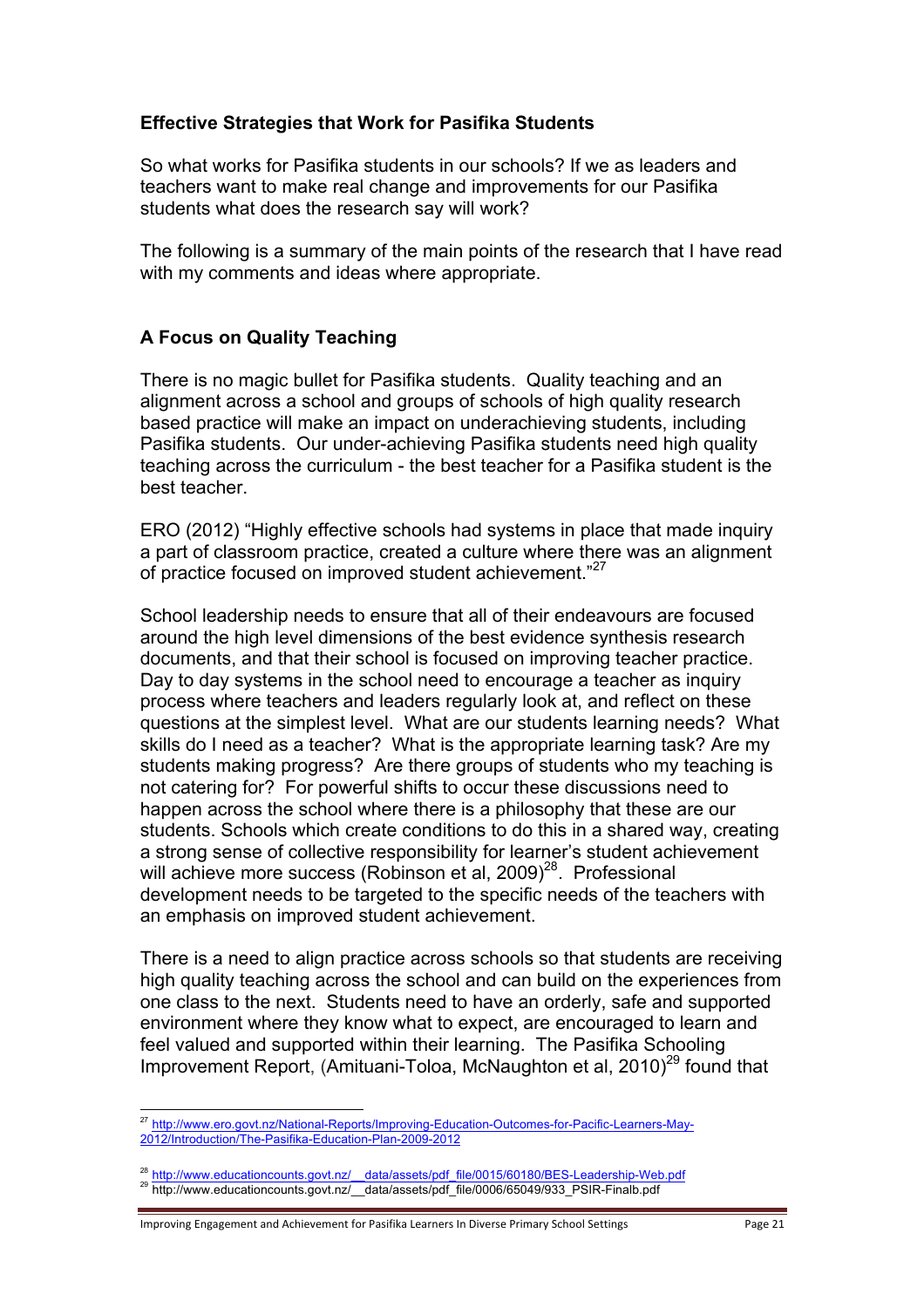schools on the school improvement initiative with the greatest coherence of teaching practice made the most progress with their students, even showing that the coherence was more important than the individual expertise of teachers.

ERO (2012)<sup>30</sup> found that a minority of schools had initiated programmes aimed at explicitly improving Pacific student engagement and learning outcomes. These programmes included increasing teachers' and/or trustees' knowledge of Pacific cultures, setting high achievement expectations, reinforcing effective teaching strategies, and making extra provision for English and/or Pacific languages programmes.

In a study of the views of Pacific Island students and their families and communities, Fletcher et al.  $(2008, 2009)^{31}$  concluded that a number of practices are conducive to the learning of Pasifika students:

- 1. Culturally responsive and culturally inclusive, such as students expressed the desire for resources that reflected their own culture, eg. authentic Pacific perspectives and celebrating the life of Pacific Island communities;
- 2. Pacific Island students writing their own cultural experiences within their lives (such as using Prior Knowledge);
- 3. Regular feedback and feed-forward or quality feedback and feedforward which was specific and transparent (in that students saw the purpose in needing to know about what and why they were learning and teaching certain concepts and ideas);
- 4. Teacher awareness of bullying (racism) and the need for it to be removed from both in and out of the classroom;
- 5. Good class management; and
- 6. The importance of employing a Pasifika Liaison person to bridge the language barriers, someone who could speak the home islands  $lanquaae"  $32$$

Quality teaching is essentially important for Pasifika students. They need to have well-structured and organised learning activities at the appropriate level to be cognitively challenging. Teachers need to utilise formative strategies to demonstrate to the students what is required and what success looks like. Formal high-level vocabulary needs to be utilised and explained, as it is the language of learning.

Improving Engagement and Achievement for Pasifika Learners In Diverse Primary School Settings Page 22

<sup>&</sup>lt;sup>30</sup> http://www.ero.govt.nz/National-Reports/Improving-Education-Outcomes-for-Pacific-Learners-May-<br>2012/Introduction/The-Pasifika-Education-Plan-2009-2012<br><sup>31</sup> 1000079 : 000000

 $\frac{31}{2}$  http://myportfolio.school.nz/artefact/file/download.php?file=468667&view=92809<br> $\frac{32}{2}$  http://www.stats.govt.nz/browse\_for\_stats/people\_and\_communities/pacific\_peoples/pacific-progresseducation/schooling.aspx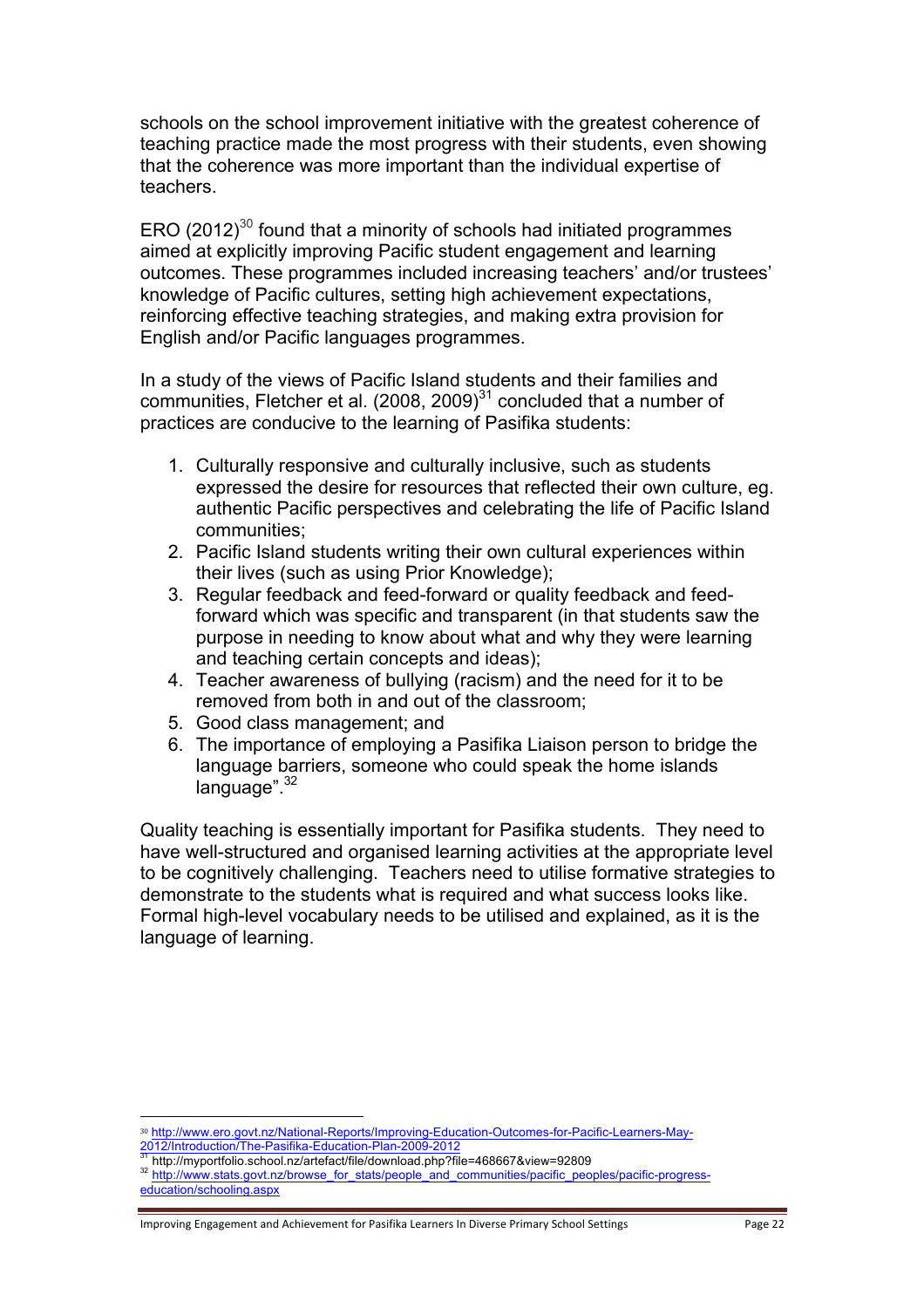#### **Recognising and valuing the identity of Pasifika Students**

Alton-Lee (2003) $^{33}$  states "that effective teaching requires teachers to take responsibility for every student's achievement, to value diversity, have high expectations, and build on students' experiences. For Pasifika students this requires teachers to understand their day-to-day experiences, their cultural background and the dimensions that make this up including language and cultural values".

Using the scope to localise the school's curriculum, schools should ensure that their topics and activities recognise and reflect the Pasifika cultures where appropriate. Ferguson et al (2008) states "that Pasifika students need to be able to see their language and identity reflected through the curriculum."

This would involve allowing students to write about their home lives, to talk and share their experiences regularly, to encourage presentations of songs, dances etc. from their home culture, and to utilise their home language when completing learning activities.

Ringold  $(2005)^{34}$  states "that in an effort to be culturally responsive teachers need to be wary of their own pre-conceived beliefs about cultural stereotypes that can have an adverse effect on Pasifika students by limiting their learning opportunities." Teachers need to find out about their students cultures and provide a wide range of challenging activities that challenge Pasifika students to advance in their learning.

Having an understanding and knowledge of a Pasifika child's home life and culture is essential to make real connections with the child. Their world is a complex mix of family, church, cultural beliefs and their peer world. Their parents' world is again different. This is best summed up in the quote below;

"Most students live in five or six worlds. They live in the world of their family; the world of their culture; for many, the world of their church; the world of school; as they get older, the world of part-time paid employment; and most of all, their peer world. All these worlds are a reality for them and all are important to some extent. The children learn to live in each of the worlds but most of their parents are familiar only with the family, cultural, and church worlds and have little understanding of the worlds of work or school and virtually no understanding of their peer world. The teachers understand their work, school, and peer worlds but, in some cases, have little knowledge of their family, cultural, and church worlds " (Hill and Hawk 1998).  $35$ 

Schools with Pasifika students need to give opportunities for their staff to understand the world of their learners and to work in partnerships with the diverse cultures that make up their school. This will enable staff to have an

<sup>!!!!!!!!!!!!!!!!!!!!!!!!!!!!!!!!!!!!!!!!!!!!!!!!!!!!!!!</sup>

<sup>&</sup>lt;sup>33</sup> http://www.educationcounts.govt.nz/publications/series/2515/5959<br><sup>34</sup> http://www.stats.govt.nz/browse\_for\_stats/people\_and\_communities/pacific\_peoples/pacific-progress-

education/schooling.aspx

<sup>35</sup> Hill, J., & Hawk, K. (1998). SET: Research Information for Teachers, 2, item 4.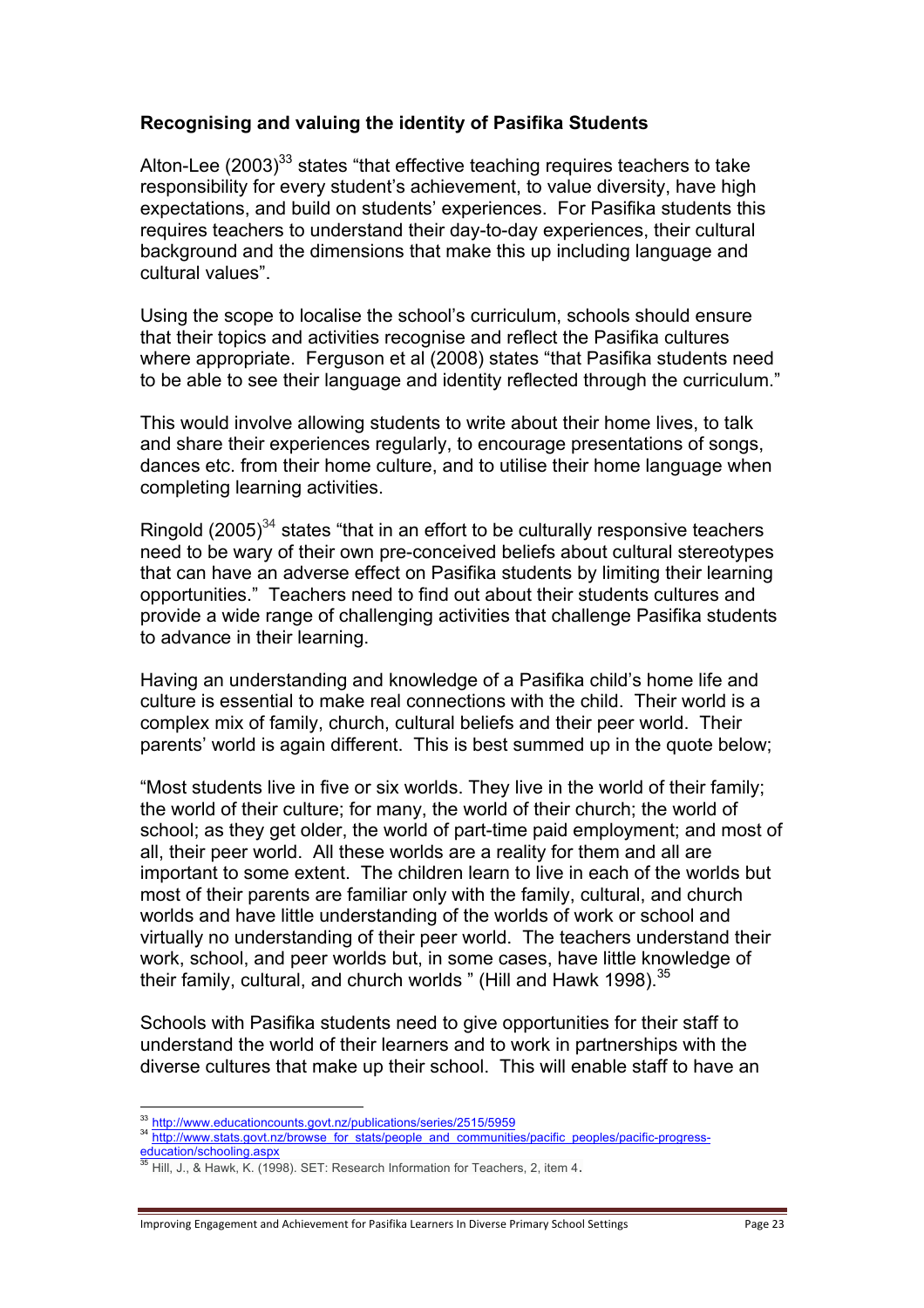in-depth understanding of their students both as learners and as people. This will enable them to more readily make connections for the students within their learning, and will lead to a more supportive and effective learning environment. This is well summed up in the following;

"Pasifika pedagogies that are being developed in these schools, in the sense of being adapted to Pasifika learners, draw on background knowledge including topics and event knowledge, language patterns and activities, and the students and teachers are aware of this. However, in addition there is the dimension of a strong emotional relationship which together with the instructional attributes, has elements of being both rigorous and challenging as well as being respectful and empathetic." Pasifika Improvement Report  $(2010)^{36}$ 

Improving Engagement and Achievement for Pasifika Learners In Diverse Primary School Settings Page 24

<sup>!!!!!!!!!!!!!!!!!!!!!!!!!!!!!!!!!!!!!!!!!!!!!!!!!!!!!!!</sup> <sup>36</sup> http://www.educationcounts.govt.nz/publications/pasifika\_education/ua-aoina-le-manogi-o-le-lolo-pasifikaschooling-improvement-research-final-report/acknowledgements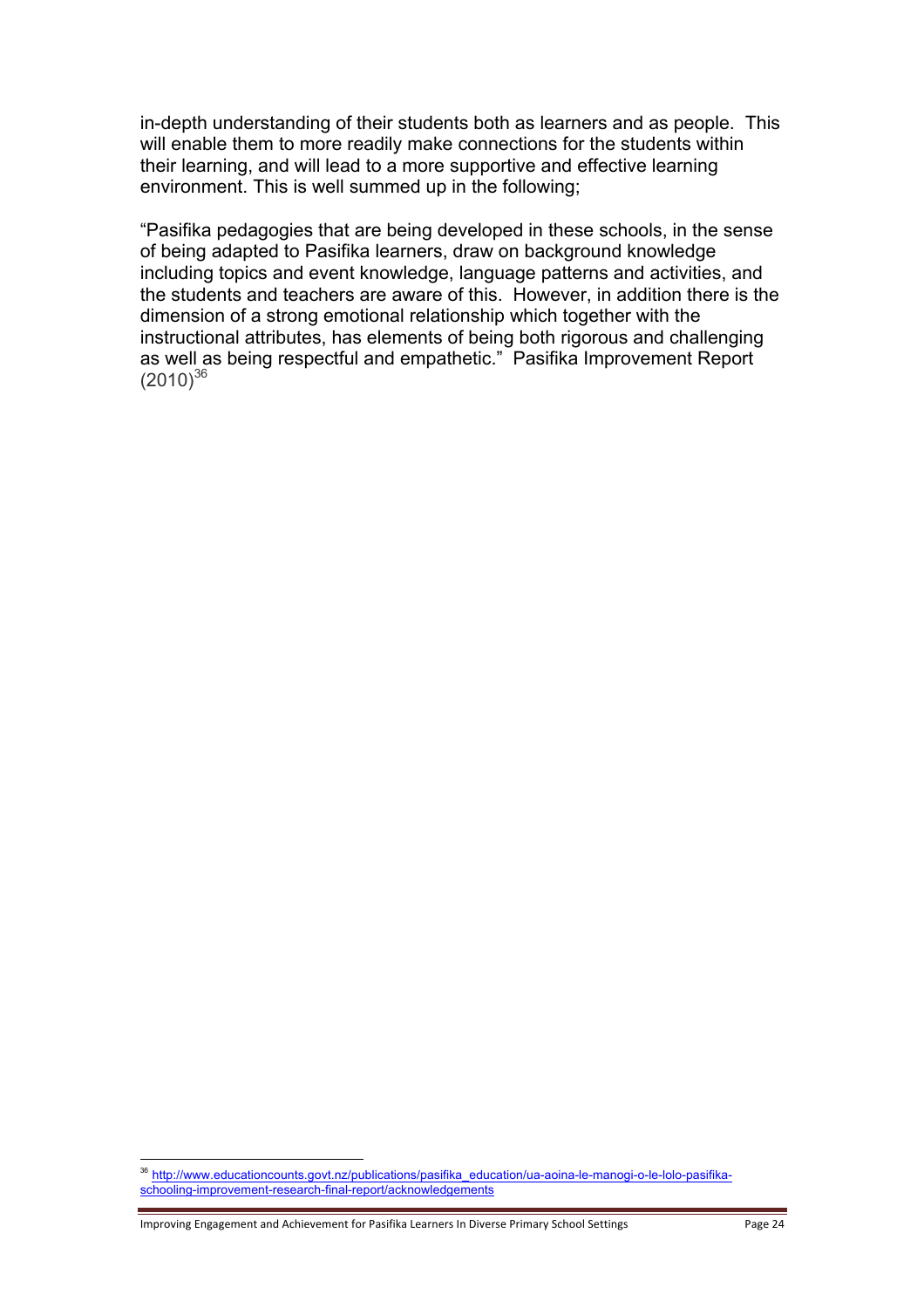#### **Using ESOL Principles throughout Teaching**

"Being bilingual is not an impediment to academic achievement of Pasifika learners" Pasifika Improvement Report (2010) *37*

"A focus on cultural diversity alone will not make a difference to students learning unless it is accompanied with recognition of a focus on linguistic diversity" (Walqui, 2000).<sup>38</sup>

A child's first language is the basis from which their skill and knowledge of English will be developed. A Pasifika student's first language needs to be supported at both home and school. Throughout the research that I have read it is without doubt that children who are strong in their first language are more likely to be successful in their English acquisition. Teachers need to acknowledge the many languages that make up their classes. While this appears challenging it should be attempted in small steps. An example for a senior primary school class may be that the students are taking home sheets to complete with their parents, for perhaps topic specific vocabulary and concepts - these could be then shared and displayed back in the classroom. This activity if repeated regularly as part of a classroom programme will help value the language of Pasifika students and give them and increased understanding of the important concepts needed for learning.

There is a vast amount of quality resources available to help teachers and schools develop effective policy and practices in terms of English language learners. The best place to start is http://esolonline.tki.org.nz.

In summary, effective teachers will utilise scaffolds so that English language learners are learning the specific vocabulary required to learn the topics and concepts they are studying. The teachers will understand the distinct needs of the student and make explicit the outcomes required to move their learning forward. They will have a balance between productive and receptive language and provide multiple opportunities for authentic language use.

Improving Engagement and Achievement for Pasifika Learners In Diverse Primary School Settings Page 25

<sup>&</sup>lt;sup>37</sup> http://www.educationcounts.govt.nz/publications/pasifika\_education/ua-aoina-le-manogi-o-le-lolo-pasifika-<br>schooling-improvement-research-summary-report/3.-summary-of-findings<br><sup>38</sup> http://positionalishedian.dividence

http://englishonline.tki.org.nz/English-Online/Teacher-needs/Professional-readings/Diversity/Supporting-Pasifikalearners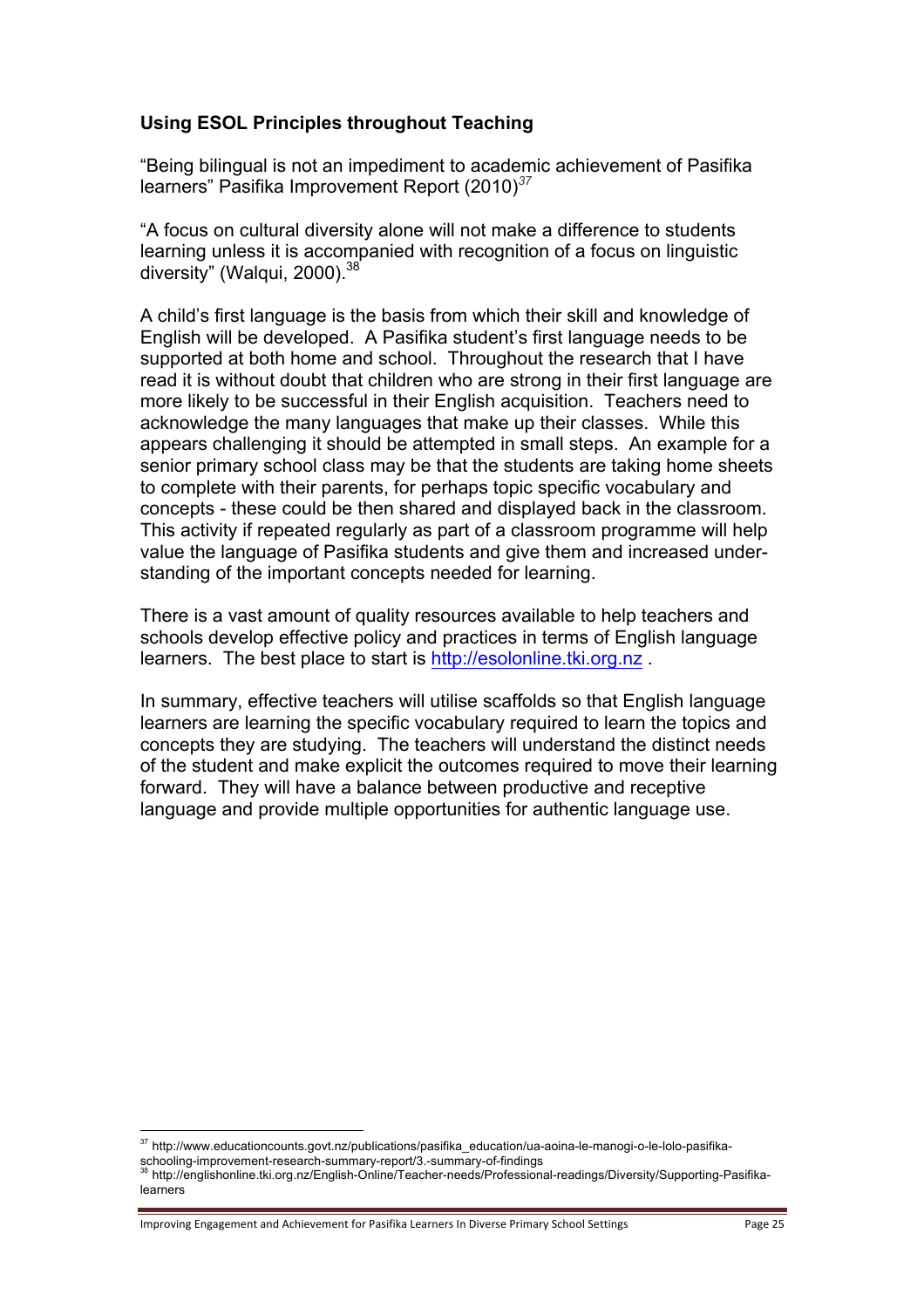#### **Having Positive Student Teacher Relationships with Our Pasifika Students**

Having respectful positive teacher student relationships with Pasifika students is essential for Pasifika success. Across a lot of research it becomes apparent that Pasifika students respond well to teachers who they sense care about their success, believe in them, have high expectations and are well organised.

In the New Zealand context, Hill & Hawk  $(2000)^{39}$ , reporting on the AIMHI Project on effective teaching in low deciles, multi-cultural schools in New Zealand, stated that the most effective teachers of students at these schools had positive, respectful relationships with their students. The students they interviewed felt they must have a positive relationship with their teacher before learning could take place. They found the more successful teachers in these schools had high levels of self-efficacy, or a belief that they can invoke change and improve performance. They cited numerous things that teachers needed to do to be effective including understanding the worlds of the students, having a culture of mutual respect with their students and creating a positive class climate. Alongside this they also point to the most effective teachers being well organized, knowing the content of their lessons and having clear learning routines in their classroom.

The Government's Positive Behaviour for Learning Programme (PB4L)<sup>40</sup>, which has been recently implemented across New Zealand schools, emphasizes creating a supportive school wide learning environment. This programme incorporates many actions that would enhance positive student teacher relationships across a school.

This relationship is developed in part by taking the time to get to know the student both as a person and as a learner. Students are more likely to enjoy the subject and put in more effort for teachers of whom they had a more positive relationship.

<sup>!!!!!!!!!!!!!!!!!!!!!!!!!!!!!!!!!!!!!!!!!!!!!!!!!!!!!!!</sup>

<sup>&</sup>lt;sup>39</sup> http://www.educationcounts.govt.nz/publications/schooling/5459<br><sup>40</sup> http://www.minedu.govt.nz/theMinistry/EducationInitiatives/PositiveBehaviourForLearning.aspx

Improving Engagement and Achievement for Pasifika Learners In Diverse Primary School Settings Page 26 Page 26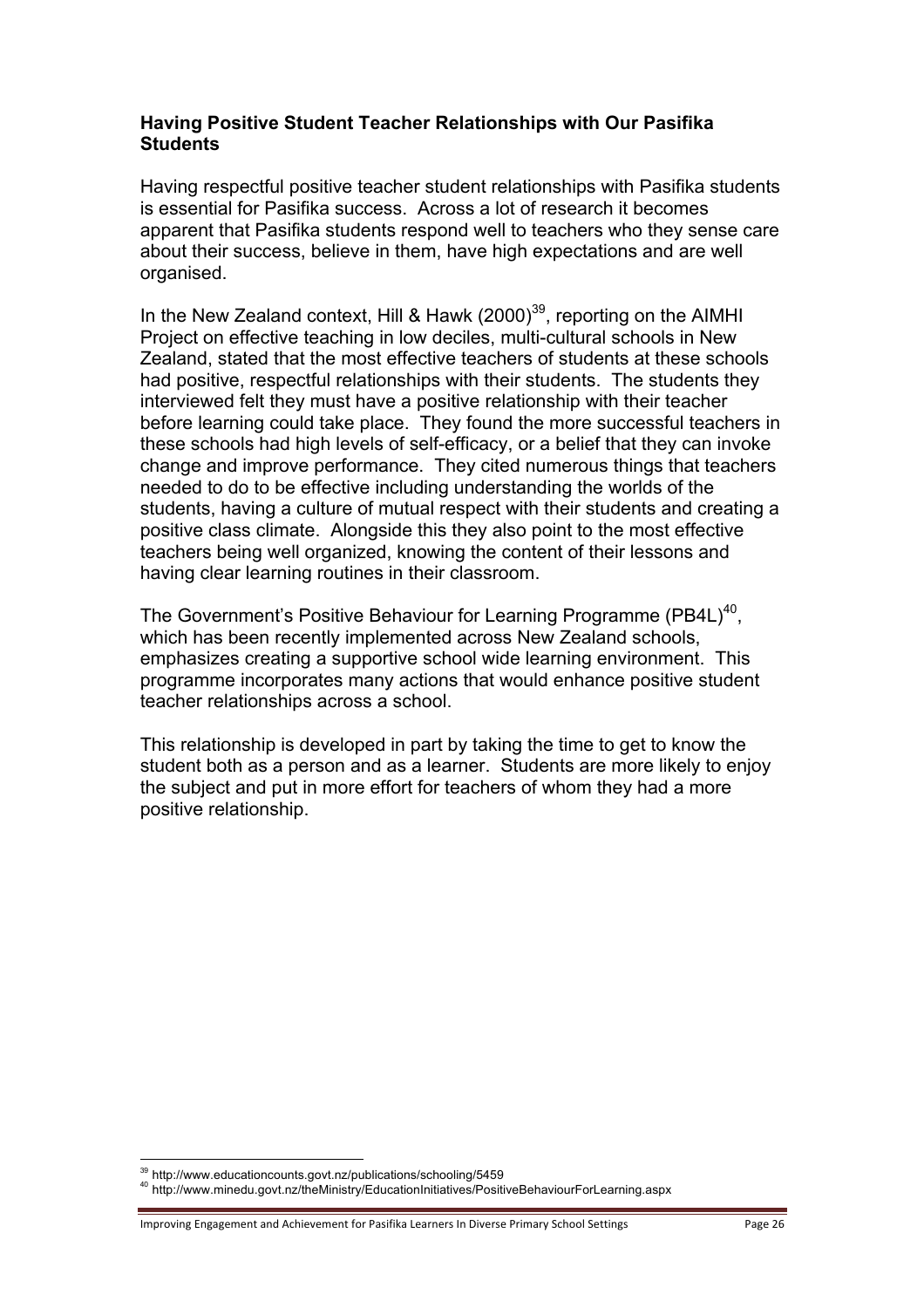### **High-level Engagement with Pasifika Parents**

There is a large amount of research that points to strong involvement and engagement of parents within schooling has a positive effect on their children's academic success. Alton-Lee (2003)<sup>41</sup>, Biddulph (2003)<sup>42</sup>, Robinson et al, (2009)<sup>43</sup> all put emphasis on the importance of building strong reciprocal, responsive relationships with families, especially when the staff of the school is not of the same ethnicity as these families. Goal six of the Pasifika Education Plan<sup>44</sup> focuses on the effective engagement of Pasifika families.

Effective engagement of Pasifika families need to concentrate on understanding where their child is at in the curriculum, their strengths and weaknesses, and what strategies they can do at home to support their children with their learning. Effective home school partnerships will focus on educating parents on things that will make a difference at home. The Reading Together Programme is a positive example of a research based successful home school initiative that is achieving positive results. In summary, for home-school partnerships to be successful they need to be:

- Collaborative and mutually respectful and have positive teacher attitudes towards parents.
- Successful home-school partnerships are multi-dimensional and responsive to community needs.
- Successful home-school partnerships are embedded in school development plans; they are well resourced; and they are reviewed regularly.
- Successful home-school partnerships are goal oriented and focused on improving student outcomes.
- Effective parental engagement happens largely at home, for example parents will do things at home that support the school.
- There is timely two-way communication between school and parents in successful home-school partnerships.

<sup>41</sup> http://www.educationcounts.govt.nz/publications/series/2515/5959

<sup>42</sup> Biddulph, F., Biddulph, J., & Biddulph, C. (2003). The complexity of community and family influences on children's achievement in Aotearoa New Zealand: Best evidence synthesis. Wellington: Ministry of Education.

<sup>&</sup>lt;sup>43</sup> http://www.educationcounts.govt.nz/publications/series/2515/60169/60170<br><sup>44</sup> http://www.minedu.govt.nz/NZEducation/EducationPolicies/PasifikaEducation/PasifikaEducationPlan2013.aspx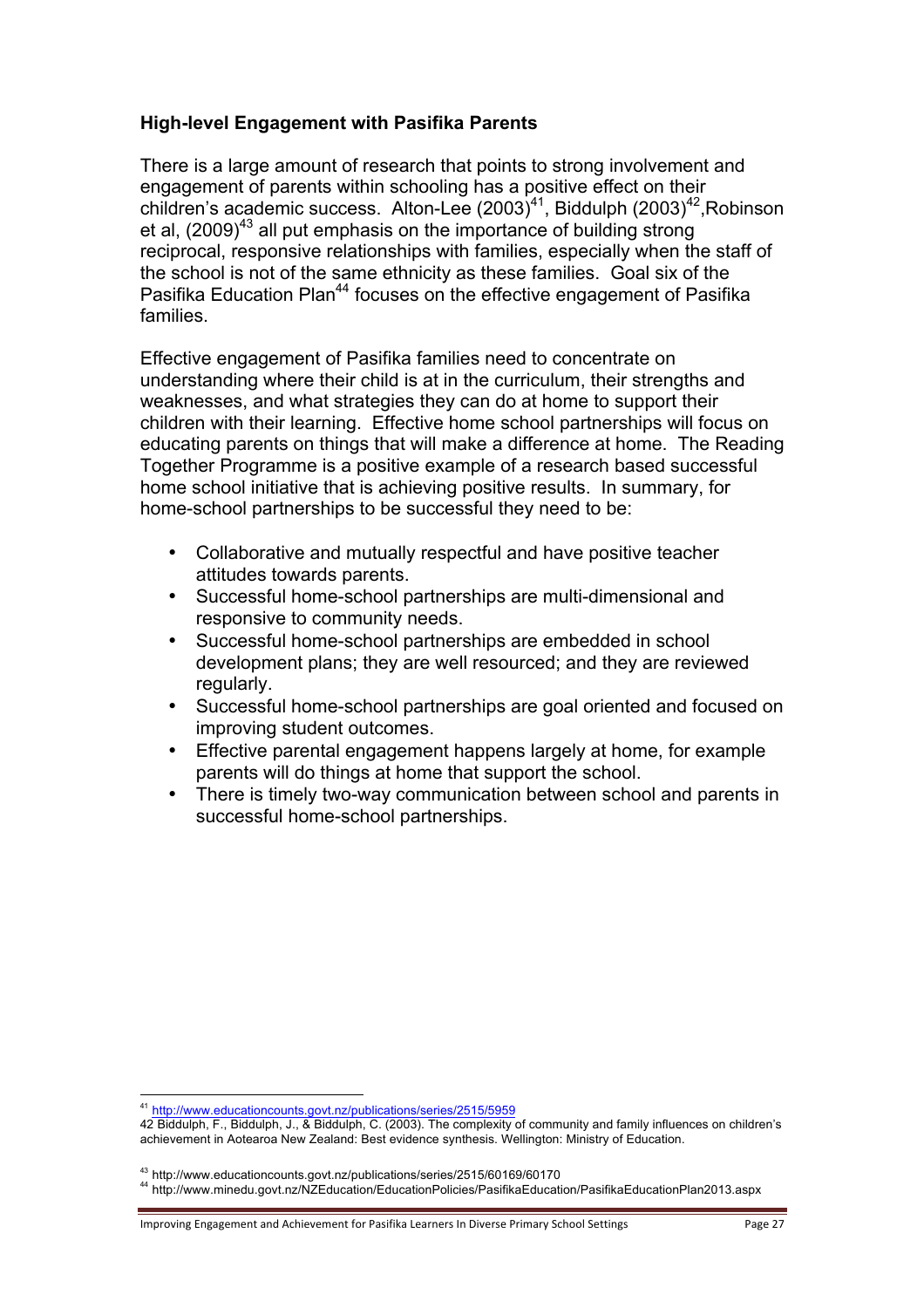# **VISIT TO BEST PRACTICE SCHOOLS**

What initiatives and programmes are being utilised by best practice Primary Schools in New Zealand to be culturally responsive to Pasifika learners and to improve Pasifika achievement?

What are best practice schools doing to in terms of engaging with Pasifika parents?

I visited a total of six schools all of which had been recommended to me by education advisors as schools who were running positive learning programmes within their schools and were catering well for their Pasifika students. The size of the schools ranged from 150 to 550 students, they ranged in decile rating from 1 to 6, and had Pasifika populations ranging from 6% to 90. There were three full primary schools and three contributing schools. Three of the schools were in Christchurch and three were situated in Auckland.

All schools made some use of the Pasifika Education Plan, had annual plan targets specifically for Pasifika students, collected student achievement data on Pasifika achievement, shared it with their Board of Trustees and utilized it to some degree to make decisions about their learning programmes. They all, directly or indirectly, allocate resourcing to their Pasifika students and review its effectiveness.

I asked a range of questions, some of which were about teaching and learning in their schools in general and some were specific questions about their Pasifika achievement and how they cater for Pasifika students. This is a summary of their responses clustered to make reading easy and include my comments and reflections.

When asked **"what effective teaching and learning looked like in their schools?"** I received a range of answers all founded on effective pedagogy as stated in the New Zealand curriculum. These included statements including the following:

- "Positive enthusiastic teachers knowing their students, providing learning based on the needs of their students"
- "Students achieving and making progress"
- "Strong relationships between the teacher and the learner with the students having clarity about what they are learning, children learning at their own level, high expectations from teachers"
- "Engaged learners students learning at their own level"
- "Strong formative practices students knowing what they are learning and why"
- "Consistency of teacher practice across the school, correlation between action and professional development"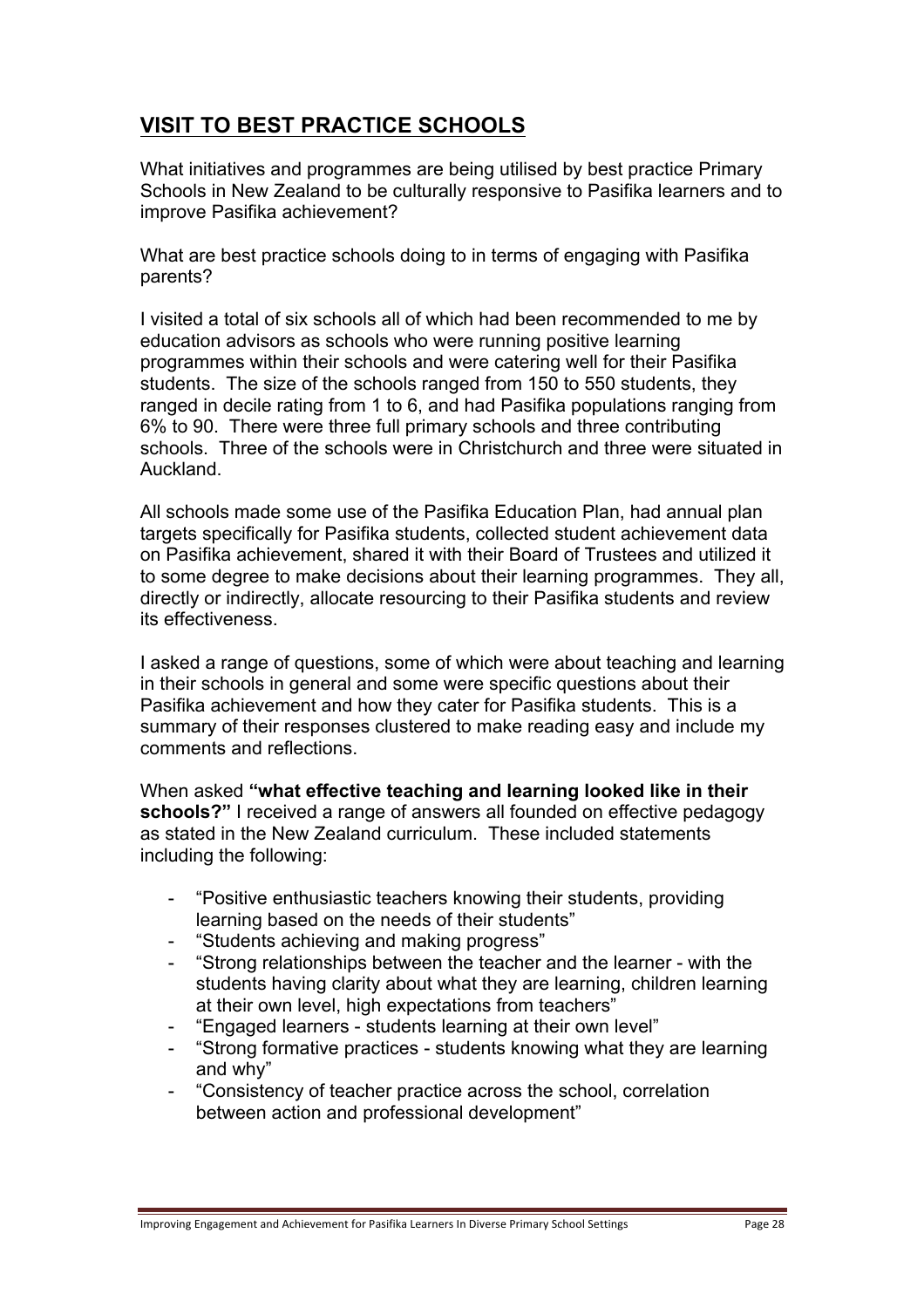On reflection of these statements, strong themes coming through include consistency of high quality practice that is targeted to the learning needs of students, that there are strong relationships between teachers and students, and effective formative practices are being utilised.

The next question I asked Principals was to be more specific and **identify what practices they would want to see in each class in your school?** The answers included:

- "Clear learning intentions, specific learning for each learner, clear teacher student learning relationships"
- "Small group learning in numeracy and literacy for a minimum of 3 hours per day"
- "Modern learning environments, individual learning tools, lots of scaffolding and questioning to encourage thinking"
- "Grouping, high expectations"
- "Opportunity for students to talk, discuss and think different activities occurring"

It was clear that all Principals had high expectations and clear ideas of what the teacher practice would be in each classroom, including how the curriculum was to be taught and for how long. There was an emphasis on grouping and targeted specific teaching based on the needs of the students.

I then asked the Principals in their opinion **which of these strategies and practices do they believe are most important for Pasifika students?** Answers included:

- "Respect, care and relationships"
- "Strong relationships, knowing how far can they be pushed, knowing about their families, showing that you value their culture and language"
- "Consistency of practice, critical to ESOL, shared instructional language, planning a needs based programme."
- "Relationships knowing the individual and knowing the learner, knowing their interests, understanding the culture"
- "Relationships respond to clear boundaries and set routines"
- "Importance of keeping the first language strong"

There was a clear understanding for the need to have positive relationships. This included having empathy for, and understanding the culture and the language but also knowledge of learning needs. Some of the Principals indicated a further emphasis on high quality, shared and consistent practice that focussed on the distinct language needs of the learners.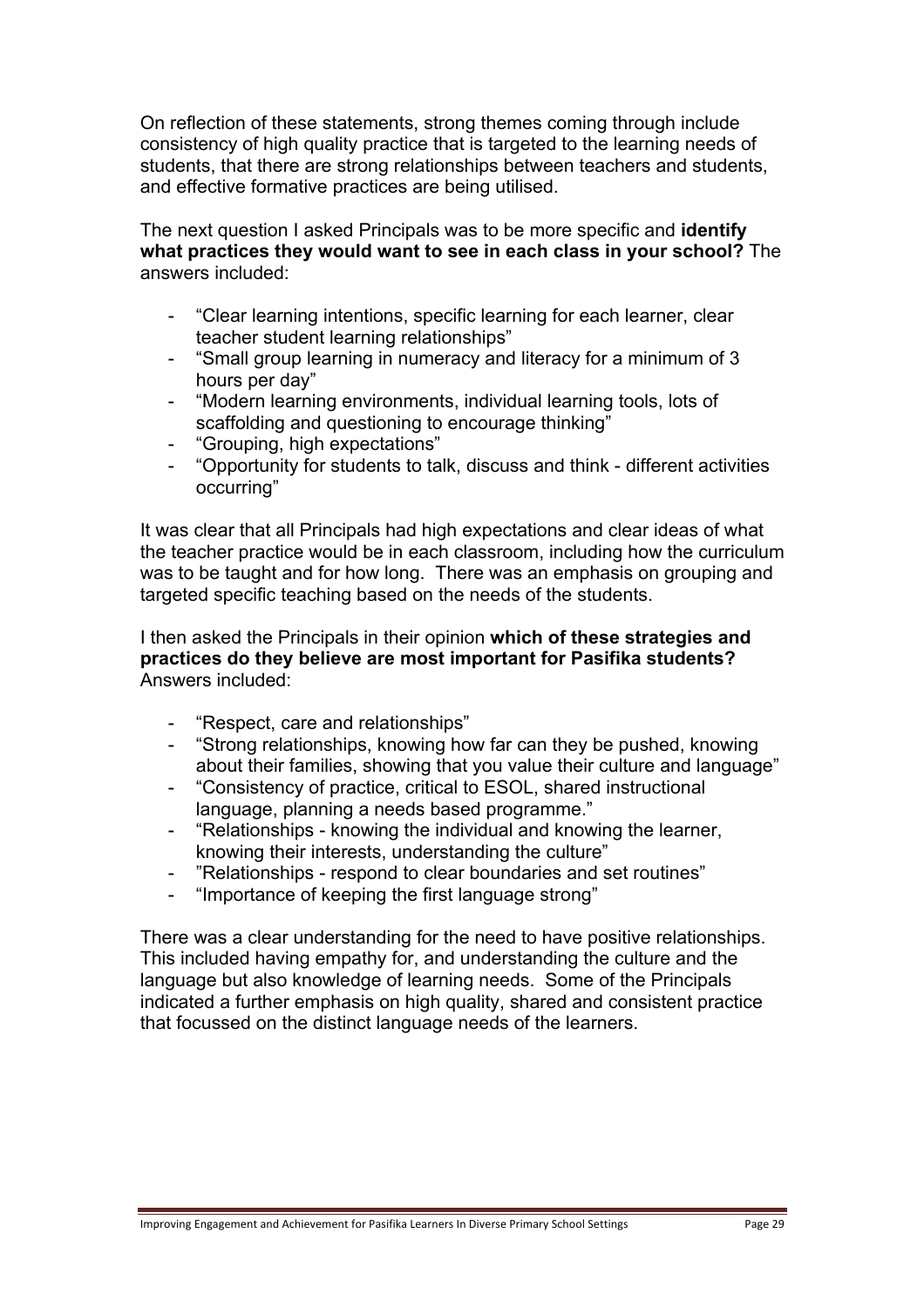The next group of questions I will link together in my summary.

#### **Do you utilise any specific Pasifika contexts in your teaching and learning programmes? How do you value the language and culture of your Pasifika students?**

- "Utilise culture at school events especially at the start and end of each year"
- "Use it all the time throughout learning and through learning contexts"
- "Utilised a teacher with Samoan language skills to make word banks for different topics and contexts"
- "Our teachers can't know Samoan, Tongan, Fijian, and Cook Island languages but we can have our own school inclusive culture that recognises the values and beliefs of these cultures and attempts to use the basis of the language where possible"
- "Cultural groups, celebrations throughout the year"
- "We do not do language weeks but we do try to use the language and value it within our classrooms which is student led"

#### **How do you attempt to make connections with your Pasifika students?**

- "Talk to them"
- "Using student centred inquiry process, allow them to write and share about their own culture and experiences"
- "Having a Samoan learning group that works with a Samoan teacher aide and is able to discuss their learning in Samoan (first language)"
- "By having cultural events with neighbouring schools"
- "By using small group instruction well and scaffolded prompts that encourage students to speak and think, for example, I think that means…"
- "Having targeted school and class events especially at the start of the year that are designed to have the teacher get to know the students better as people and learners".

#### **How do you attempt to engage your Pasifika parents and what works?**

- "Shoulder tapping"
- "Large turn out to student conferences, parent interviews etc."
- "To plan events where their children are performing"
- "At the Gate"
- "We have put a unit holder to look at parental engagement specifically with our Pasifika parents"
- "Parent surveys"
- "Coffee Groups but they no longer work"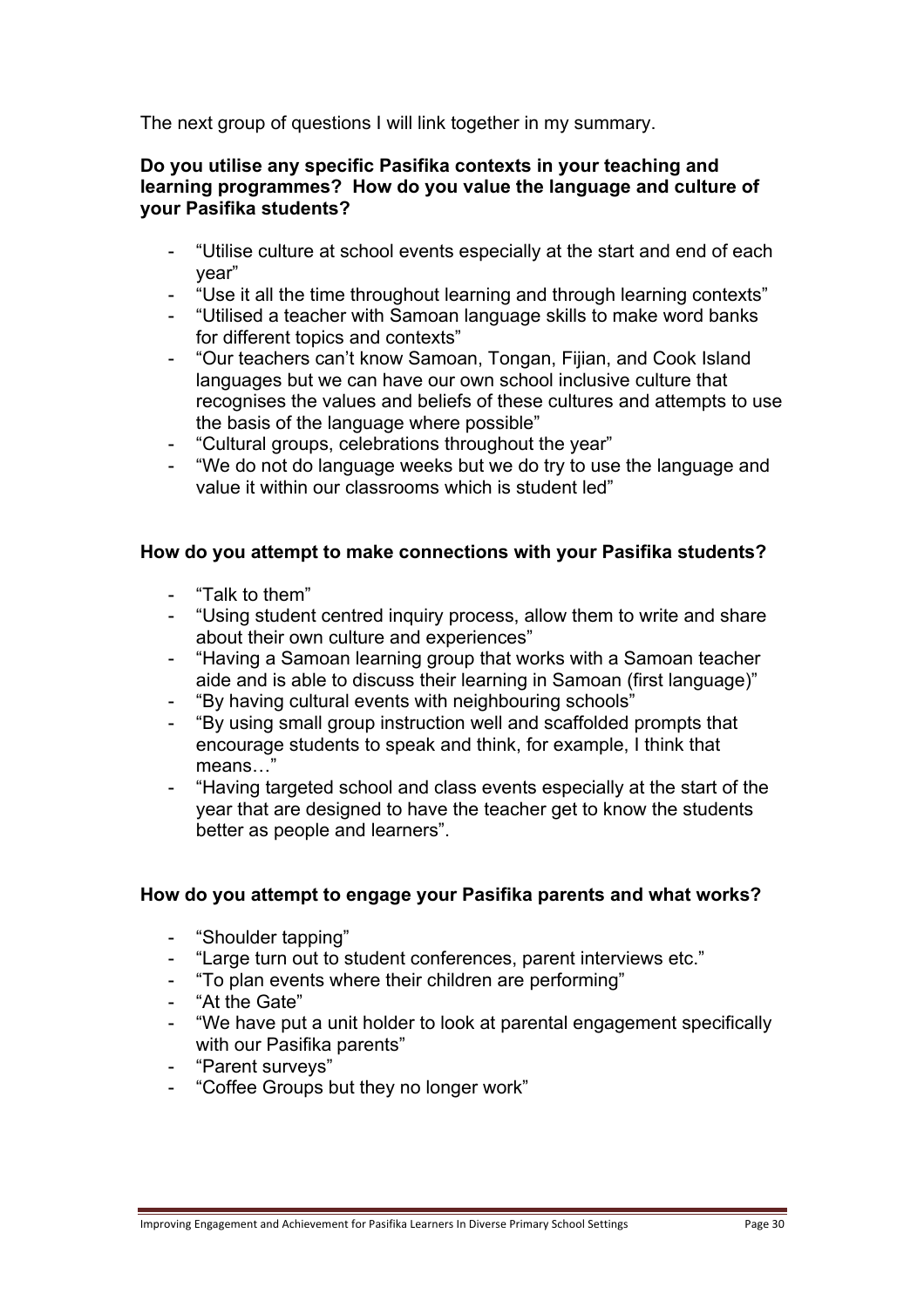#### **Summary of interview with Principals**

All of these schools had strong leadership with a clear sense of direction, vision and values with annual targets looking to improve the progress of their students. The schools with a high number of Pasifika students made the most use of Pasifika language and culture across the curriculum. The schools with the highest numbers of Pasifika students were the lowest decile schools and the Principals of these schools in particular saw a strong need for consistent quality teaching that was aligned across the curriculum. They saw that the single biggest factor to improve Pasifika achievement was high quality teaching that was engaging and that there was a positive relationship between the teachers and the students. They saw that Pasifika students in general need structured learning, which is based on the individual's interests and needs.

The schools acknowledge the need to have understanding of their Pasifika cultures, language, identify and beliefs. They realised that teachers and themselves could not be Samoan for the Samoan, Tongan for the Tongans etc. There was a sound understanding and motivation, however, to show empathy and understanding about all of their children and their cultures including utilising resources that recognised their culture.

All the schools had strong links with the Pasifika community. All saw the need for engaging the parents and education being a partnership. In the schools with large numbers of Pasifika students they found that Pasifika parents were engaging really well in child centred activities such as student conferences, performances and celebrations of learning. They were however struggling with deliberate consultation activities.

Innovative and successful strategies that were working were:

- Consistent teaching practice across the school in numeracy and literacy with a focus on small groups with an explicit vocabulary focus.
- School wide topics that focus on the cultures and families of the school and that provide opportunities to share their culture.
- School wide activities that promoted families to come into the school.
- Parent education sessions like reading together that focus on changing and improving home/school links to improve academic performance.
- A focus on high quality ESOL strategies across the curriculum that focus on the academic vocabulary while promoting the home language of our Pasifika students.
- A deliberate teacher as inquiry process across the school that focused on a shared ownership of student achievement (these are our students) and improvement of teaching practice based on the needs of the students.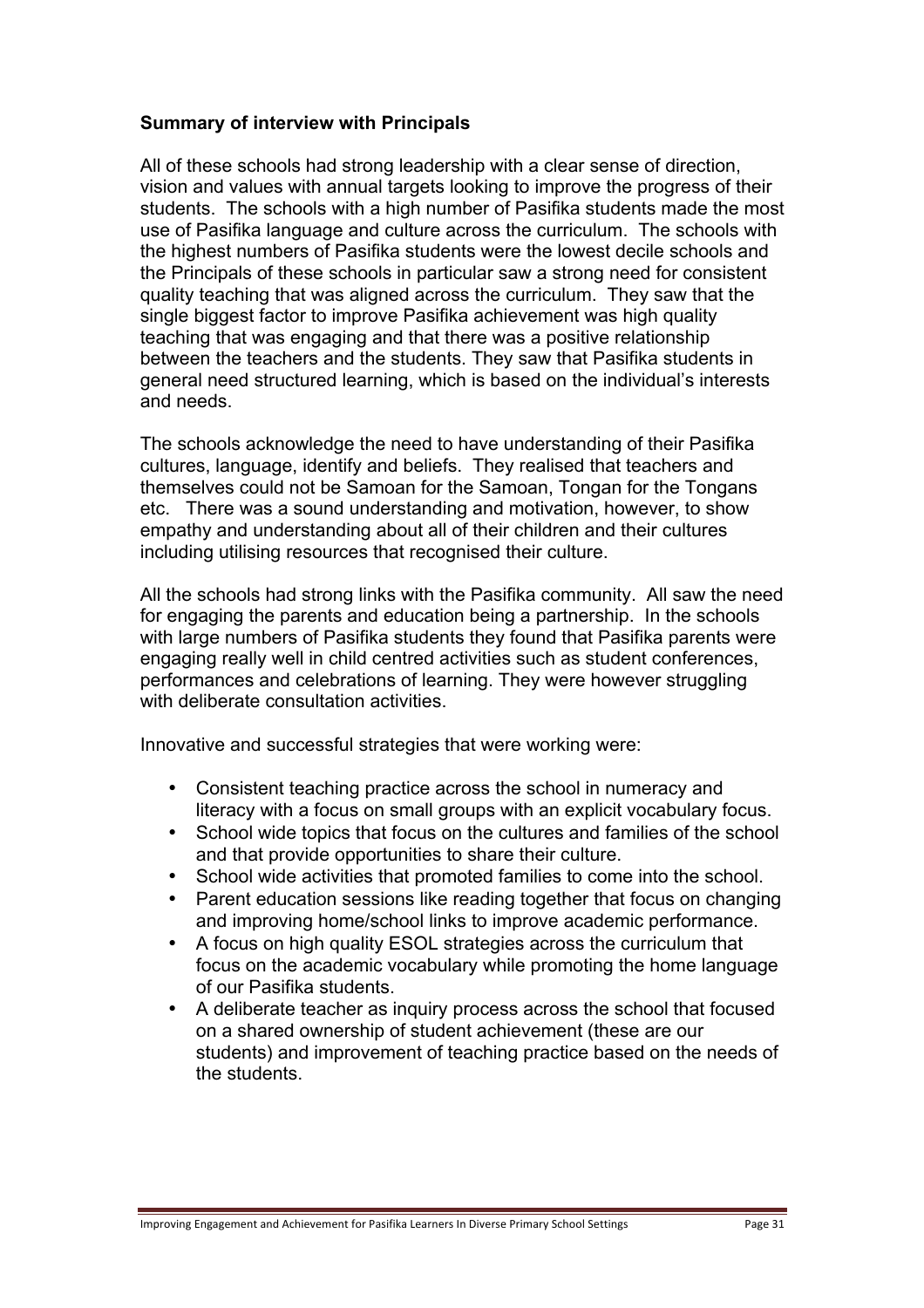## **INTERVIEW WITH PASIFIKA PARENTS FROM RICCARTON PRIMARY SCHOOL**

My own school is Riccarton Primary School (www.riccartonprimary.school.nz). We are a school with a current roll of around 200 students. Our roll over the last two years since the earthquakes has been very transient. We have always had a large proportion of Pasifika students at our school and currently the Pasifika population of our school is made up as follows:

- 26 Samoan students 14% of the school population
- 13 Tongan students 7% of the school population
- 9 Fijian students 5% of the school population
- 4 Tuvaluan students 2% of the school population

In an effort to increase my knowledge of our Pasifika students and parents views and opinions I conducted interviews with a group of 12 of our oldest Pasifika students, and a group of parents from six of our Pasifika families. The questions I utilised were taken from literature that I had read and were adapted as the interviews took place. The meeting with the children was conducted in small groups of four students with me. The parent meeting was run as an informal fono (word for meetings great and small) with one of the parents helping me with translation when necessary. It started with a welcome, prayer and then introduction from all of the parents who were there. This in itself was extremely enlightening and gave me a large amount of information about the families such as the cultural makeup, how long they had lived in New Zealand, and the journey that they had in coming to New Zealand. It set the tone well for the meeting.

#### **What dreams do you have for your child's education?**

This was an excellent question to start with. All of the parents had incredibly high expectations for their children and wanted them to do well at school as they saw this as increasing their children's options and opportunities for the future. They saw education as the key to their success. They wanted their children to remain strong in their language and culture while acknowledging the fact that their children for the most part were living in a different cultural world that most of the parents had grown up in. Some direct quotes were:

- "Dream that they can progress well in the classroom and outside in the world"
- "That their children will do better and achieve more than themselves"
- "That they will be happy, that their culture will not be compromised"
- "That the children will be proud of their culture, have excellent communication skills, that they feel comfortable within themselves to become better people"
- "To be friendly, respectful, love other kids"
- "Respect others especially teachers, be better learners, better than me, have better futures"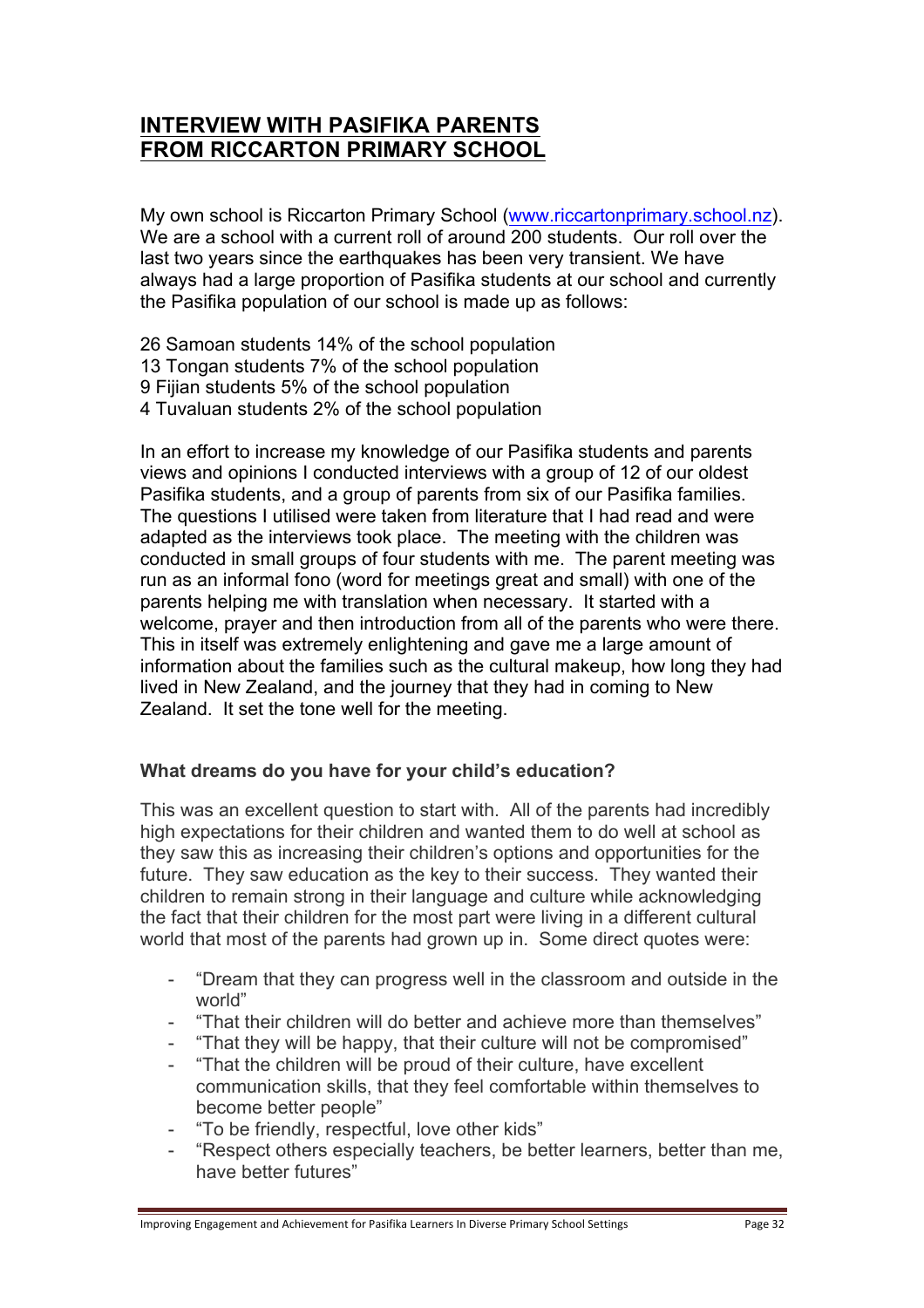- "To continue to be strong with their language"
- "Strive for excellence enjoy what they do, be successful as a Samoan, graduate, get a good job"

#### **What are your expectations of our school?**

The opinions on this question were again very succinct and clear. All of the parents realised that for their children to get ahead they needed high quality teaching from teachers who cared about their children. There was a sense that the teacher needed to understand and know about their children and like their children for them to achieve. Once again the expectations from the parents were very high. They want their children to have high quality teaching, their language and culture to be valued and utilised where possible, and for teachers to care for and understand their children. Some of the quotes are below:

- "That our children will be loved by their teachers and that their culture, identity and language will be valued."
- "That the school will perform well compared to other primary schools"
- "That all children will make good progress"
- "That the school will have high expectations for all children"
- "That our language will be incorporated into learning"
- "That we will get regular feedback about our children. If we need to do something or can help, that we are spoken to before the interviews either by phone or letters"

#### **What are the biggest worries, fears you have for your children?**

There was a big link to education achievement in this answer. All of the parent's biggest fear was that their children would fail at school that would ultimately limit their options for the future. There was an underlying fear of the children losing some or all of their language and cultural identity. Some of the quotes are below:

- " Failing at school and not having options if they fail school they fail everything"
- "Not finishing school"
- "Ending up a street kid"
- "Losing their language and identity"
- "For my son to be bullied"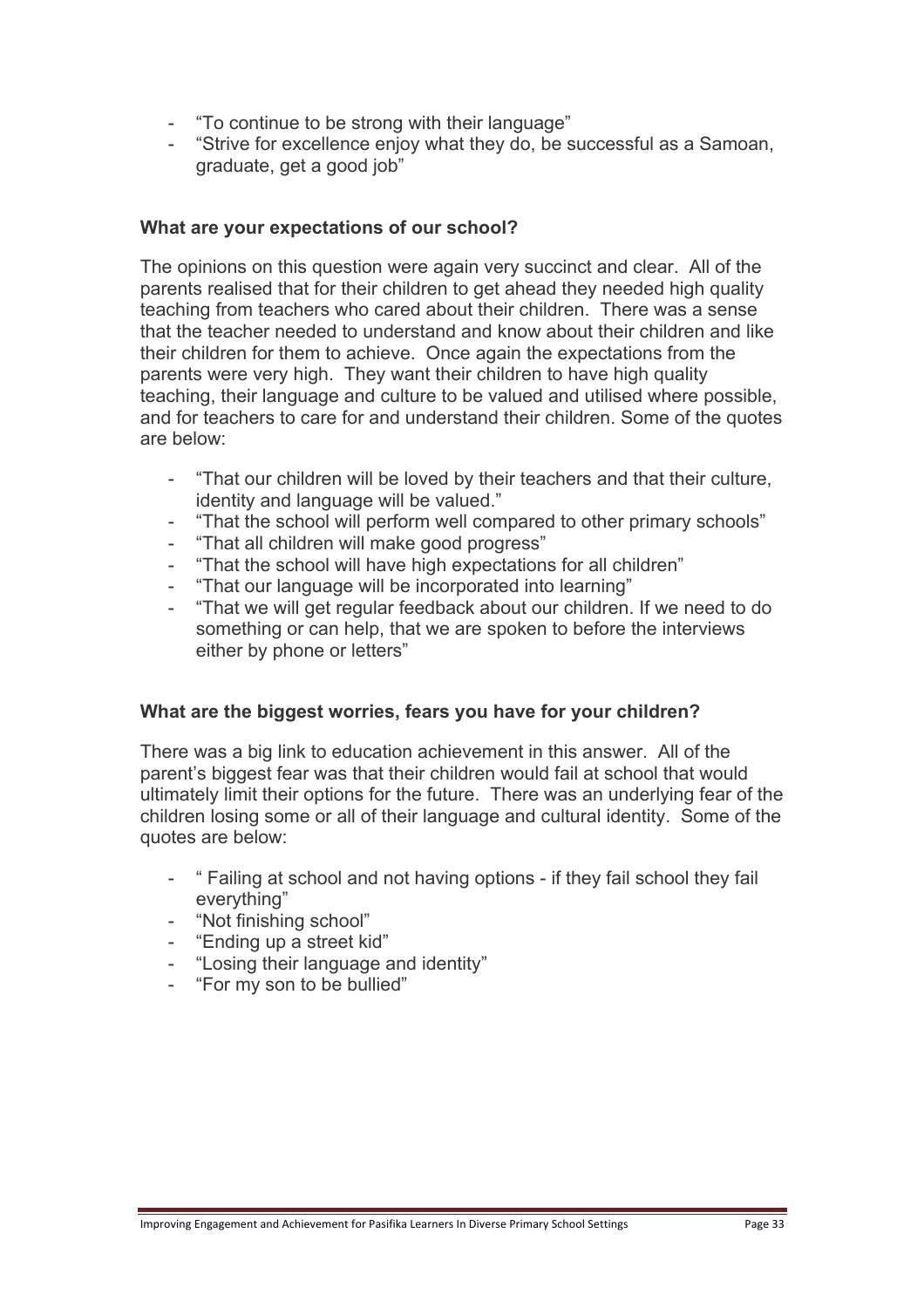#### **What sort of things might you suggest that would enable us at Riccarton Primary School to help your children achieve?**

The answer to this question was very interesting as the parents identified the need for teachers to get to know the learners and there was also the point made not to make assumptions about the culture of the children influencing or restricting what the teachers expected of the child. There was still the point of ensuring that the child's language and cultural identity is valued. There were worries about how they could help at home and genuine concerns about not being able to help with homework. The issue of regular feedback came up as the parents wanted to know how their children were doing, what they could do to help and what more could be done to help their children. Some of the direct quotes are as follows:

- "Get to know the children as individuals, find out about our families, language and culture"
- "Be careful not to stereotype our children based on beliefs about their culture, some of them are quiet and shy, others are boisterous and extraverts"
- "Use some of our language as part of the teaching our children are a resource"
- "Regularly feedback to us about what we can do to help"
- "Help us understand what we can do to help our children"
- "Utilise some of the repetition and things we do in our culture within the teaching"
- "Help us with homework to understand what we need to do to help at home"

#### **What do you think we could do as a school to value your child's culture?**

The parents acknowledged the challenge facing schools and teachers in multicultural environments having to have an understanding of the languages and cultural backgrounds of the diverse students within the school and the classrooms. Discussions however showed that they believe that in very simple ways their language and culture could be acknowledged such as in a recently completed topic on space a class vocabulary list could be made up with the Pasifika names for the academic language needed. This could be completed at home and school. There was also an acknowledgement of the great work that the school is currently doing on simple things like pronunciation of names etc.

- **"**Utilise some of our language in teaching and music"
- "Having the children write about their culture"
- "Knowing our children as people and learners"
- "Use the language when you are learning about topics"
- "Understand more about our culture"
- "Continue to pronounce names correctly and utilise the language when possible"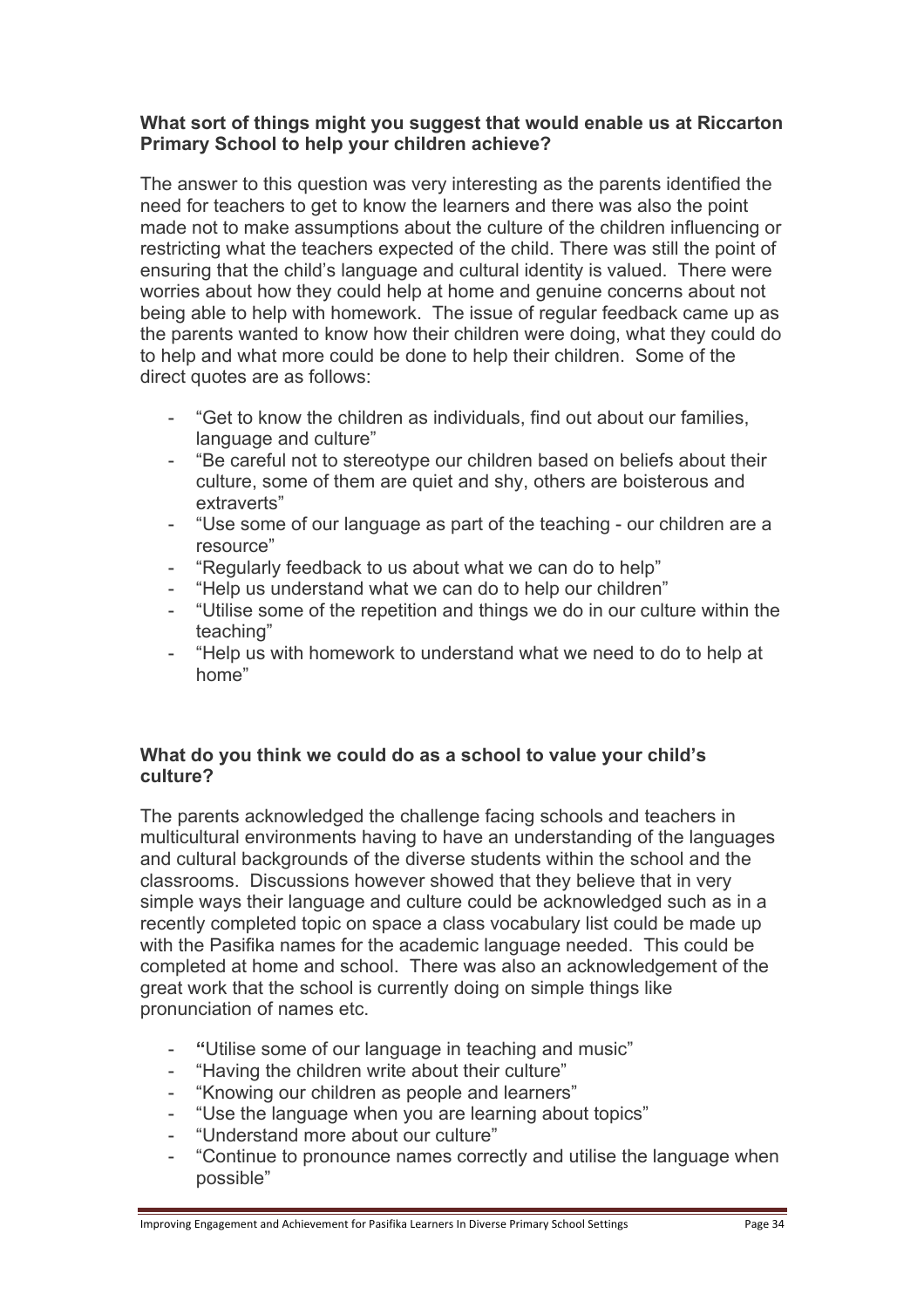- "Continue to have events that celebrate our culture"

#### **Summary**

This was one of the most rewarding focus group consultations that I have ever taken part in. One of the factors contributing to the discussion being so rewarding was that I had had time to look at research, which focused the questions and discussion. The format was good with six families all getting to know each other. They were all of Samoan or part Samoan background so they were able to converse with each other in their first language. They were extremely comfortable expressing themselves. My final summary is below;

- The parents had expectations of their children and the school specifically acknowledging the importance of high quality teaching.
- They believe that teachers need to understand and know about their children as individuals including their language and culture.
- They don't want their children to lose their culture and language and believe that the school needs to embrace it and utilise it to their advantage.
- They all want their children to show respect, humility and love.
- They are wary of teachers clustering their children into one group believing that they all are individuals who are different.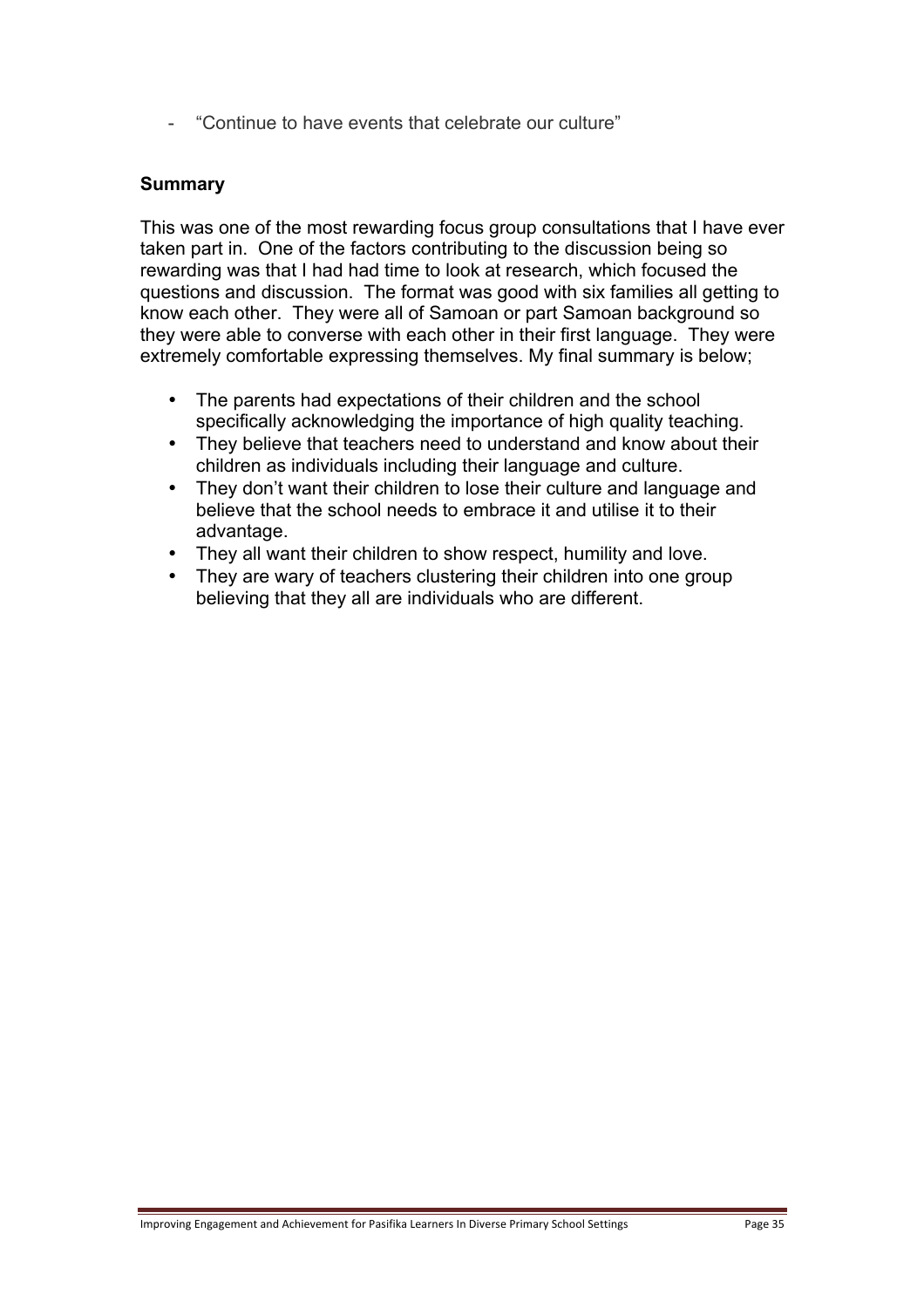## **INTERVIEW WITH PASIFIKA STUDENTS FROM RICCARTON PRIMARY SCHOOL**

#### **What do you like about our school and our teaching?**

The results of this question were very encouraging with all of the children identifying that there was a positive culture in the school where they felt safe and that the teachers encouraged them to do well. They mentioned that teachers cared about them and motivated them to achieve. They mentioned that they perceived the school as being fun.

Some of the comments included:

- "Fun school -encourages children to do their best"
- "Helps us to increase our knowledge and skills"
- "They motivate us"
- "Enjoy school and everything about it"
- "Teachers are kind and they support the children they encourage us and are kind"
- "They treat everyone the same"
- "They make learning fun creative"
- "Like the leadership opportunities in Business Brains and Club Captains."

## **What could we do better?**

The answers to this section while still very positive focused on one specific point of feedback the need to have more exciting and broader range of topics and options. When I delved deeper into this the students, a lot of whom were in Year 8, were getting excited about moving on to high school and moving from room to room doing distinct subjects like science. It made me ponder the curriculum that we are currently running with term long topics based around an inquiry process. Although this allows for deeper learning and indepth use of the learning process there is a trade off with coverage and the range of real science etc. that can be taught. Perhaps this could be the subject of a further review for Riccarton Primary School?

Some of the comments were:

- "More exciting topics"
- "More subjects like science"
- "More sports"
- "Learn more languages"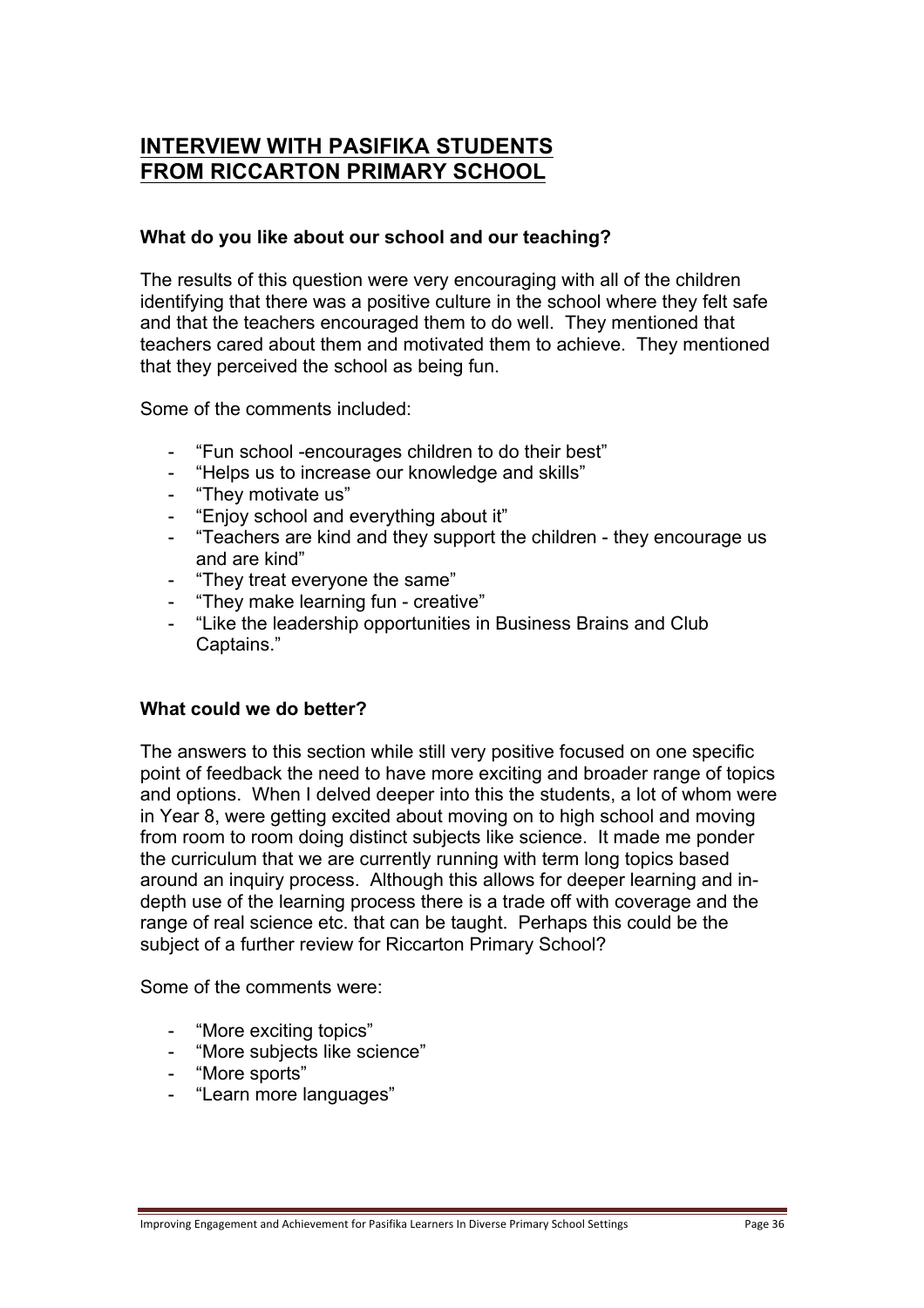#### **What do you find the hardest subject?**

There was no distinct pattern to the answer of this subject other than the subject of Maths. All of the children had different areas of strength and weaknesses, as you would expect. There was an underlying theme of Maths that when one person said it the others all agreed. When asked further about this there was an agreement that at the Year 7 and 8 level the maths was getting increasingly complex and that there was some language issues within Maths that some of the students were struggling with.

#### **Do you feel that your culture is valued at our school?**

There were comments in two distinct groups to this question. Some of the children said yes and spoke about a Samoan reading group that the teacher had initiated last year, and the teaching of Samoan language as one of the language options. There was also a comment that there had been a lot of reading based around Samoa in school journal reading activities that the children had enjoyed, although this had dropped off recently.

Then from a group of Tongan students who were in these groups, there was feeling that their culture and language was not given as much attention as the Samoan students. This comment made me realise the challenging job we have as teachers and educators, as a move in the right direct can cause a level of problem in another area.

#### **Is there anything we could do better in terms of valuing your language and culture?**

This question gave me a huge amount to ponder and think about and made me realise that these children and their cultures are a huge largely untapped resource that we need to make further use of within the school. There was a lot of exciting feedback which included:

- More focus on the Pasifika language in day to day teaching for instance finding Pasifika language definitions for topic based vocabulary, and in general classroom teaching using the language of the children in that room whenever possible.
- Trying to allow students to perform Pasifika dances, songs and games more regularly.
- Having a Pasifika option run by our Club Captains as part of our weekly options programme.
- Reading more Samoan, Fijian, and Tongan material in reading groups.
- Ask about our cultures.
- Learn about our language.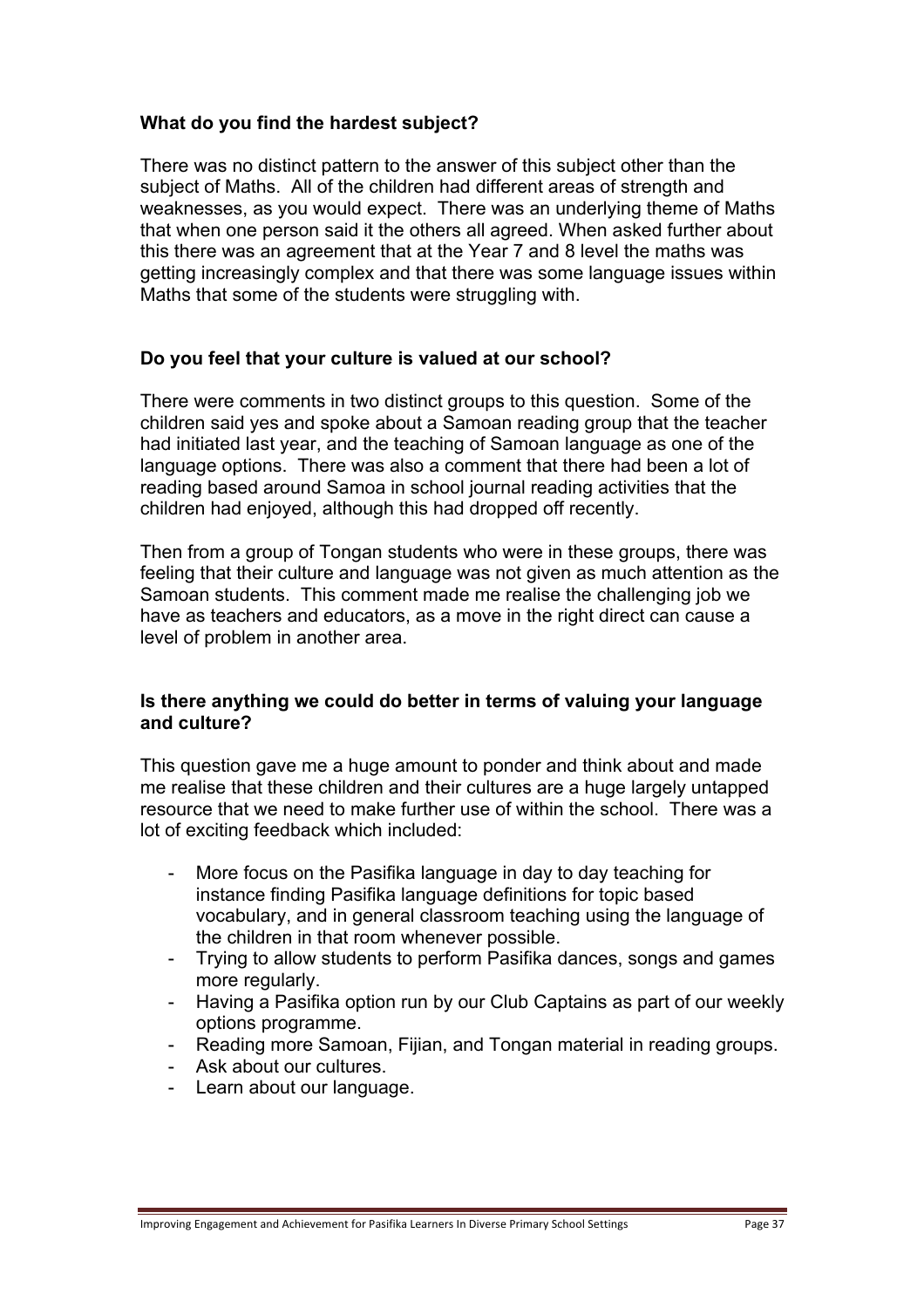#### **What are the qualities of a good teacher?**

Once again this was a very interesting question as the answer almost parallels the research on what quality teaching looks like but in student's language. The students were able to identify that quality teachers need to have high expectations, know the learners, know their subject, be well organised and generally create a safe and positive culture with positive relationships.

- "Well organised"
- "Knows their subjects"
- "Encourages us and believes in us"
- "They are happy and good"
- "Makes learning fun and easy to understand"
- "Know about our cultures"
- "Supports the students"
- "Kind treats everyone the same"

#### **Summary**

The answers to the questions were very insightful and reinforced the challenges that we have as educators to accommodate and give due diligence to the many cultures we have in our classrooms. These comments have made me reflect on the practice in our school and how we can best shape our curriculum to reflect and acknowledge the many Pasifika cultures we have at our school.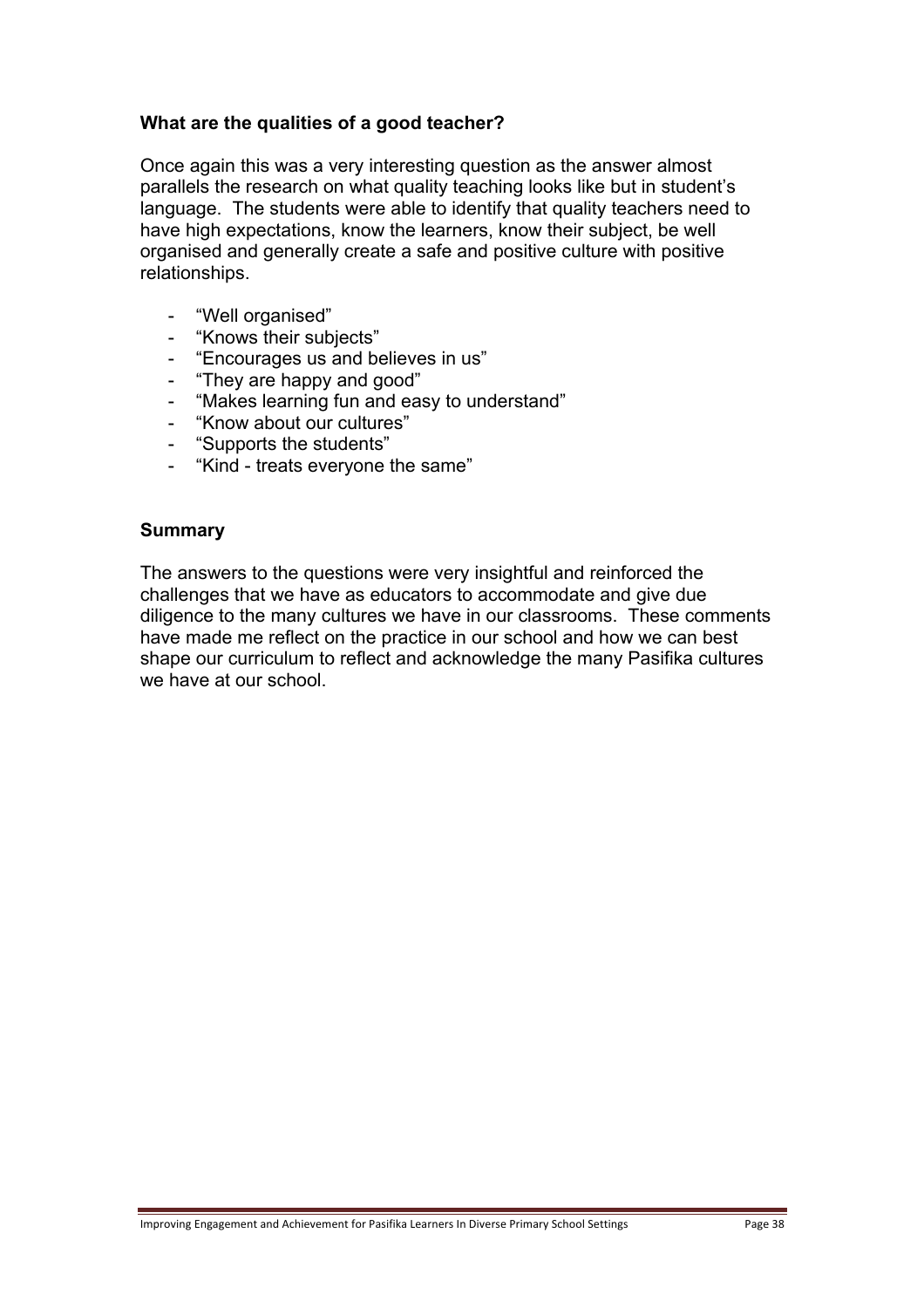# **PASIFIKA MALAGA (JOURNEY) TO SAMOA**

## **Report on Educational Visit to Savai'i**

As the final piece of my sabbatical I had the privilege on going on an educational visit to Savaii as part of a Malaga (journey) organised by UC Education Plus and run by Leali'ie'e Tofilau Tufulasi Taleni. This was always going to be a highlight of my sabbatical but it will go down as one of the most rewarding experiences of my life.

The broad aim of the trip was that as educators we would improve our culturally responsive practice through gaining a wealth of knowledge of Pasifika student's cultures, identities and language. The trip itinerary included staying four nights in the village of Vaiafai in Iva, Savai'i Samoa. We were being hosted by local families and experiencing the Fa'a Samoa (way of life) including an Ava ceremony, participating in the preparation of meals, Fafia nights, visiting local schools, attending church, sightseeing and generally immersing ourselves in Samoan village life. As with all experiences the people you share the experience with have a huge bearing on what you take away. To this end the trip was extremely rewarding with the journey being shared with 23 other very professional educators from around New Zealand who were all very motivated to learn from, enjoy and take as much out of the experience as possible.

Throughout the trip, I along with all members of the touring group was overwhelmed by the generosity, hospitality and the warmth we were shown as guests in the village. From the moment we arrived and experienced the Ava ceremony (which is one of the most important customs of the Samoa which involves a solemn ritual where ceremonial beverage to mark important occasions in Samoan society); to the time we left at the end of the visit we were very much treated as very important special guests. This included huge meals, dynamic performances, our fales being made up every day for us and a general feeling of being looked after at all times. Being fanned by the children during meal times, being waited on, and eating before our hosts did the general hospitality was amazing. The warmth of this welcome and the excitement that we felt when visiting schools, really emphasized the Samoan values of love, respect, and generosity. Staying with families that on the surface had so little by our western standards but had generosity of spirit was extremely humbling. As in all culture, food plays an important part in daily life. We were lucky enough to experience an umu and a number of other local dishes. Meal times are a time of getting together and sharing with each other, love and respect.

As educators of Samoan students in New Zealand we must attempt to understand the high regard, we are held by the Samoan people and the great pride they get out of hosting people and showing and demonstrating respect and love. I cannot overstate the fact that we actually felt that we had become part of the extended family of these village families.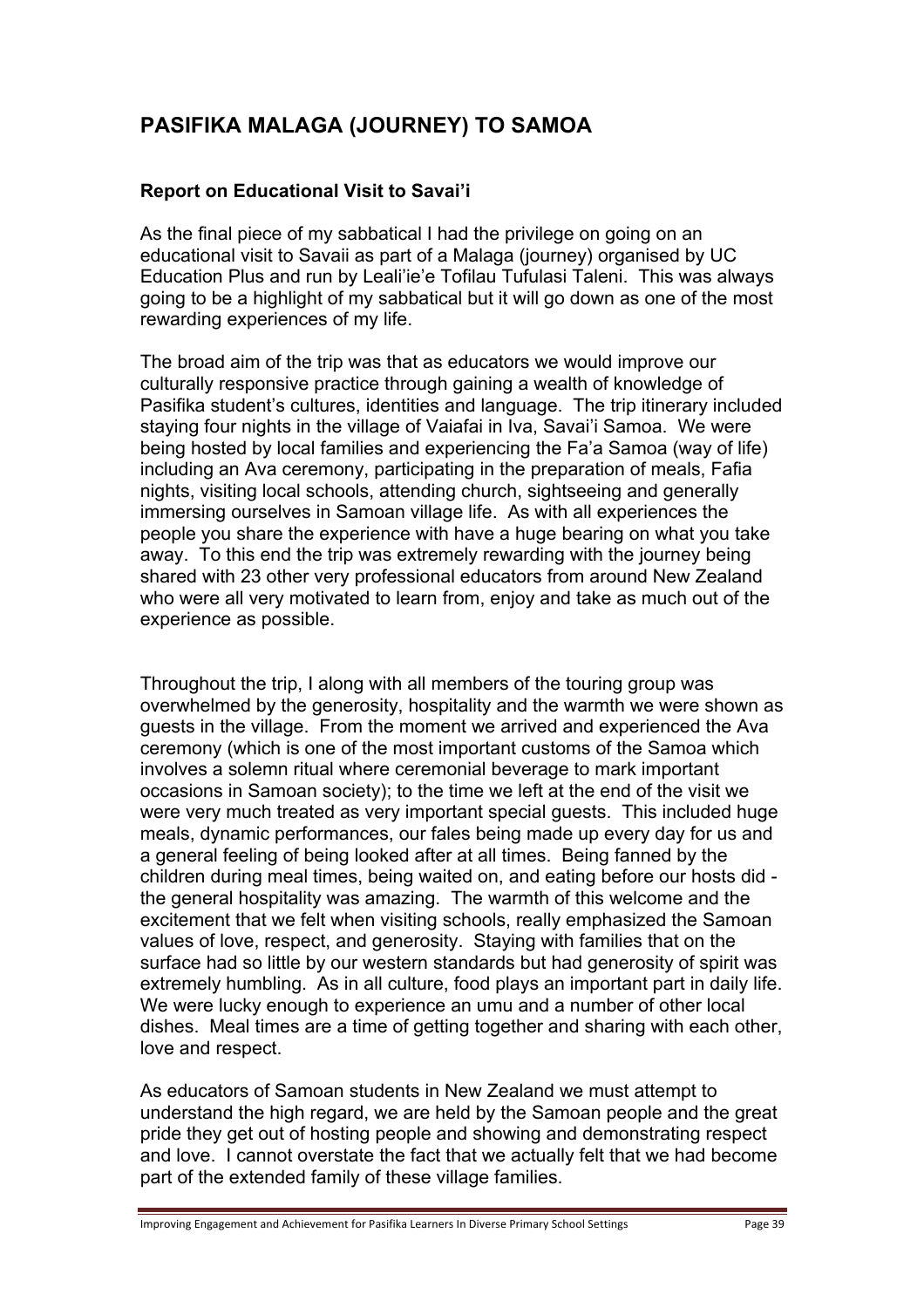The place of the Christian church within Samoan traditional life is huge. Every night the conch shell is blown to signal the start and end of curfew, which is a time of prayer and reflection. There are many denominations of the Christian churches. During the curfew you would hear hymns and the curfew is closely guarded by chiefs and untitled men. Sunday is church day where almost the entire village attends one of the churches within the village. There is a huge feast at the end of church with all of the family. All activities start and end with prayer and the church and God's word underlies every essence of Samoan daily life. If you know Samoan students, there is an extremely good chance that they will be regularly attending church and that the Christian religion will have a huge bearing on everything that they do. Activities within their home life will start and end with prayer.

The family is at the heart of Samoan life. Large extended families are the norm with lots of children running around. Within this family structure there seems to be a series of daily routines, chores and expectations of all within the family to serve the family. This may be an older daughter looking after younger siblings, or young male children picking the leaves up from around the property in the morning. Everyone seems to know their place in the family how they can contribute and what they are needed for. Older siblings are expected to look after younger children in the family and take an active part in the care of the younger children.

The Matai or chiefly system, which is very complicated and intricate, starts with being the chief of the family. The chief role is to ensure the family is well looked after, fed and cared for. The role of oral language and debate is central to this process with the Ava ceremony being a place where chiefs will debate their right to speak at various occasions. The central Fale of the family home is the meeting place where topics are discussed and debated. I still have much to learn about the chiefly system and despite numerous web searches; I still don't completely understand the ins and outs of its intricacies.

Song and dance plays an important part in Samoan life. We were treated to numerous Fiafia (dance) performances incorporating both traditional and western music and dance

It hits you right from the start of your time in the village that the Samoan culture has a very large and gregarious sense of humour. Starting with the very warm smiles to the laughter and self-depreciating humour where things will be laughed at during dances etc, where no one takes offence but everyone is having a huge amount of fun. Whether it is someone dancing funny as part of a traditional dance, or an older man attempting to climb a coconut tree, the Samoan people were very quick to see the funny side of all situations. There seems to be some form of comedian in every village who is quick to get people to laugh and joke.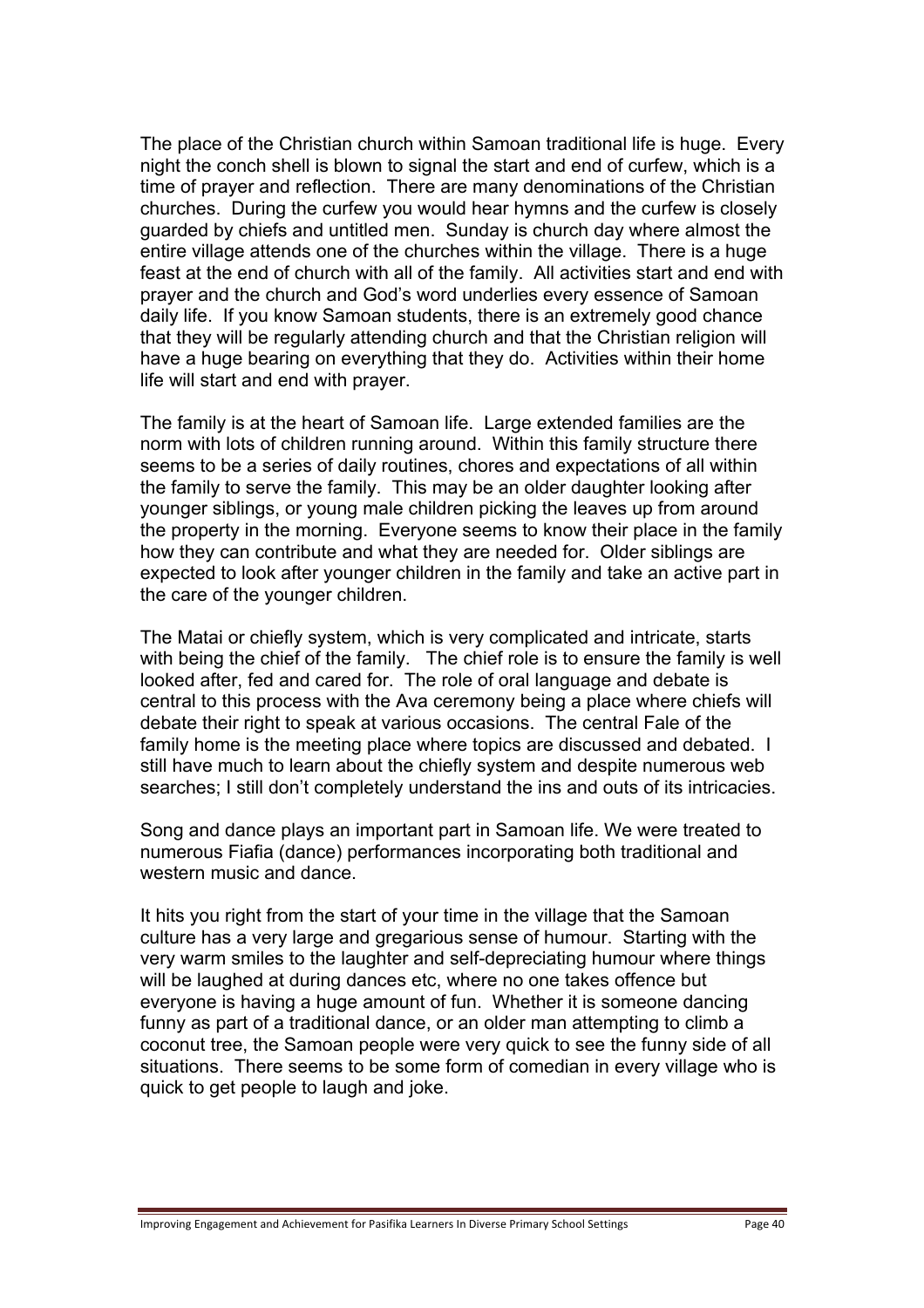The trip allowed me the privileged position of immersing myself in Samoan culture and reflecting on my experience of teaching Samoan students over the last twenty years. It refocused me to connect more with these students and it gave me a far greater understanding of their cultural background and beliefs. It was tremendous experience and one I would highly recommend to others.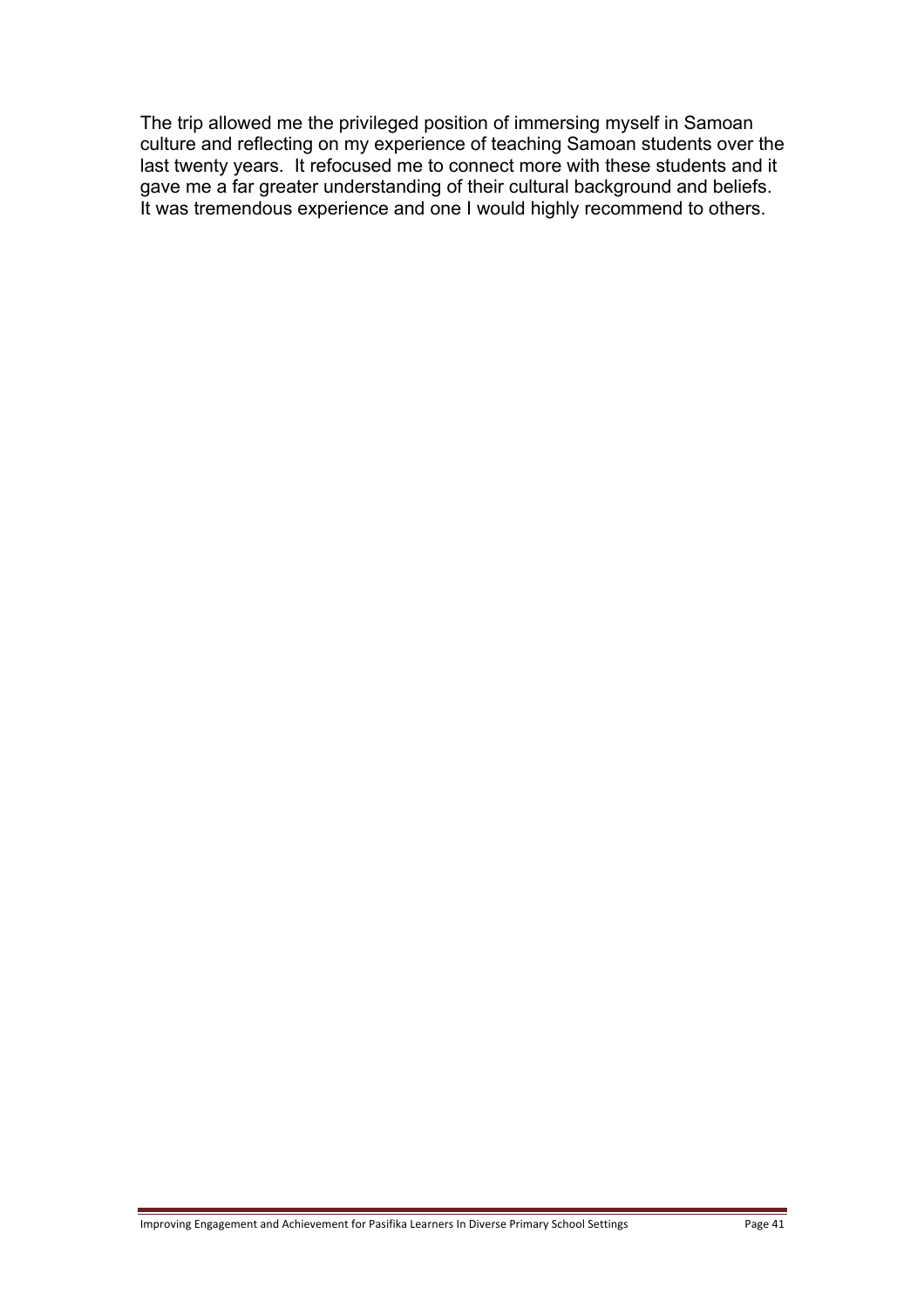## **BIBLIOGRAPHY**

Alton-Lee, A. (2003). Quality teaching for diverse students in schooling: Best evidence synthesis. Wellington: Ministry of Education.

Adrienne Alton-Lee, (April 2012), Chief Education Advisor, Iterative Best Evidence Synthesis Programme, Hei Kete Raukura, Ministry of Education, New Zealand, The Use of Evidence to Improve Education and Serve the Public Good Paper prepared for the New Zealand Ministry of Education and the annual meeting of the American Educational Research Association, Vancouver, Canada

Meaola Amituanai-Toloa, Stuart McNaughton, Mei Kuin Lai, and Airini with Rolf Turner, Deborah Widdowson, Rachel McClue, Selena Hsiao, and Maryanne Pale, Ua Aoina le Manogi o le Lolo: 2010. Pasifika Schooling Improvement Research - Final Report

Meaola Amituanai-Toloa, Stuart McNaughton, Mei Kuin Lai and Airini, Ua Aoina le Manogi o le Lolo: 2010, Pasifika Schooling Improvement Research - Summary Report

Biddulph, F., Biddulph, J., & Biddulph, C. (2003). The complexity of community and family influences on children's achievement in Aotearoa New Zealand: Best evidence synthesis. Wellington: Ministry of Education.

Bishop, Russell: (May, 2003), Changing Power Relations in Education: Kaupapa Māori Messages for "Mainstream" Education in Aotearoa/New Zealand Comparative Education Vol. 39, No. 2, Special Number (27): Indigenous Education: New Possibilities, Ongoing Constraints

Education Review Office: (May 2012), Improving Education Outcomes for Pacific Learners

Fletcher, Parkhill , Fa'afoi, Taleni, O'Reganc, (2009), Pasifika students: teachers and parents voice their perceptions of what provides supports and barriers to Pasifika students' achievement in literacy and learning. Teaching and Teacher Education 25 24–33

Hill, J., & Hawk, K. (1998). SET: Research Information for Teachers, 2, item 4.

Jan Hill and Kay Hawk, (2000), Making a Difference in the Classroom: Effective Teaching Practice in Low Decile, Multicultural Schools,.

Gorinski & Fraser, (2006), Education Report to the Ministry of Education-Literature Review on the Effective Engagement of Pasifika Parents & Communities in Education (PISCPL)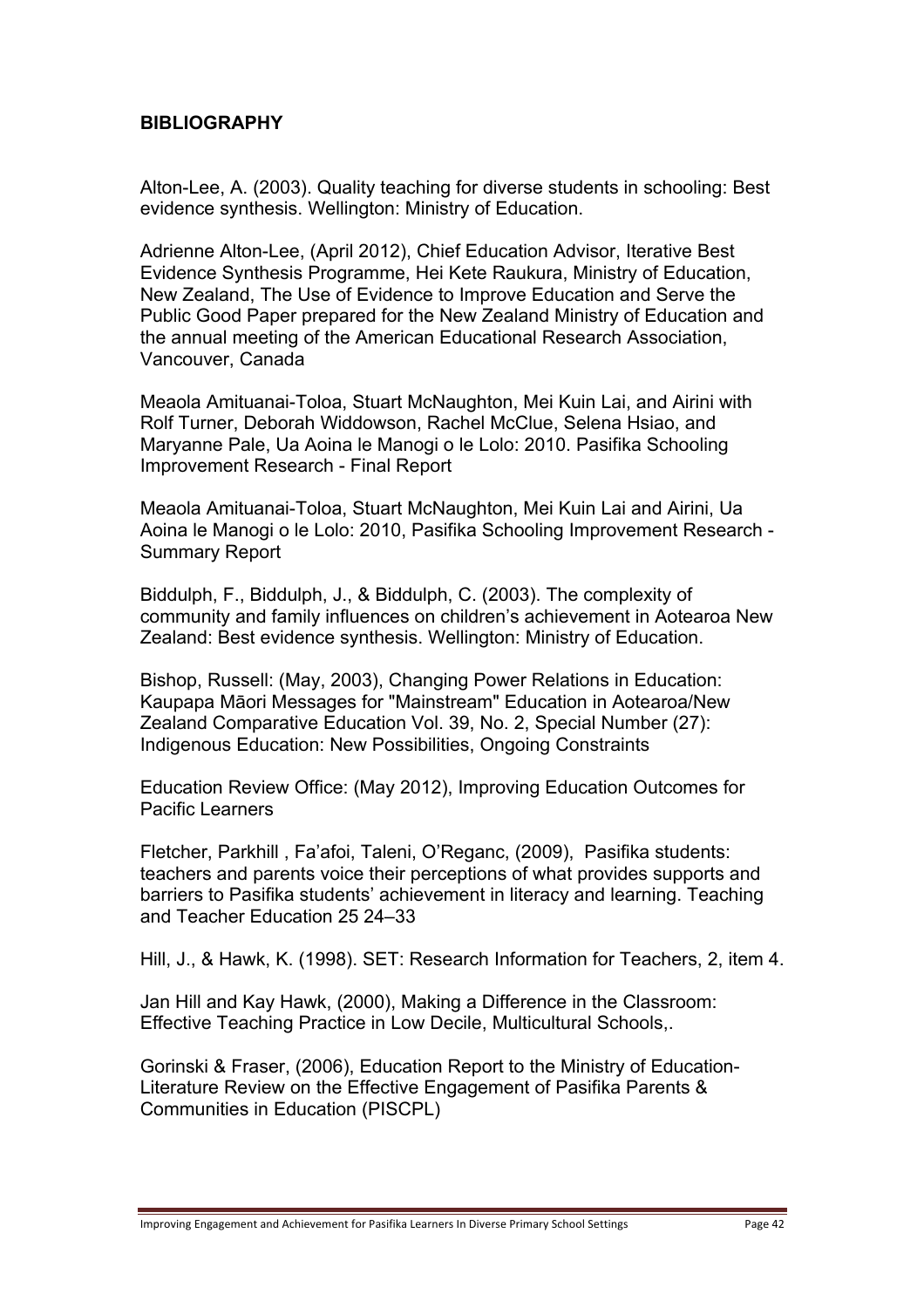He Ara Hou: (2011) The Pathway Forward Getting it right for Aotearoa New Zealand's Māori and Pasifika children This report, commissioned by Every Child Counts, explores the nature of factors contributing to Māori and Pasifika child poverty. led by Manuka Henare, Adrienne Puckey, and Amber Nicholson Mira Szászy Research Centre, The University of Auckland. With analysis by M. Claire Dale and Rhema Vaithianathan Centre for Applied Research in Economics (CARE), The University of Auckland.

Ministry Of Education: (2013), Pasifika Education Plan.

Ministry of Education: (2007), The New Zealand Curriculum.

Ministry of Education: (2009), Reading and Writing Standards.

Ministry of Education: (2006), Effective Literacy Practice in Years 1 to 4.

Ministry of Education: (2006), Effective Literacy Practice in Years 5 to 8.

Ministry of Education: (2010), The Literacy Learning Progressions.

Robinson, Hohepa, Lloyd (2007) [The University of Auckland], School Leadership and Student Outcomes: Identifying What Works and Why Best Evidence Synthesis.

Spiller, Lorraine: (2012) How can we teach them when they won't listen?" How teacher beliefs about Pasifika values and Pasifika ways of learning affect student behaviour and achievement, SET, N53, Page 60

Tanielu and Johnson (2013), More than churches, rugby and festivals-a report on the state of Pasifika People in New Zealand-Salvation Army.

Timperley, Wilson, Barrar and Fung, (2007) Teacher Professional Learning and Development: Best Evidence Synthesis Iteration (BES)

Ua Aoina le Manogi o le Lolo: Pasifika Schooling Improvement Research - Final Report 2010, Meaola Amituanai-Toloa, Stuart McNaughton, Mei Kuin Lai, and Airini with Rolf Turner, Deborah Widdowson, Rachel McClue, Selena Hsiao, and Maryanne Pale